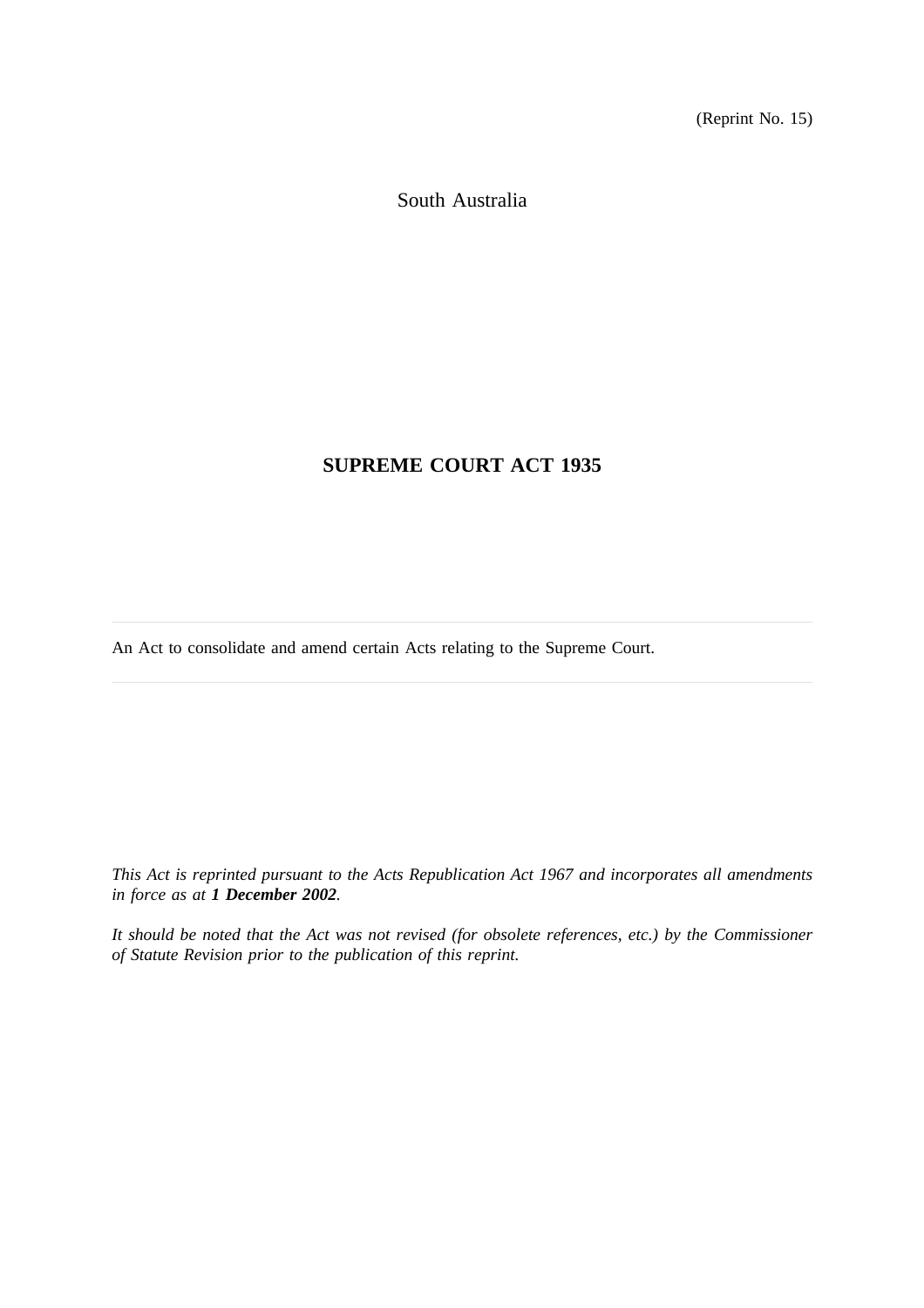## **SUPREME COURT ACT 1935**

being

Supreme Court Act 1935 No. 2253 of 1935 [Assented to 21 December  $1935$ ]<sup>1</sup>

as amended by

Statute Law Revision Act 1936 No. 2293 of 1936 [Assented to 8 October 1936] Supreme Court Act Amendment Act 1944 No. 38 of 1944 [Assented to 14 December 1944] Supreme Court Act Amendment Act 1947 No. 33 of 1947 [Assented to 4 December 1947] Supreme Court Act Amendment Act 1951 No. 6 of 1951 [Assented to 6 September 1951]<sup>2</sup> Supreme Court Act Amendment Act 1952 No. 13 of 1952 [Assented to 16 October 1952] Supreme Court Act Amendment Act 1953 No. 45 of 1953 [Assented to 17 December 1953] Statutes Amendment (Public Salaries) Act 1955 No. 3 of 1955 [Assented to 23 June 1955]<sup>3</sup> Supreme Court Act Amendment Act 1955 No. 12 of 1955 [Assented to 30 September 1955] Supreme Court Act Amendment Act 1958 No. 41 of 1958 [Assented to 27 November 1958]<sup>4</sup> Supreme Court Act Amendment Act 1960 No. 67 of 1960 [Assented to 24 November 1960] Supreme Court Act Amendment Act (No. 2) 1960 No. 71 of 1960 [Assented to 1 December 1960] Supreme Court Act Amendment Act 1962 No. 52 of 1962 [Assented to 15 November 1962] Supreme Court Act Amendment Act 1963 No. 29 of 1963 [Assented to 21 November 1963] Supreme Court Act Amendment Act 1965 No. 9 of 1965 [Assented to 23 September 1965] Supreme Court Act Amendment Act (No. 2) 1965 No. 49 of 1965 [Assented to 9 December 1965] Supreme Court Act Amendment Act (No. 1) 1966 No. 85 of 1966 [Assented to 1 December 1966]<sup>5</sup> Supreme Court Act Amendment Act 1967 No. 9 of 1967 [Assented to 30 March 1967] Supreme Court Act Amendment Act (No. 2) 1967 No. 21 of 1967 [Assented to 13 April 1967]<sup>6</sup> Supreme Court Act Amendment Act 1969 No. 10 of 1969 [Assented to 27 February 1969] Supreme Court Act Amendment Act (No. 2) 1969 No. 22 of 1969 [Assented to 26 June 1969] Supreme Court Act Amendment Act (No. 3) 1969 No. 62 of 1969 [Assented to 4 December 1969]<sup>7</sup> Supreme Court Act Amendment Act 1970 No. 14 of 1970 [Assented to 17 September 1970] Supreme Court Act Amendment Act (No. 2) 1970 No. 16 of 1970 [Assented to 17 September 1970] Supreme Court Act Amendment Act (No. 3) 1970 No. 58 of 1970 [Assented to 10 December 1970]<sup>8</sup> Judges' Pensions Act 1971 No. 30 of 1971 [Assented to 22 April 1971]<sup>9</sup> Supreme Court Act Amendment Act 1971 No. 49 of 1971 [Assented to 26 August 1971] Statutes Amendment (Judges' Salaries) Act 1972 No. 39 of 1972 [Assented to 13 April 1972] Supreme Court Act Amendment Act 1972 No. 40 of 1972 [Assented to 13 April 1972]<sup>10</sup> Crown Proceedings Act 1972 No. 41 of 1972 [Assented to 20 April 1972]<sup>11</sup> Statutes Amendment (Judges' Salaries) Act 1974 No. 8 of 1974 [Assented to 21 March 1974] Supreme Court Act Amendment Act 1974 No. 12 of 1974 [Assented to 28 March 1974]<sup>12</sup> Statutes Amendment (Judges' Salaries) Act 1975 No. 18 of 1975 [Assented to 27 March 1975] Statute Law Revision Act 1975 No. 24 of 1975 [Assented to 27 March 1975] Supreme Court Act Amendment Act 1978 No. 67 of 1978 [Assented to 26 October 1978]<sup>13</sup> Sheriff's Act 1978 No. 82 of 1978 [Assented to 30 November 1978]<sup>13</sup> Supreme Court Act Amendment Act 1980 No. 53 of 1980 [Assented to 3 July 1980] Statutes Amendment (Administration of Courts and Tribunals) Act 1981 No. 34 of 1981 [Assented to 19 March 1981]<sup>14</sup> Supreme Court Act Amendment Act 1982 No. 82 of 1982 [Assented to 16 September 1982] Judicial Remuneration Act 1982 No. 92 of 1982 [Assented to 14 October 1982]<sup>15</sup> Supreme Court Act Amendment Act 1983 No. 2 of 1983 [Assented to 14 April 1983] Supreme Court Act Amendment Act (No. 2) 1983 No. 73 of 1983 [Assented to 3 November 1983] Statutes Amendment (Oaths and Affirmations) Act 1984 No. 56 of 1984 [Assented to 24 May 1984]<sup>16</sup>

#### *NOTE:*

*Asterisks indicate repeal or deletion of text.*

- *Entries appearing in bold type indicate the amendments incorporated since the last reprint.*
- *For the legislative history of the Act see Appendix.*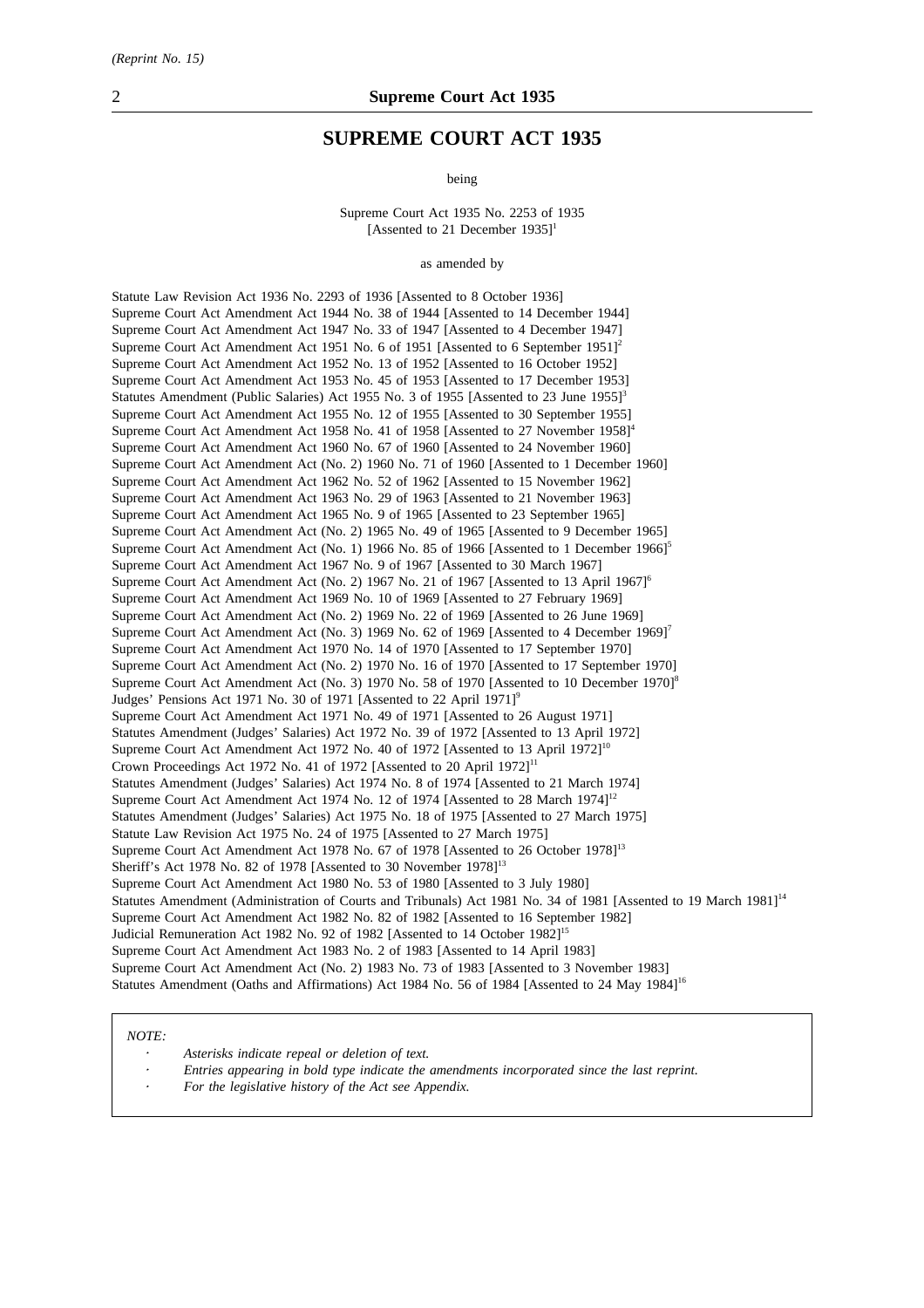Statutes Amendment (Bail) Act 1985 No. 6 of 1985 [Assented to 7 March 1985]<sup>17</sup> Statutes Amendment (Remuneration) Act 1985 No. 59 of 1985 [Assented to 30 May 1985]<sup>18</sup> Statutes Amendment (Courts) Act 1985 No. 70 of 1985 [Assented to 6 June 1985]<sup>19</sup> Commercial Arbitration Act 1986 No. 102 of 1986 [Assented to 18 December 1986]<sup>20</sup> Supreme Court Act Amendment Act 1987 No. 80 of 1987 [Assented to 19 November 1987] Judicial Administration (Auxiliary Appointments and Powers) Act 1988 No. 95 of 1988 [Assented to 15 December 1988] Statutes Amendment (Attorney-General's Portfolio) Act 1991 No. 33 of 1991 [Assented to 24 April 1991]<sup>21</sup> Director of Public Prosecutions Act 1991 No. 49 of 1991 [Assented to 21 November 1991]<sup>22</sup> Statutes Repeal and Amendment (Courts) Act 1991 No. 69 of 1991 [Assented to 12 December 1991]<sup>23</sup> Statutes Amendment (Courts) Act 1993 No. 62 of 1993 [Assented to 27 May 1993] $^{24}$ Statutes Amendment (Abolition of Compulsory Retirement) Act 1993 No. 75 of 1993 [Assented to 21 October 1993]<sup>25</sup> Statutes Amendment (Attorney-General's Portfolio) Act 1994 No. 21 of 1994 [Assented to 26 May 1994]<sup>26</sup> Statutes Amendment (Courts) Act 1994 No. 43 of 1994 [Assented to 2 June 1994]<sup>27</sup> Statutes Amendment (Recording of Interviews) Act 1995 No. 65 of 1995 [Assented to 10 August 1995]<sup>28</sup> Statutes Amendment (Courts) Act 1995 No. 84 of 1995 [Assented to 30 November 1995]<sup>29</sup> Statutes Amendment (Courts Administration Staff) Act 1995 No. 85 of 1995 [Assented to 30 November 1995]<sup>30</sup> Statutes Amendment (Mediation, Arbitration and Referral) Act 1996 No. 46 of 1996 [Assented to 27 June 1996]<sup>31</sup> Statutes Amendment (Attorney-General's Portfolio) Act 1996 No. 67 of 1996 [Assented to 15 August 1996]<sup>32</sup> Supreme Court (Rules of Court) Amendment Act 1999 No. 6 of 1999 [Assented to 11 March 1999]<sup>33</sup> Financial Sector Reform (South Australia) Act 1999 No. 33 of 1999 [Assented to 17 June 1999]<sup>34</sup> Statutes Amendment (Magistrates Court Appeals) Act 1999 No. 66 of 1999 [Assented to 18 November 1999]<sup>35</sup> Statutes Amendment (Courts and Judicial Administration) Act 2001 No. 69 of 2001 [Assented to 6 December 2001]<sup>36</sup> **Statutes Amendment (Structured Settlements) Act 2002 No. 16 of 2002 [Assented to 5 September 2002]37**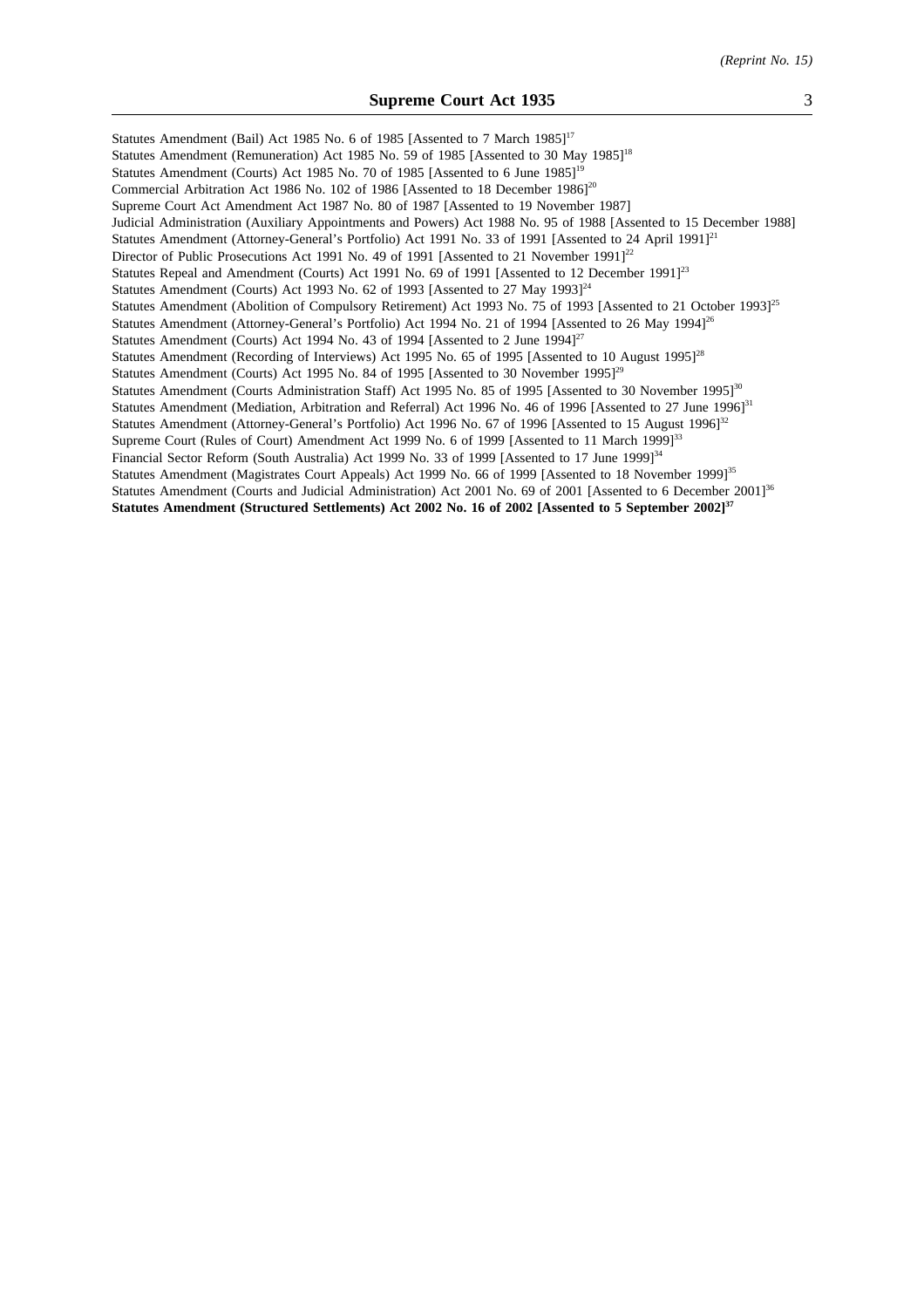- <sup>1</sup> Came into operation 1 November 1937: *Gaz*. 25 March 1937, p. 646.
- <sup>2</sup> Came into operation 1 July 1951: s. 4.
- $\frac{3}{4}$  Came into operation 1 June 1955: s. 16(2).
- Came into operation 1 July 1958: s. 4.
- <sup>5</sup> Came into operation 12 January 1967: *Gaz*. 12 January 1967, p. 51.
- <sup>6</sup> Came into operation 22 June 1967: *Gaz*. 22 June 1967, p. 1850
- <sup>7</sup> Came into operation 21 May 1970: *Gaz*. 21 May 1970, p. 1842.
- <sup>8</sup> Came into operation 1 January 1971: *Gaz*. 10 December 1970, p. 2646.
- <sup>9</sup> Came into operation 1 May 1971: *Gaz*. 22 April 1971, p. 2186.
- <sup>10</sup> Came into operation 9 November 1972: *Gaz*. 9 November 1972, p. 2254.
- <sup>11</sup> Came into operation 14 December 1972: *Gaz*. 14 December 1972, p. 2630.<br><sup>12</sup> Came into operation 20 June 1974: *Caz*. 20 June 1974, p. 2450.
- <sup>12</sup> Came into operation 20 June 1974: *Gaz*. 20 June 1974, p. 2450.<br><sup>13</sup> Came into a paration 6 July 1993: *G*<sub>re</sub> 2 July 1993, p. 299.
- <sup>13</sup> Came into operation 6 July 1992: *Gaz*. 2 July 1992, p. 209.
- <sup>14</sup> Came into operation 1 July 1981: *Gaz*. 25 June 1981, p. 1896.
- <sup>15</sup> Came into operation 28 October 1982: *Gaz.* 28 October 1982, p. 1214.
- <sup>16</sup> Came into operation 1 July 1984: *Gaz.* 28 June 1984, p. 1897.
- <sup>17</sup> Came into operation 7 July 1985: *Gaz*. 9 May 1985, p. 1398.<br><sup>18</sup> Came into operation 13 June 1985: *Gaz*. 13 June 1985, p. 21
- <sup>18</sup> Came into operation 13 June 1985: *Gaz*. 13 June 1985, p. 2132.
- <sup>19</sup> Came into operation 1 August 1985: *Gaz*. 11 July 1985, p. 92.<br><sup>20</sup> Came into operation 9 July 1987: *Gaz*. 9 July 1987, p. 57
- <sup>20</sup> Came into operation 9 July 1987: *Gaz*. 9 July 1987, p. 57.
- <sup>21</sup> Came into operation 6 June 1991: *Gaz*. 6 June 1991, p. 1776.
- <sup>22</sup> Came into operation 6 July 1992: *Gaz*. 25 June 1992, p. 1869.
- <sup>23</sup> Came into operation 6 July 1992: *Gaz*. 2 July 1992, p. 209.
- <sup>24</sup> Came into operation (except s. 4) 1 July 1993: *Gaz*. 24 June 1993, p. 2047; s. 4 came into operation 28 October 1993: *Gaz*. 27 October 1993, p. 1892.
- <sup>25</sup> Came into operation 1 January 1994: s. 2.<br>
<sup>26</sup> Came into operation 7 July 1994:  $G = 7.1$
- <sup>26</sup> Came into operation 7 July 1994: *Gaz*. 7 July 1994, p. 4.
- <sup>27</sup> Came into operation 9 June 1994: *Gaz*. 9 June 1994, p. 1669
- <sup>28</sup> Clauses 2-4 of Sched. came into operation 21 December 1995: *Gaz*. 21 December 1995, p. 1760.
- <sup>29</sup> Came into operation 21 December 1995: *Gaz*. 21 December 1995, p. 1759.
- <sup>30</sup> Came into operation 14 December 1995: *Gaz*. 14 December 1995, p. 1641.
- <sup>31</sup> Came into operation 30 September 1996: *Gaz*. 29 August 1996, p. 808.<br> *Came into operation 17 October 1996: <i>Gaz*. 17 October 1996, p. 1361
- <sup>32</sup> Came into operation 17 October 1996: *Gaz*. 17 October 1996, p. 1361.<br><sup>33</sup> Came into operation 22 April 1999: *Gaz*. 22 April 1999 p. 2171.
- <sup>33</sup> Came into operation 23 April 1999: *Gaz*. 22 April 1999, p. 2171.
- <sup>34</sup> Schedule (item 57) came into operation 1 July 1999: being the date specified under section 3(16) of the *Financial Sector Reform (Amendments and Transitional Provisions) Act (No. 1) 1999* of the Commonwealth as the transfer date for the purposes of that Act.
- <sup>35</sup> Part 3 (s. 6) came into operation 3 January 2000: *Gaz*. 9 December 1999, p. 3114.
- <sup>36</sup> Part 14 (s. 32) came into operation 13 January 2002: *Gaz*. 10 January 2002, p. 4.<br><sup>37</sup> Part 4 (s. 6) came into operation 1 Desember 2002: *Ggz*. 7 Nexamber 2002, p.
- **<sup>37</sup> Part 4 (s. 6) came into operation 1 December 2002:** *Gaz***. 7 November 2002, p. 4043.**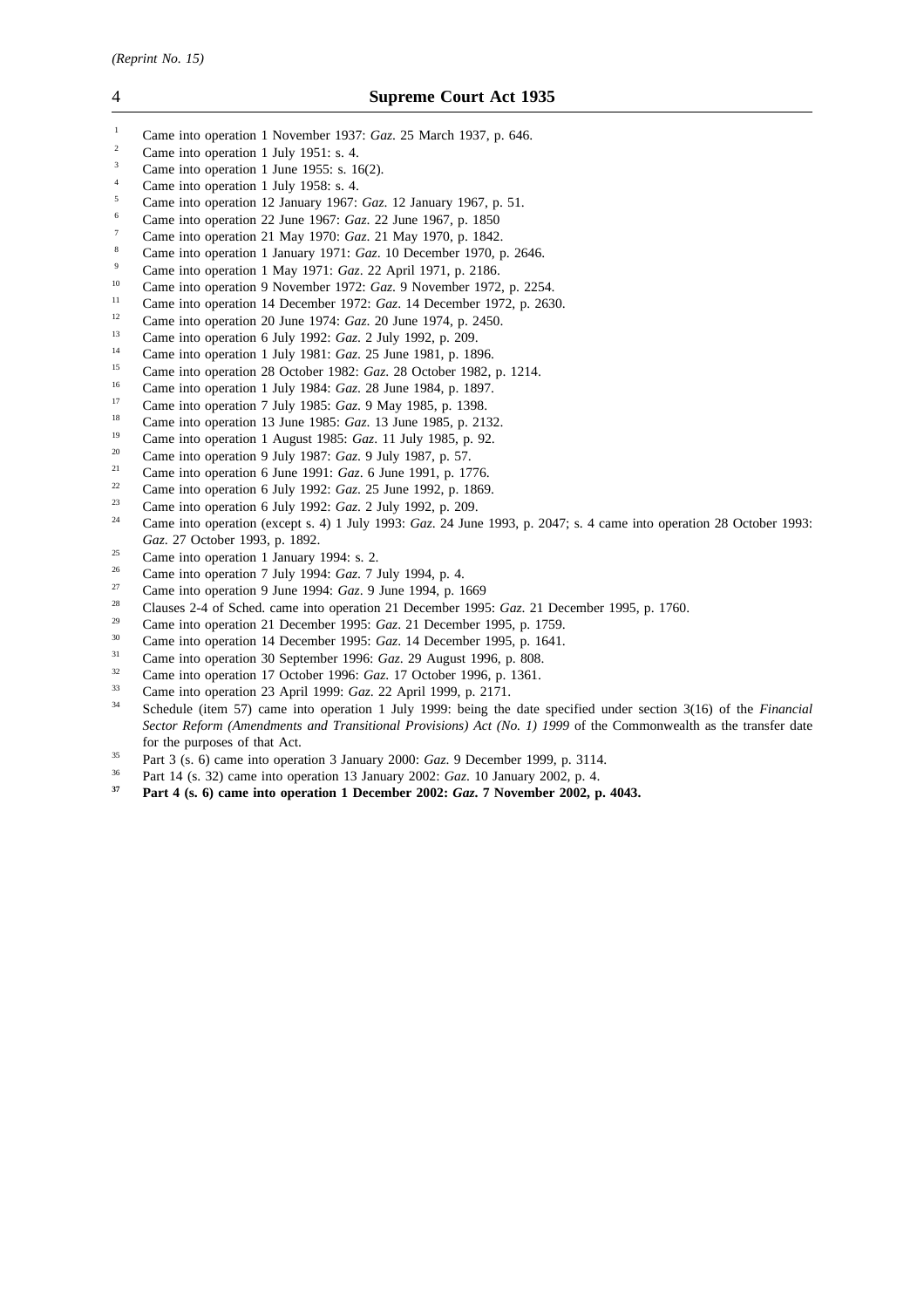## **SUMMARY OF PROVISIONS**

- 1. Short titles and commencement
- 2. Arrangement of Act
- 3. Repeal
- 4. Savings<br>5. Interpret
- Interpretation

#### **PART 1**

#### **CONSTITUTION OF THE SUPREME COURT**

- 6. Continuance of Supreme Court
- 7. Constituent members of the court
- 8. Qualifications for appointment as judges and masters
- 9. Appointments to the court
- 9A. The Chief Justice
- 10. Acting Chief Justice
- 11. Acting judges and acting masters<br>12. Remuneration of judges and mast
- Remuneration of judges and masters
- 13. Salaries of Judges, and officers to be in lieu of fees 13A. Retirement of judges and masters
- Retirement of judges and masters
- 13B. Special leave

#### *Leave on Retirement*

- 13H. Pre-retirement leave
- 14. Certain interests not to disqualify<br>15. Seal of court
- Seal of court
- 16. Councils of judges to consider procedure and administration of justice

#### **PART 2 JURISDICTION AND POWERS OF THE COURT**

#### *Jurisdiction*

- 17. General jurisdiction
- 18. Probate jurisdiction
- 19. Matrimonial jurisdiction

#### *Law and Equity*

- 20. Concurrent administration of law and equity
- 21. Equities of plaintiff
- 22. Equitable defences<br>23. Counter-claims and
- Counter-claims and third parties
- 24. Equities appearing incidentally
- 25. Defence instead of injunction or prohibition
- 26. Common law and statutory rights and duties
- 27. Court to do complete justice in cause so as to avoid multiplicity of suits
- 28. Rules of equity to prevail where in conflict with common law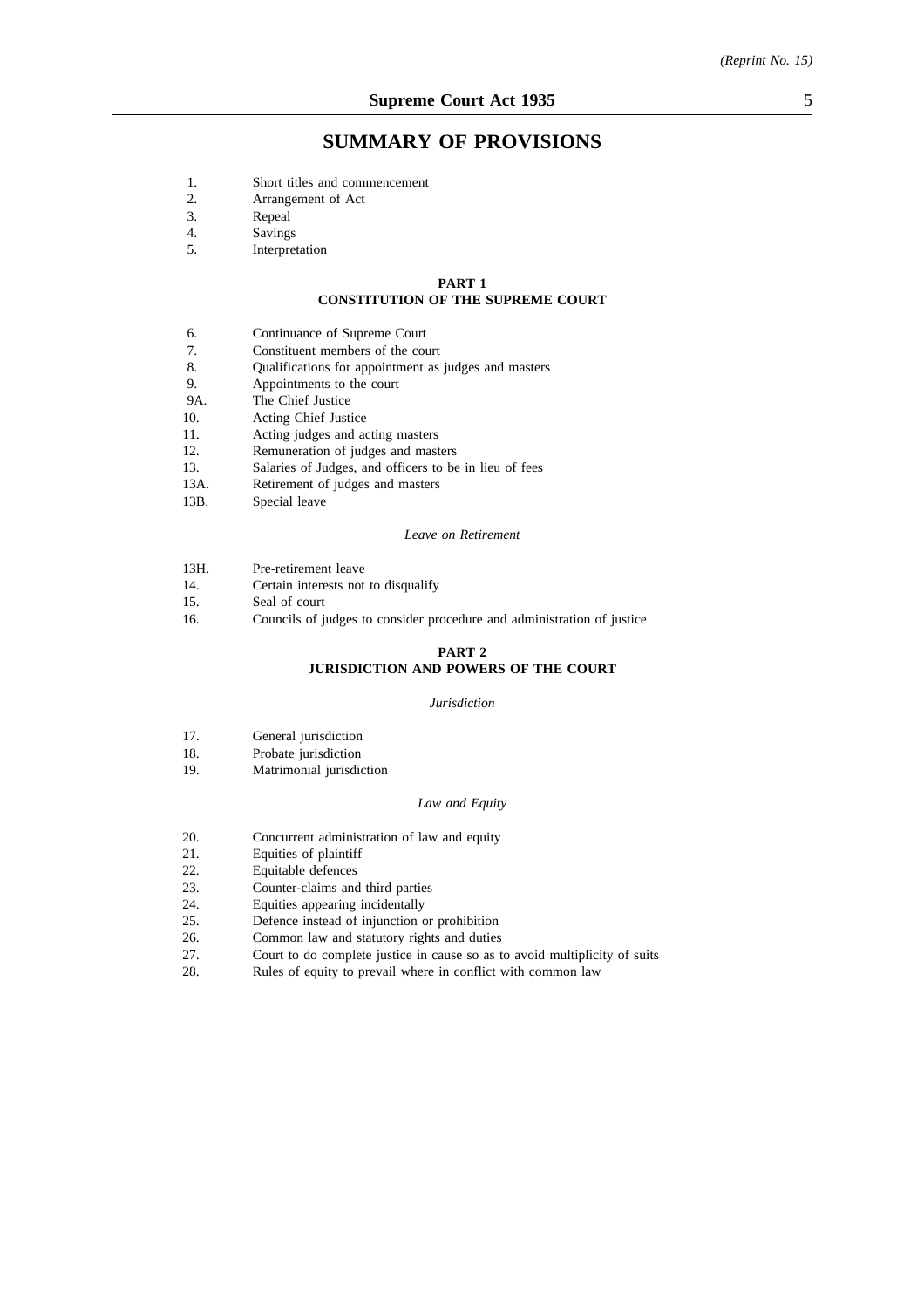## 6 **Supreme Court Act 1935**

*Miscellaneous Powers*

| 29.               | Court may make orders to have effect of mandamus or injunction, and may appoint receivers                             |
|-------------------|-----------------------------------------------------------------------------------------------------------------------|
| 30.               | Damages in certain cases                                                                                              |
| 30A.              | Power to direct payment to infant                                                                                     |
| 30 <sub>B</sub> . | Power to make interim assessment of damages                                                                           |
| 30BA.             | Consent orders for structured settlements                                                                             |
| 30C.              | Power to award interest                                                                                               |
| 31.               | Declaratory orders                                                                                                    |
| 32.               | Court may order mortgage instead of sale in certain cases                                                             |
| 34.               | Court may direct sale of mortgaged property, etc.                                                                     |
| 35.               | Power to require attendance of witnesses and production of evidentiary material                                       |
| 36.               | Appointment of commissioners for taking affidavits                                                                    |
| 38.               | Inspection of property in legal proceedings                                                                           |
| 39.               | Vexatious proceedings                                                                                                 |
| $\Lambda$         | <b>n</b> contact in the contact of the contact of the contact of the contact of the contact of the contact of the con |

40. Power of court with regard to costs

## 41. Power to revive orders on abatement of cause

#### **PART 3**

## **SITTINGS AND DISTRIBUTION OF BUSINESS**

- 42. Abolition of terms
- 43. Reference to terms for computing time
- 44. Sitting in vacation<br>45. Time and place of
- 45. Time and place of sittings<br>46. Adiournment from time to
- 46. Adjournment from time to time and place to place 46A. Sittings in open court or in chambers
- Sittings in open court or in chambers
- 46B. Sittings required by proclamation
- 47. Power to sit in several jurisdictions at one time
- 48. Jurisdiction of Full Court, single judge and master
- 49. Cases or points of law reserved for Full Court<br>50. Appeals against decisions of judges and master
- 50. Appeals against decisions of judges and masters<br>51. Applications for leave to appeal
- Applications for leave to appeal

# **PART 3A**

## **THE LAND AND VALUATION COURT**

| 62A.<br>Interpretation |
|------------------------|
|------------------------|

- 62B. Transitional provisions<br>62C. Establishment of Land
- Establishment of Land and Valuation Court
- 62D. Jurisdiction of the Court
- 62E. Reference of matters involving question of valuation
- 62F. Appeals and cases stated
- 62G. Right of Crown<br>62H. Rules of Court
- Rules of Court
- 62I. Sittings of Court

#### **PART 4 PROCEDURE GENERALLY**

- 63. Criminal procedure
- 64. Saving of existing procedure

#### *Mediation, Arbitration and Referral for Report*

- 65. Mediation and conciliation
- 66. Trial of issues by arbitrator
- 67. Expert reports

#### *Assessors*

71. Assessors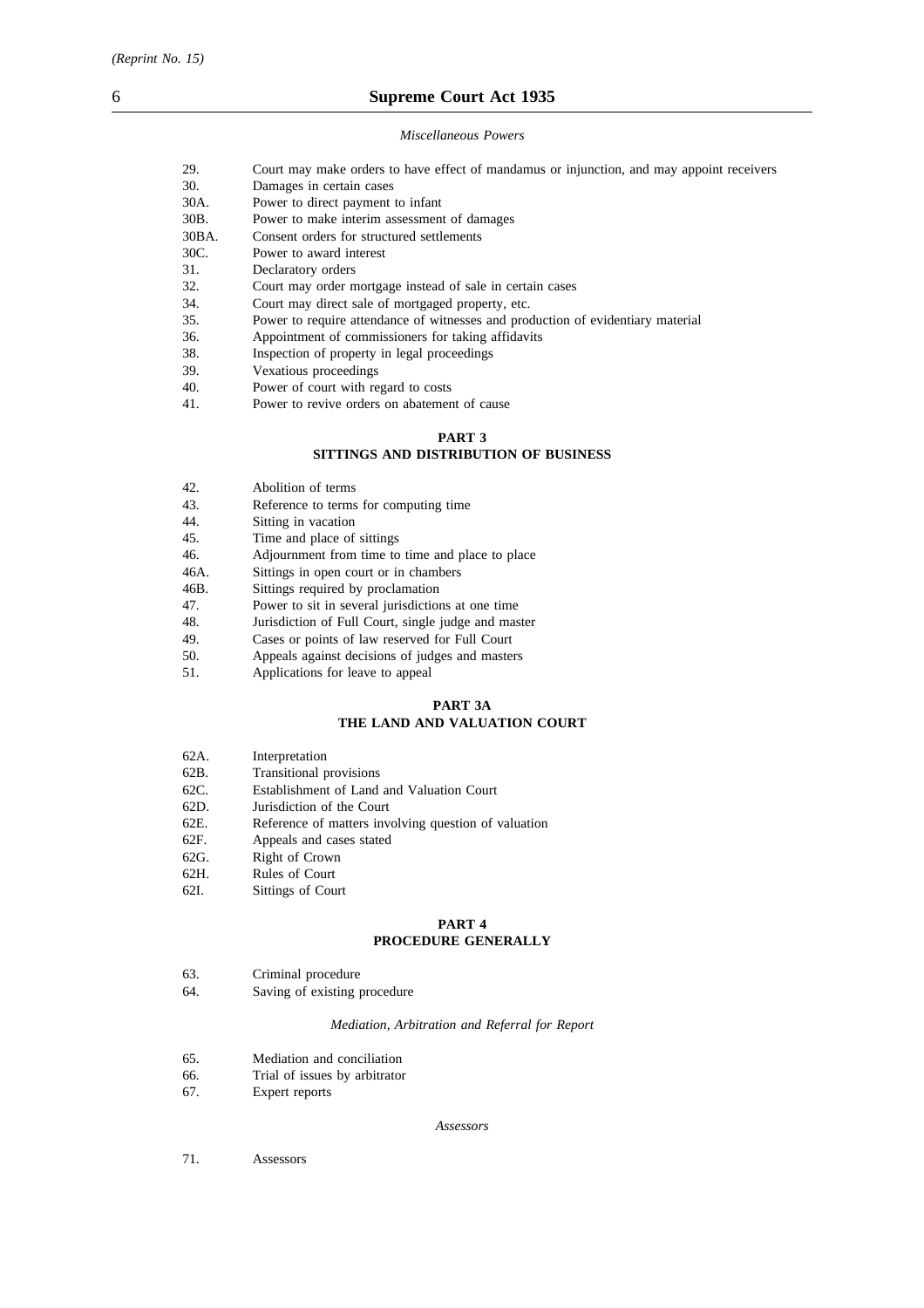#### *Rules of Court*

72. Rules of court

### **PART 6 OFFICERS OF THE COURT**

*The Registrar*

82. The registrar

#### *Tipstaves*

| 106. | Appointment of tipstaves |  |
|------|--------------------------|--|
|      |                          |  |

- 107. Duty of tipstaves
- 108. Other duties

#### *Further Provisions as to Officers*

| 109. | Appointment of other officers |
|------|-------------------------------|
|------|-------------------------------|

- 110. Duties of officers
- 110A. Administrative and ancillary staff<br>110B. Responsibilities of non-indicial sta
- Responsibilities of non-judicial staff

#### **PART 7**

### **MISCELLANEOUS PROVISIONS**

- 111. Rules as to division of loss upon collision at sea
- 112. Damages for personal injuries<br>113. Right of contribution
- Right of contribution
- 114. Interest on judgment debts<br>117. Orders to bring prisoners for
- Orders to bring prisoners for examination
- 118. Legal process
- 118A. Service

#### *Suitors' Funds*

- 119. Suitors' funds to vest in master<br>120. Securities in court
- Securities in court
- 121. Liability of Treasurer for default of master
- 122. Banking and investment of suitors' funds
- 123. Investments made under order of the court
- 124. Validity of payments, etc., pursuant to rules of court 125. Remittances by post
- 125. Remittances by post<br>126. Power to appoint details
- Power to appoint deputies
- 127. Rules of Court
- 128. Payment to the Treasurer of unclaimed suitors' funds
- 129. Party subsequently claiming may petition the Supreme Court, etc.
- 130. Court fees<br>131. Accessibili
- Accessibility of evidence, etc.

### **SCHEDULE**

*Acts Repealed*

#### **APPENDIX LEGISLATIVE HISTORY**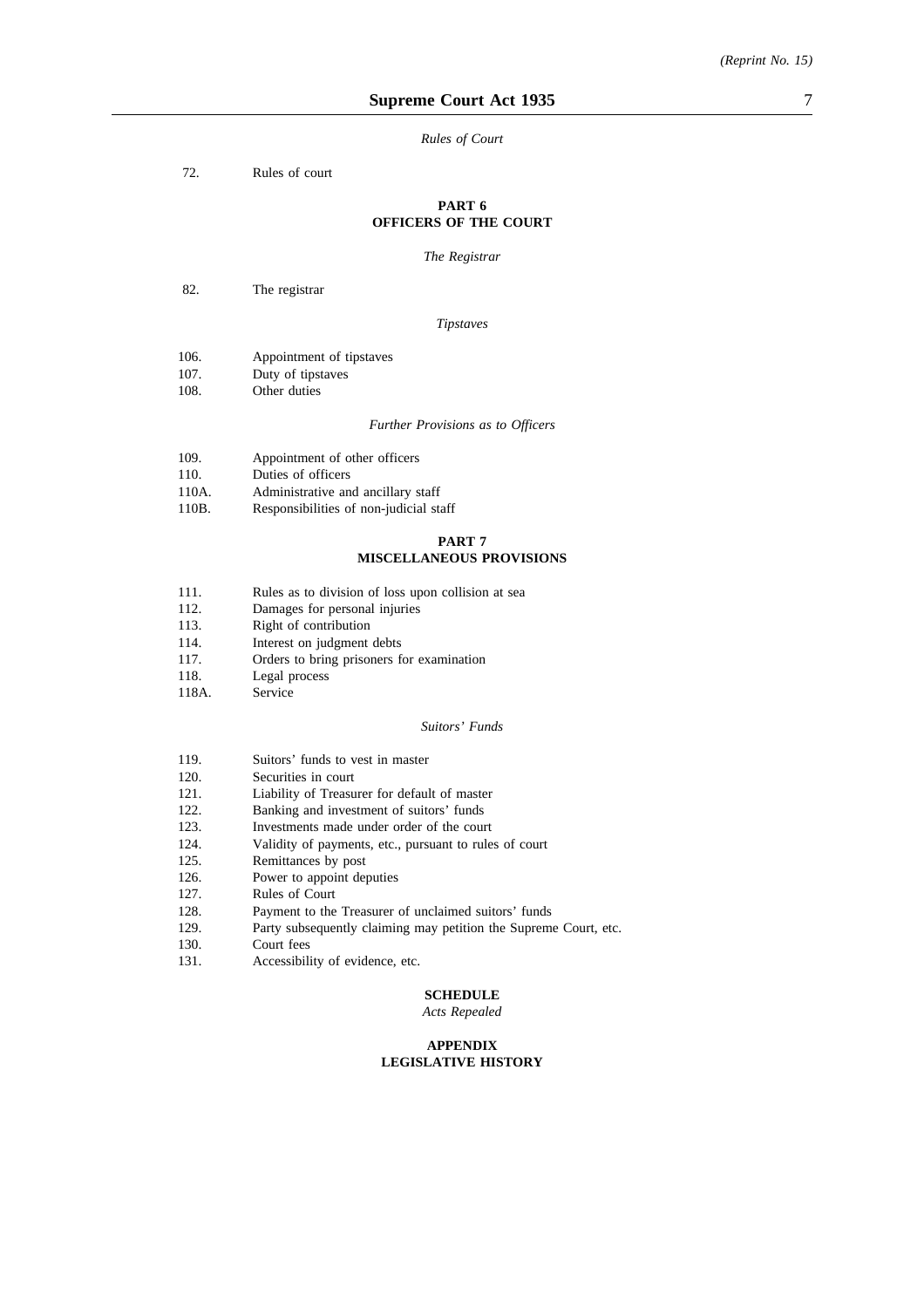## **The Parliament of South Australia enacts as follows:**

## **Short titles and commencement**

**1.** This Act may be cited as the *Supreme Court Act 1935* and shall come into operation on a day to be fixed by the Governor by proclamation.

## **Arrangement of Act**

**2.** This Act is divided into Parts as follows:

- PART 1—Constitution of the court.
- PART 2—Jurisdiction and powers of the court.
- PART 3—Sittings and distribution of business.
- PART 3A—The Land and Valuation Court.
- PART 4—Procedure generally.
- PART 5—Proceedings by and against the Crown.
- PART 6—Officers of the court.
- PART 7—Miscellaneous provisions.

## **Repeal**

**3.** The Acts mentioned in the Schedule to this Act are repealed to the extent shown in that Schedule:

Provided that—

- *(a)* the repeal shall not affect any principle or rule of law, or any established jurisdiction, notwithstanding that the same may have been affirmed by, or derived from, any of the repealed enactments; and
- *(b)* any rule, order, or regulation made, and any commission issued, direction given, or thing done, under any enactment repealed by this Act shall continue in force so far as it could have been made, issued, given, or done under this Act, and shall have effect as if it had been so made, issued, given, or done.

### **Savings**

**4.** (1) Nothing in this Act shall—

- *(a)* take away or impair any substantive right or privilege of any person:
- *(b)* affect any rule of practice or procedure existing at the time of the passing of this Act except to the extent expressly mentioned in this Act or in any rules of court made under this Act:
- *(c)* revive any law, enactment, regulation, or rule of court not in force at the time of the passing of this Act:
- *(d)* affect in any way anything done or suffered before the passing of this Act under any Act repealed by this Act:
- *(e)* affect in any way any proceedings pending at the time of the passing of this Act.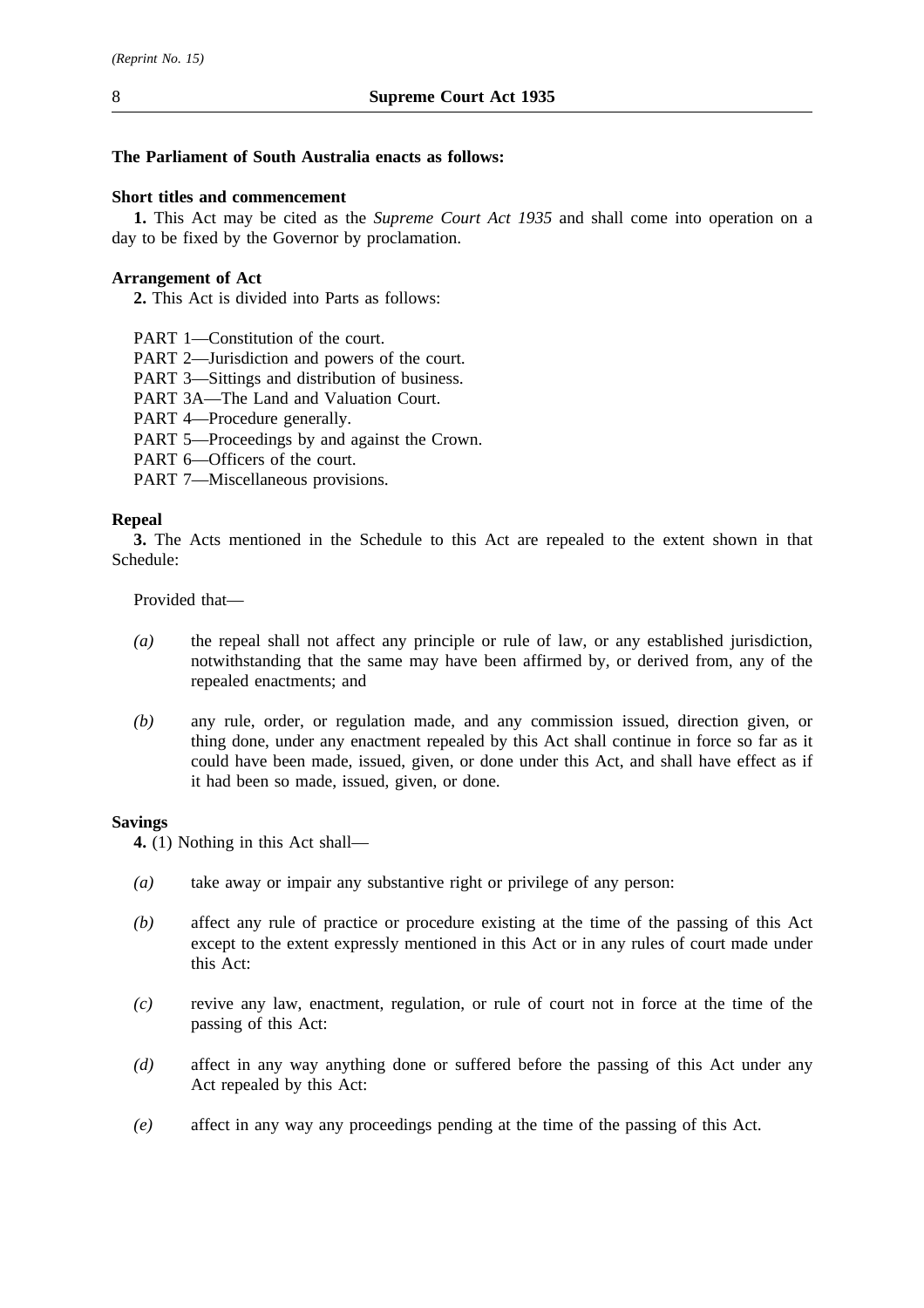(2) Save as otherwise expressly provided, nothing in this Act shall affect the operation of any enactment, which is in force at the commencement of this Act, and is not repealed by this Act.

#### **Interpretation**

**5.** (1) In this Act, unless the context otherwise requires, or some other meaning is clearly intended—

"**court**" means the Supreme Court of South Australia;

"**cause**" includes any action, suit, or other original proceeding between a plaintiff and a defendant;

"**defendant**" includes every person served with any writ of summons or process or served with notice of, or entitled to attend any proceeding;

"**evidentiary material**" means any document, object or substance of evidentiary value in proceedings before the court and includes any document, object or substance that should, in the opinion of the court, be produced for the purpose of enabling the court to determine whether or not it has evidentiary value;

"**existing**" means existing at the time of the passing of this Act;

"**formerly**", when used in relation to the courts or the law or practice in England, means prior to the *Supreme Court of Judicature Act 1873* and when used in relation to the court or the law or practice in South Australia, means before the passing of the *Supreme Court Act 1878*;

"**Full Court**" means the Supreme Court consisting of—

- *(a)* not less than three judges; or
- *(b)* if three judges are not available to sit in the Full Court, any two judges;

"**judge**" includes the Chief Justice and any puisne judge of the court;

"**judgment**" includes decree;

"**jurisdiction**" of the court includes powers and authorities (whether of a judicial, ministerial or administrative nature) vested in the court, a judge, or a master by law or custom;

"**master**" means a person holding the office of master of the court;

"**matter**" includes every proceeding in the court not in a cause;

"**order**" includes rule;

"**parties**" includes as well as the plaintiff and defendant in the action any person not originally a party against whom any counterclaim is set up, or who has been served with notice to appear under any of the rules of court; and also every person served with notice of or attending any proceeding, although not named on the record;

"**petitioner**" includes every person making any application to the court, either by petition, motion, or summons, otherwise than as against any defendant;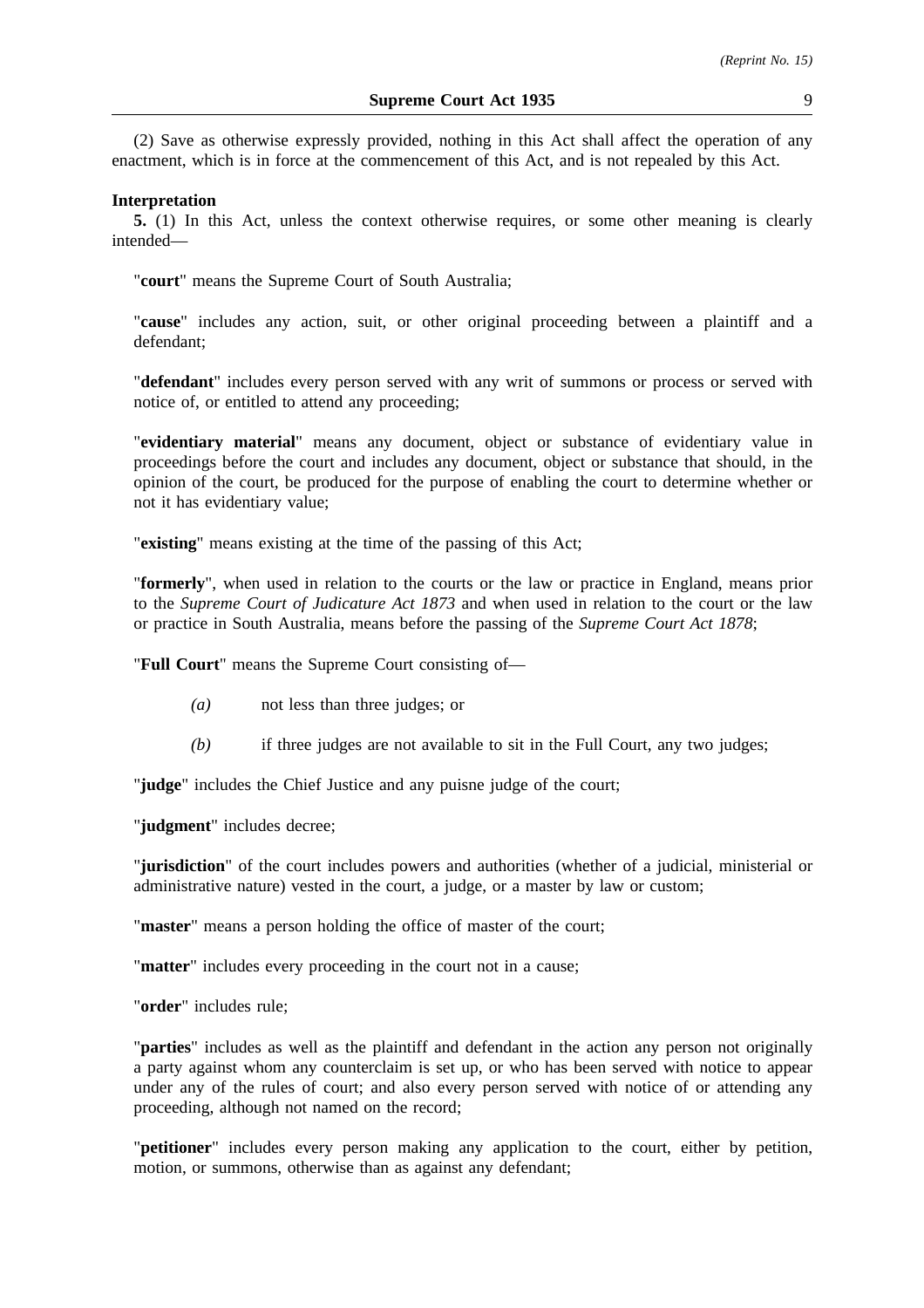"**plaintiff**" includes every person asking any relief (otherwise than by way of counterclaim as a defendant) against any other person by any form of proceeding, whether the same be taken by action, suit, petition, motion, summons, or otherwise;

"**pleading**" includes any petition or summons, and also the statement in writing of the claim or demand of any plaintiff and of the defence of any defendant thereto, and also any other matter by rules of court to be included under the term "**pleading**";

"**registrar**" means a person holding, or acting in, the office of registrar of the court;

"**rules of court**" includes forms;

"**suit**" includes action;

"**suitors' funds**" means moneys in the custody or charge of the court that have been paid into the court for or on account of, or to the use or credit of, any person in a cause or matter, and includes interest and accretions upon any such moneys.

(2) Subject to the rules of court, a reference in an Act, or in any regulation, by-law, or instrument made under an Act, to the master or a deputy master of the court shall—

- *(a)* where the reference occurs in connection with the performance of an act of a judicial nature—be construed as a reference to a master; and
- *(b)* where the reference occurs in connection with the performance of an act of an administrative nature—be construed as a reference to the registrar.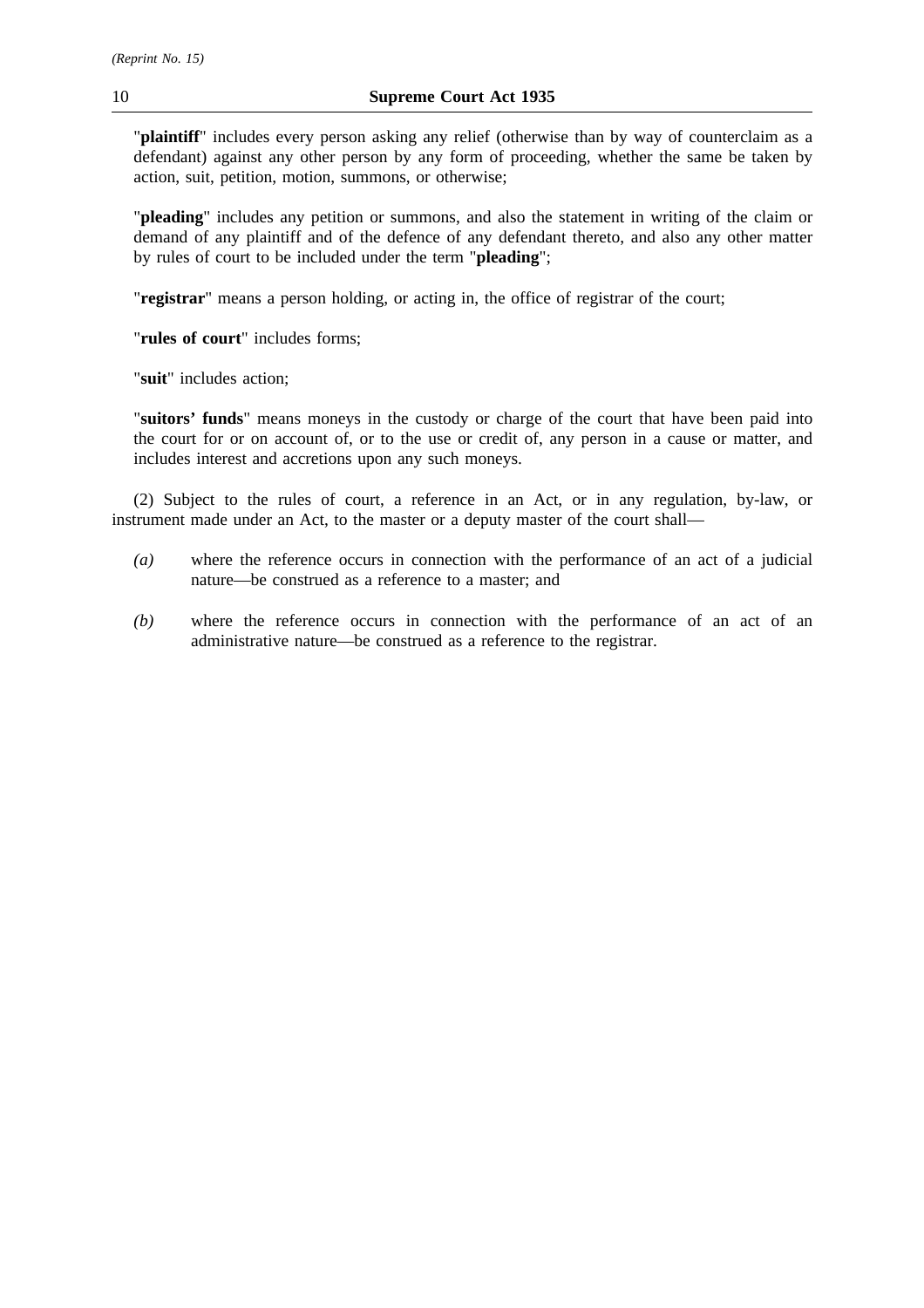# **PART 1**

## **CONSTITUTION OF THE SUPREME COURT**

### **Continuance of Supreme Court**

**6.** The Supreme Court of South Australia as by law established is hereby continued as the superior court of record, in which has been vested all such jurisdiction (whether original or appellate) as is at the passing of this Act vested in, or capable of being exercised by that court.

## **Constituent members of the court**

**7.** (1) The court shall be constituted of the Chief Justice, the puisne judges and the masters appointed, and for the time being holding office, under this Act.

(2) Subject to any express provision in this or any other Act, all the judges shall have, in all respects, equal power, authority and jurisdiction and the masters shall have power, authority and jurisdiction to the extent authorised by this or any other Act or by rules of court made under this or any other Act.

(3) The puisne judges shall be styled "Justices of the Supreme Court of South Australia".

(4) A Master is, while holding that office, also a District Court Judge.

### **Qualifications for appointment as judges and masters**

**8.** (1) No person shall be qualified for appointment as a puisne judge of the court unless he is a practitioner of the court of not less than ten years' standing.

(2) No person shall be qualified for appointment as Chief Justice unless he is a practitioner of the court of not less than fifteen years' standing or a puisne judge of the court.

(3) No person shall be qualified for appointment as a master unless he is a practitioner of the court of not less than seven years standing.

(4) For the purpose of determining whether a practitioner of the court has the standing necessary for appointment as a judge or master, periods of legal practice and (where relevant) judicial service within and outside the State will be taken into account.

#### **Appointments to the court**

**9.** (1) Whenever necessary, the Governor shall appoint a qualified person to hold the office of judge of the court with the tenure prescribed by the *Constitution Act 1934-1980*, but subject to the provisions of this Act as to retirement.

(2) Appointments to the office of master shall be made by the Governor whenever necessary.

(3) Subject to the provisions of this Act as to retirement, the commission of a master shall remain in full force during his good behaviour but the Governor may, upon the address of both Houses of Parliament, remove a master from office and revoke his commission.

#### **The Chief Justice**

**9A.** (1) The Chief Justice is the principal judicial officer of the court.

(2) The Chief Justice is responsible for the administration of the court.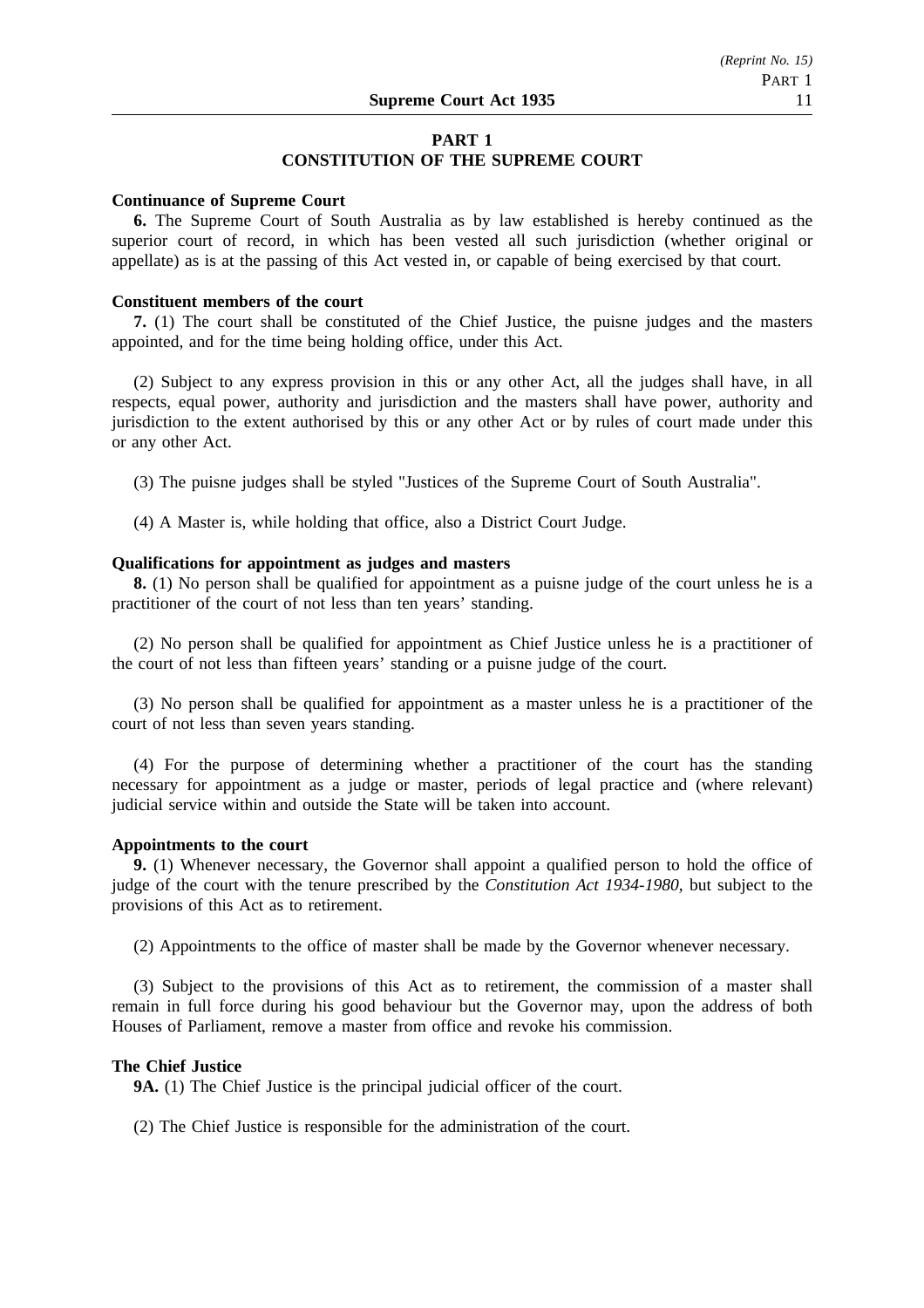## **Acting Chief Justice**

**10.** (1) If the Chief Justice is absent on leave, or for any reason is unable for the time being to perform the duties of his office, the Governor may appoint a puisne judge of the court to be Acting Chief Justice thereof until the Chief Justice returns to the execution of the duties of his office.

(2) Upon every such appointment any power or duty, which is attached by this or any other Act to the office of the Chief Justice, shall devolve upon the judge so appointed, and in default of any such appointment, shall devolve (during the absence or inability of the Chief Justice) upon the senior puisne judge.

## **Acting judges and acting masters**

**11.** (1) Where it appears necessary or desirable to do so in the interests of the administration of justice, the Governor may, subject to subsection  $(6)$ —

- *(a)* appoint a person who is qualified for appointment as a puisne judge as an acting judge; or
- *(b)* appoint a person who is qualified for appointment as a master as an acting master.

(1a) A former judge or master who has retired from office is eligible for appointment as an acting judge or an acting master.

(1b) An appointment under this section will be for a term not exceeding 12 months.

(2) The jurisdiction of the court is exercisable by an acting judge to the same extent as by a judge, and by an acting master to the same extent as by a master.

(3) An acting judge or acting master has the same privileges and immunities as a judge or master.

\*\*\*\*\*\*\*\*\*\*

(5) An acting judge or an acting master may, notwithstanding the expiration of the period of his appointment, complete the hearing of any proceedings part-heard by him before the expiration of that period and, in relation to any such proceedings, shall be deemed to continue as an acting judge, or acting master.

(6) A Deputy President of the Industrial Court or a District Court Judge shall not be appointed as an acting judge under subsection (1) except on the recommendation of the Chief Justice made with the concurrence of the President of the Industrial Court or the Senior Judge of the District Court, as the case requires.

## **Remuneration of judges and masters**

**12.** (1) The Chief Justice and each puisne judge are entitled to salary and allowances at rates determined by the Remuneration Tribunal in relation to the respective offices.

(2) A master is entitled to salary and allowances at the rates applicable to a District Court Judge.

(3) A rate of salary for a judge or master cannot be reduced by determination of the Remuneration Tribunal.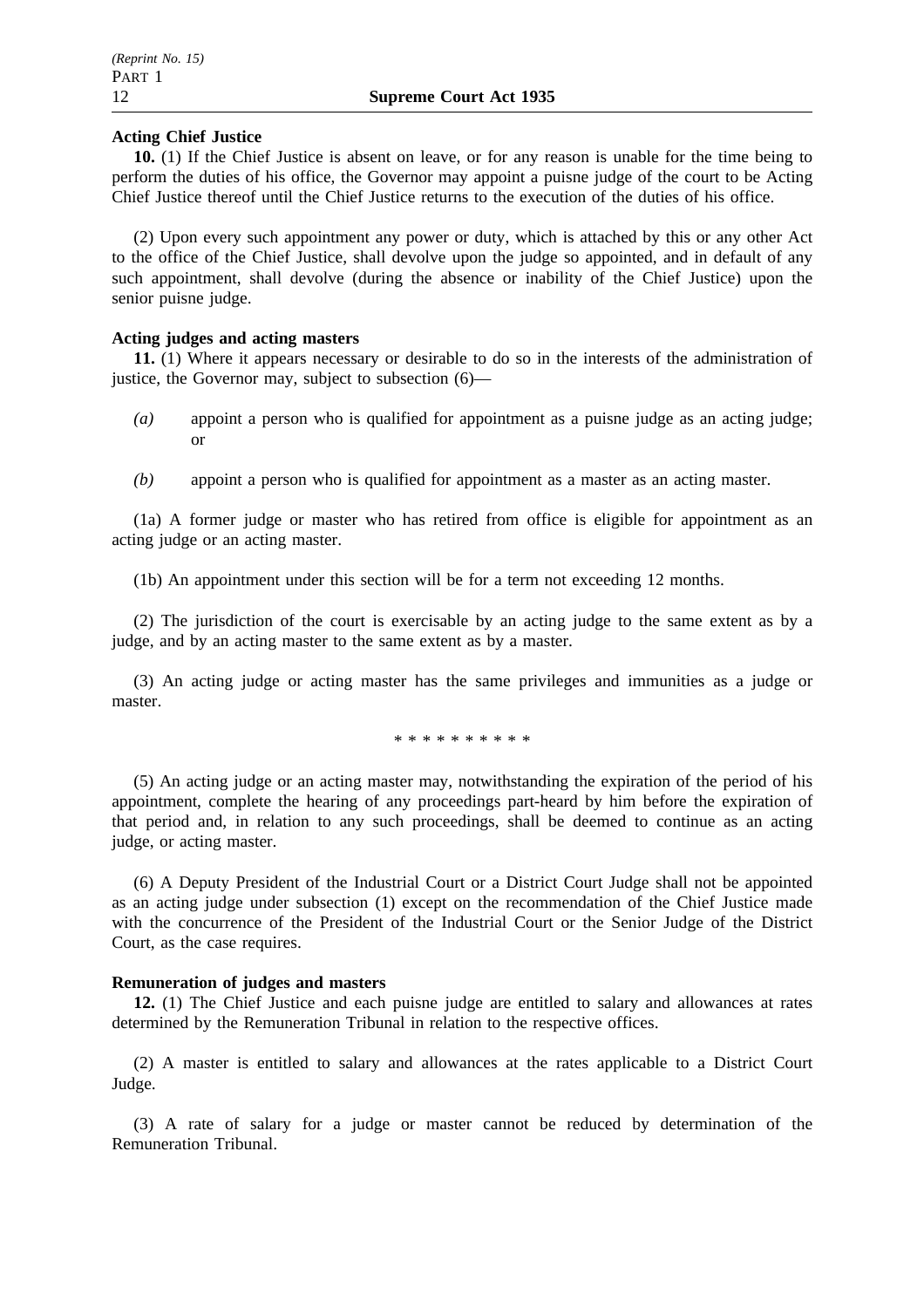(4) The remuneration of the judges and masters is payable from the General Revenue of the State, which is appropriated to the necessary extent.

#### **Salaries of Judges, and officers to be in lieu of fees**

**13.** The salaries of the judges, and of the officers of the court, shall be in lieu of all fees or other emoluments whatsoever, it being the intent of this Act that the judges and the officers of the court shall derive no emolument from any fees payable under the authority of this Act, but that such fees shall be paid to the Treasurer in aid of the general revenue of the State.

#### **Retirement of judges and masters**

**13A.** (1) A judge or master shall retire on reaching the age of seventy years.

(2) Section 74 of the *Constitution Act 1934-1980* shall be read subject to this section.

(3) A judge or master who retires or resigns may nevertheless complete the hearing and determination of proceedings part-heard by him before his retirement or resignation and, in relation to any such proceedings, shall be deemed to continue as a judge or master (as the case may require).

### **Special leave**

**13B.** (1) A judge may apply to the Chief Justice for special leave without remuneration.

(2) The Governor may, on the recommendation of the Chief Justice, grant an application for special leave under this section.

(3) A period of special leave under this section will not be taken to be judicial service within the meaning of the *Judges' Pensions Act 1971*.

\*\*\*\*\*\*\*\*\*\*

#### *Leave on Retirement*

### **Pre-retirement leave**

**13H.** (1) Subject to this section, the Governor may grant to any judge or master immediately prior to his retirement not more than six months leave of absence on full salary.

(2) Where a judge or master retires or resigns without taking any leave which had been or could have been granted to him under subsection (1) of this section, the Governor may direct that a cash payment be made to him in lieu of the leave not so taken. The payment shall not exceed the amount of the salary of the judge or master for a period equal to the period of the leave not so taken, calculated at the rate at which he was being paid at the time of the retirement or resignation.

(3) A direction under subsection (2) of this section may be given before or after the retirement or resignation of the judge or master and a payment under that subsection may be made before or after that retirement or resignation.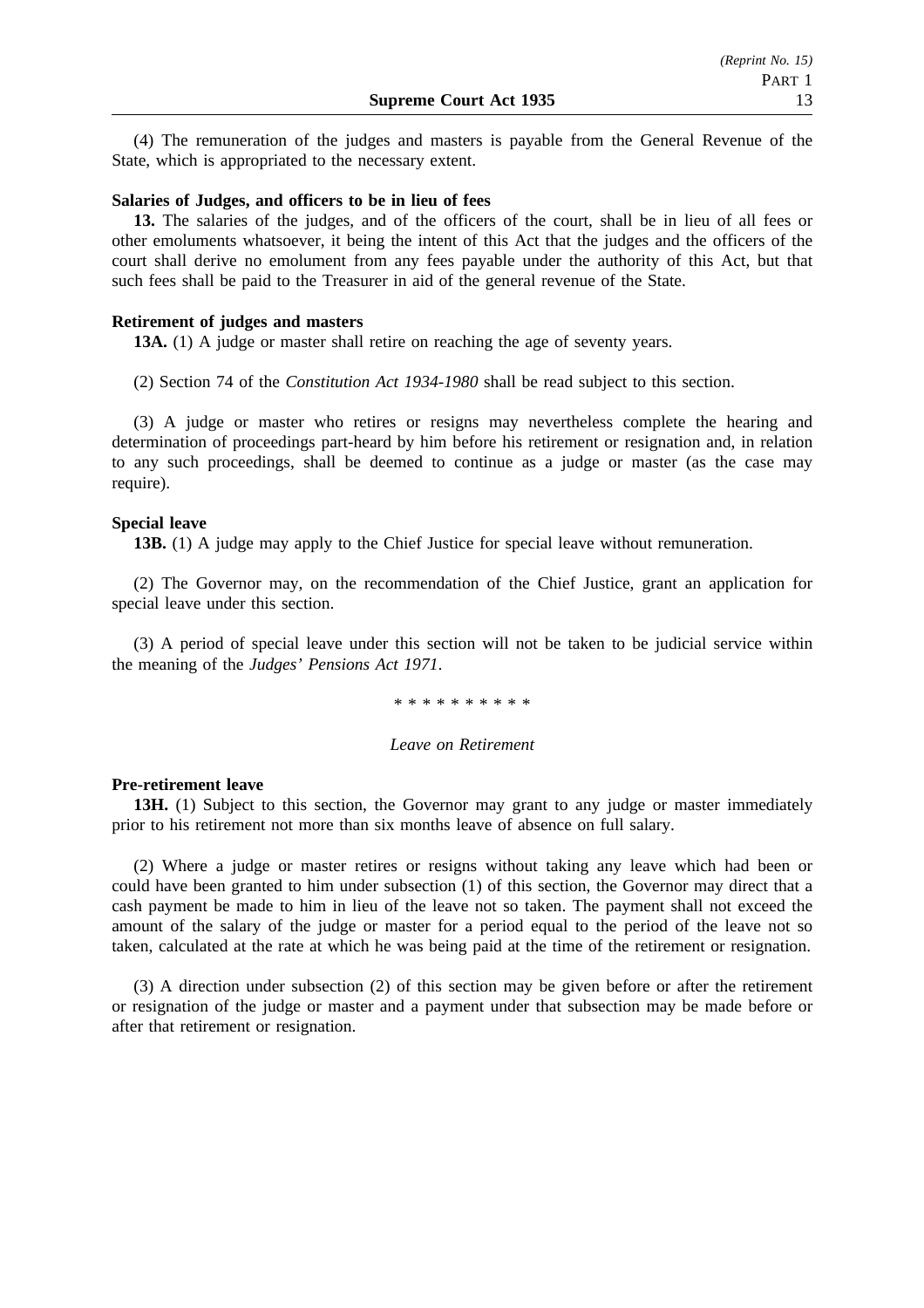(4) If any judge or master dies before the commencement or during the currency of any leave granted or before such leave has been granted pursuant to subsection (1) of this section the Governor may, in respect of the period of the leave so granted or the unexpired portion thereof, or in respect of the period of the leave which might have been granted (according to the circumstances of the case), pay to the dependants (if any) of such judge or master the amounts of salary which would have been payable to such judge or master himself if he had survived. If the judge or master died without leaving any dependants the Governor may pay the said amounts of salary to his personal representatives.

Any question as to—

- I. Whether there are any dependants in any particular case, or who are the dependants:
- II. What dependant or dependants shall be entitled to the benefit of payments made under this subsection, and in what proportions if more than one dependant,

shall be settled by the Governor, as he deems proper.

In this subsection the terms—

"**dependants**" means those members of the family of a judge or master who were wholly or in part dependent upon his earnings at the time of his death;

"**members of the family**" includes wife or husband, parents, grandparents, step-parents, children, grandchildren, step-children, brothers, sisters, half-brothers and half-sisters.

(5) Where leave is granted to any judge or master under this section, that judge or master may, at the commencement of such leave, be paid the total salary which would be payable to him during the currency of the leave.

(6) This section shall not apply to a master who was, immediately before the commencement of the *Statutes Amendment (Administration of Courts and Tribunals) Act 1981*, the master or a deputy master of the court.

#### **Certain interests not to disqualify**

**14.** A judge or master of the court shall not be incapable of acting in his judicial office in any proceeding by reason of his being one of several ratepayers or taxpayers or one of any other class of persons liable in common with others to contribute to or to be benefited by any rate or tax which may be increased, diminished or in any way affected by that proceeding.

## **Seal of court**

**15.** (1) The court shall continue to have and use a seal bearing a device or impression of the Royal Arms, within an exergue or label surrounding the same, and with the following inscription:—"Supreme Court, South Australia"; and the said seal shall be kept in the custody of the registrar.

(2) There shall also be kept and used such other seals as are required for the business of the court, and such seals shall be in such form and kept in such custody as the Chief Justice directs.

(3) All documents and exemplifications and copies thereof purporting to be sealed with any such seal shall be receivable in evidence without further proof of the seal.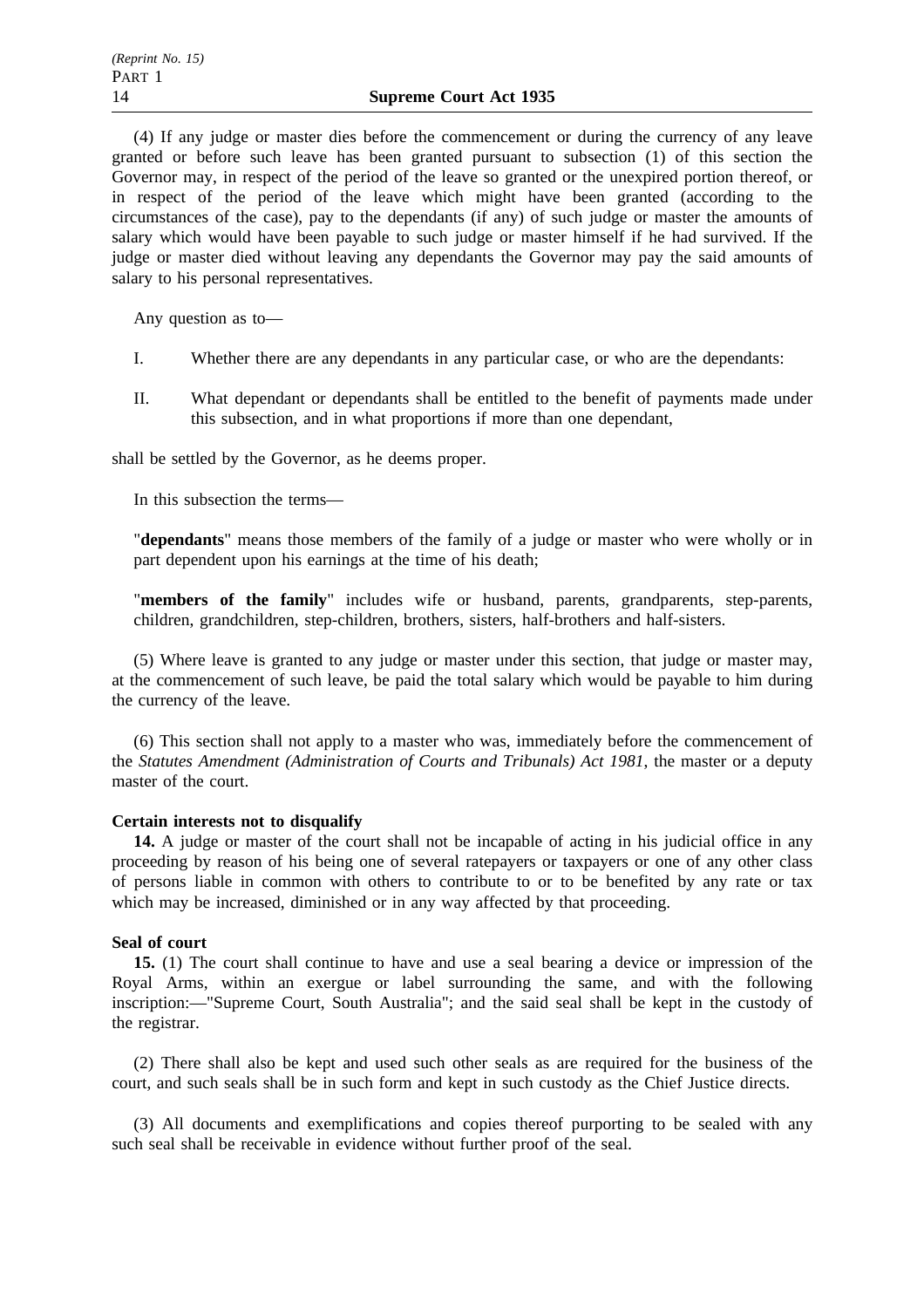## **Councils of judges to consider procedure and administration of justice**

**16.** The judges shall—

- *(a)* assemble once at least in every year for the purpose of considering the operation of this Act and of the rules of court for the time being in force, and also the working of the several offices, and the arrangements relative to the duties of the officers of the court respectively, and of inquiring and examining into any defects which appear to exist in the system of procedure or the administration of the law in the said court; and
- *(b)* report annually to the Attorney-General of the State what (if any) amendments it would, in their judgment, be expedient to make in this Act, or otherwise relating to the administration of justice, and what other provisions (if any) which cannot be carried into effect without the authority of Parliament, it would be expedient to make for the better administration of justice.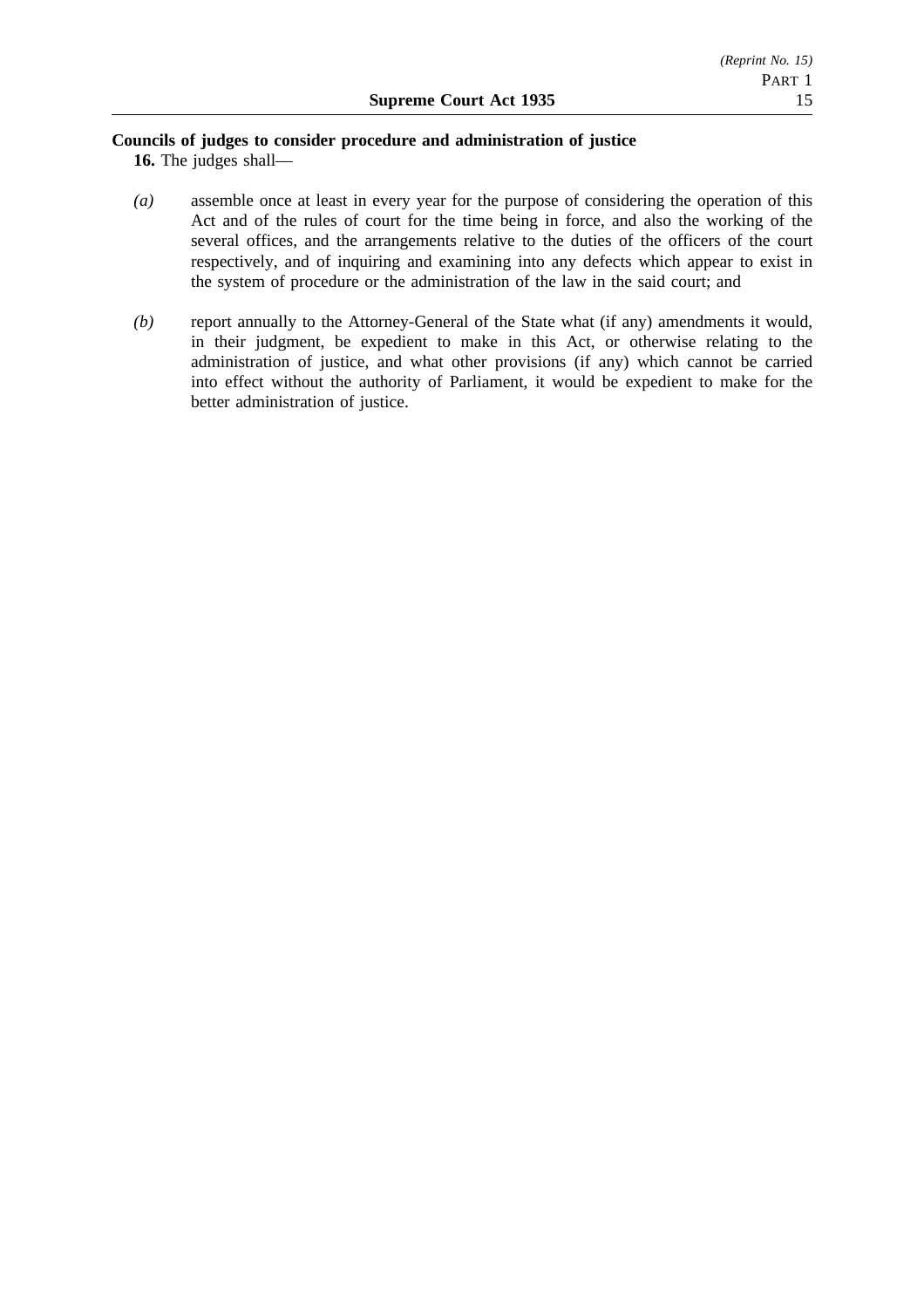## **PART 2 JURISDICTION AND POWERS OF THE COURT**

### *Jurisdiction*

## **General jurisdiction**

**17.** (1) The court shall be a court of law and equity.

- (2) There shall be vested in the court—
- *(a)* the like jurisdiction, in and for the State, as was formerly vested in, or capable of being exercised by, all or any of the courts in England, following:
	- (i) The High Court of Chancery, both as a common law court and as a court of equity:
	- (ii) The Court of Queen's Bench:
	- (iii) The Court of Common Pleas at Westminster:
	- (iv) The Court of Exchequer both as a court of revenue and as a court of common law:
	- (v) The courts created by commissions of assize:
- *(b)* such other jurisdiction, whether original or appellate, as is vested in, or capable of being exercised by the court:
- *(c)* such other jurisdiction as is in this Act conferred upon the court.

## **Probate jurisdiction**

**18.** The court shall, in relation to probates and letters of administration, have the following jurisdiction, that is to say:

- *(a)* The like voluntary and contentious jurisdiction and authority in and for the State in relation to the granting or revoking of probate of wills, and administration of the effects of deceased persons, as was vested in or exercisable by the Court of Probate established in England under the *Court of Probate Act 1857*, together with full authority to hear and determine all questions relating to testamentary causes and matters:
- *(b)* The like jurisdiction and powers with respect to the real estate of deceased persons as it has with respect to the personal estate of deceased persons:
- *(c)* All probate jurisdiction which, under or by virtue of any enactment not repealed by this Act, is vested in or capable of being exercised by the court.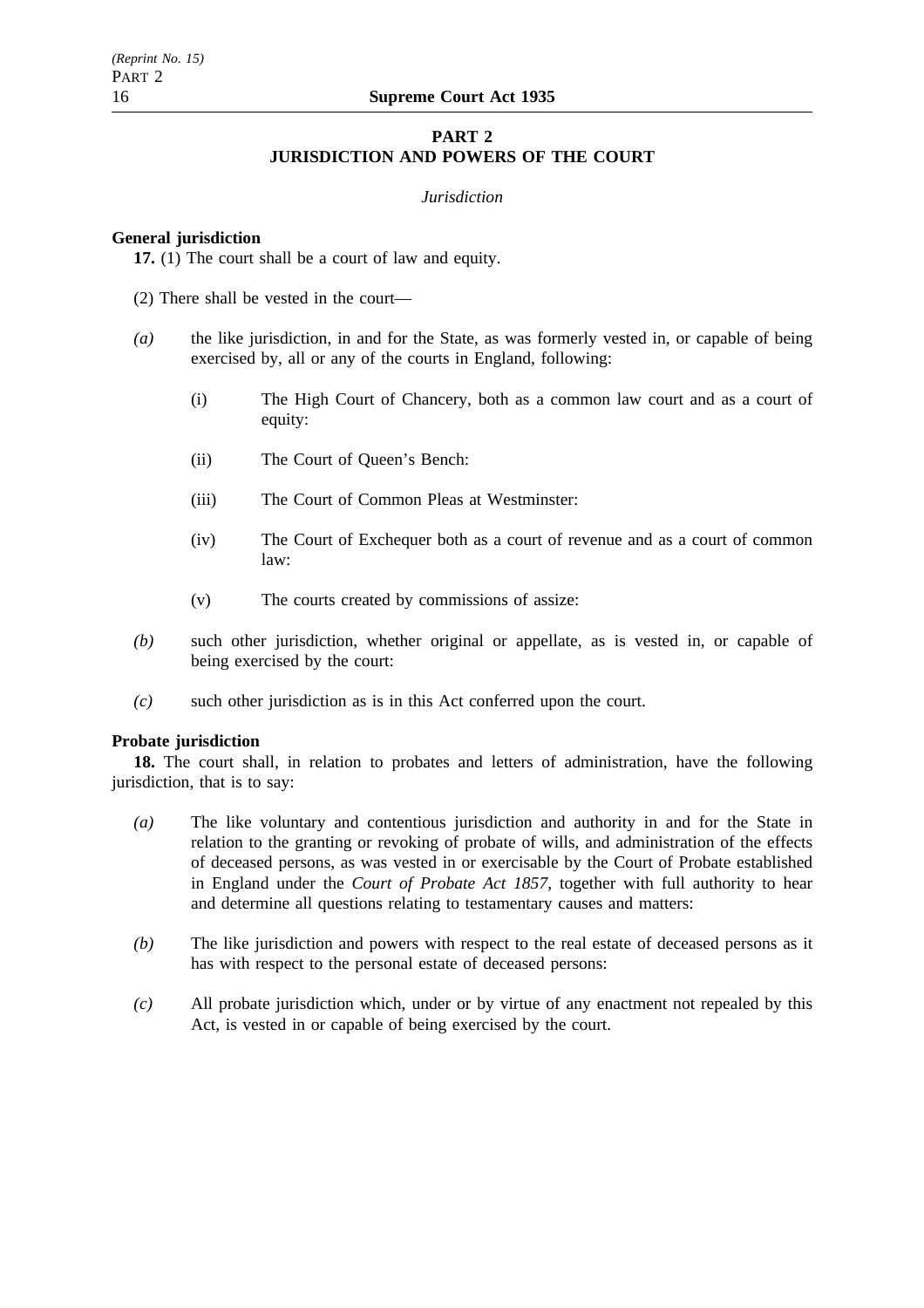## **Matrimonial jurisdiction**

**19.** There shall be vested in the court—

- *(a)* the like jurisdiction in relation to matrimonial causes and matters as was immediately before the commencement of the *Matrimonial Causes Act 1857* vested in or exercisable by any ecclesiastical court or person in England in respect of divorce *a mensa et thoro*, nullity of marriage, jactitation of marriage or restitution of conjugal rights, and in respect of any matrimonial cause or matter except marriage licences:
- *(b)* all such jurisdiction in relation to matrimonial causes and matters as under or by virtue of any enactment not repealed by this Act, is vested in or capable of being exercised by the court.

## *Law and Equity*

## **Concurrent administration of law and equity**

**20.** In every civil cause or matter commenced in the court, law and equity shall be administered by the court according to the provisions of the seven sections of this Act next following.

## **Equities of plaintiff**

**21.** If a plaintiff or petitioner claims to be entitled to any equitable estate or right, or to relief upon any equitable ground against any deed, instrument, or contract, or against any right, title, or claim whatsoever, asserted by any defendant or respondent in the cause or matter, or to any relief founded upon a legal right which formerly could only have been given by the court in its equitable jurisdiction, the court shall give to the plaintiff or petitioner the same relief as ought formerly to have been given by the court in its equitable jurisdiction in a suit or proceeding properly instituted for the like purpose.

## **Equitable defences**

**22.** If a defendant claims to be entitled to any equitable estate or right, or to relief upon any equitable ground against any deed, instrument, or contract, or against any right, title, or claim asserted by any plaintiff or petitioner in the cause or matter, or alleges any ground of equitable defence to any such claim of the plaintiff or petitioner, the court shall give to every equitable estate, right, or ground of relief so claimed, and to every equitable defence so alleged the same effect by way of defence against the claim of the plaintiff or petitioner as the court in its equitable jurisdiction ought formerly to have given if the same or the like matters had been relied on by way of defence in a suit or proceeding instituted in that court for the like purpose.

## **Counter-claims and third parties**

**23.** (1) The court shall have power to grant to any defendant, in respect of any equitable estate or right, or other matter of equity, and also in respect of any legal estate, right, or title claimed or asserted by him—

*(a)* all such relief against any plaintiff or petitioner as the defendant has properly claimed by his pleading, and as the court or judge might have granted in any suit instituted for that purpose by the same defendant against the same plaintiff or petitioner; and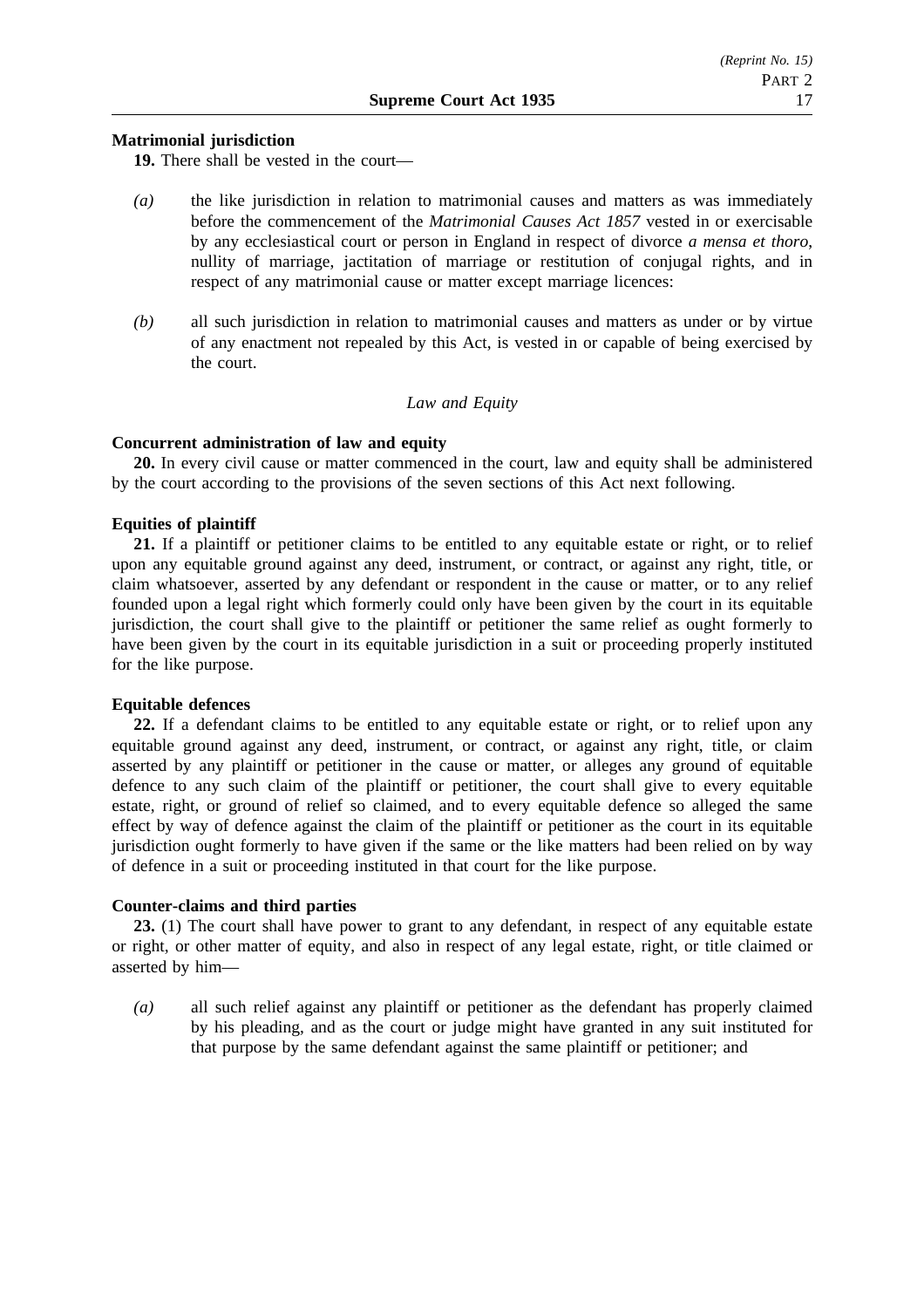*(b)* all such relief relating to or connected with the original subject of the cause or matter, and in like manner claimed against any other person, whether already a party to the same cause or matter or not, who has been duly served with notice in writing of such claim, pursuant to any rules of court, as might properly have been granted against that person if he had been made a defendant to a cause duly instituted by the same defendant for the like purpose.

(2) Every person served with any such notice shall thenceforth be deemed a party to the cause or matter with the same rights in respect of his defence against the claim, as if he had been duly sued in the ordinary way by the defendant.

## **Equities appearing incidentally**

**24.** The court shall recognise and take notice of all equitable estates, titles, and rights, and all equitable duties and liabilities appearing incidentally in the course of any cause or matter pending before it, in the same manner in which the said court in its equitable jurisdiction would formerly have recognised and taken notice of the same in any suit or proceeding duly instituted therein.

## **Defence instead of injunction or prohibition**

**25.** No cause or proceeding at any time pending in the court shall be restrained by prohibition or injunction, but every matter of equity on which an unconditional injunction against the prosecution of any such cause or proceeding might formerly have been obtained, may be relied on by way of defence thereto:

Provided that—

- *(a)* nothing in this Act shall disable the court, if it thinks fit, from directing a stay of proceedings in any cause or matter pending before it; and
- *(b)* any person, whether a party or not to any such cause or matter, who would formerly have been entitled to apply to the court, in any of its jurisdictions, to restrain the prosecution thereof, or who may be entitled to enforce, by attachment or otherwise, any judgment, decree, rule, or order, in contravention of which all or any part of the proceedings in such cause or matter may have been taken, shall be at liberty to apply to the court, in a summary way, for a stay of proceedings in the cause or matter, either generally or so far as may be necessary for the purposes of justice, and the court shall thereupon make such order as is just.

## **Common law and statutory rights and duties**

**26.** Subject to the provisions of this Act for giving effect to equitable rights and other matters of equity, the court shall recognise and give effect to all legal claims and demands, and all estates, titles, rights, duties, obligations, and liabilities, existing by the common law, or by any custom, or created by any statute, in the same manner as those matters would formerly have been recognised and given effect to by the court in any branch of its jurisdiction.

## **Court to do complete justice in cause so as to avoid multiplicity of suits**

**27.** The court in every cause or matter pending before it shall have power to grant, and shall grant, either absolutely or on such reasonable terms and conditions as it deems just, all such remedies whatsoever as any of the parties thereto may appear to be entitled to in respect of every legal or equitable claim properly brought forward by them respectively, in such cause or matter, so that, as far as possible, all matters so in controversy between the parties may be completely and finally determined, and all multiplicity of legal proceedings concerning any of such matters avoided.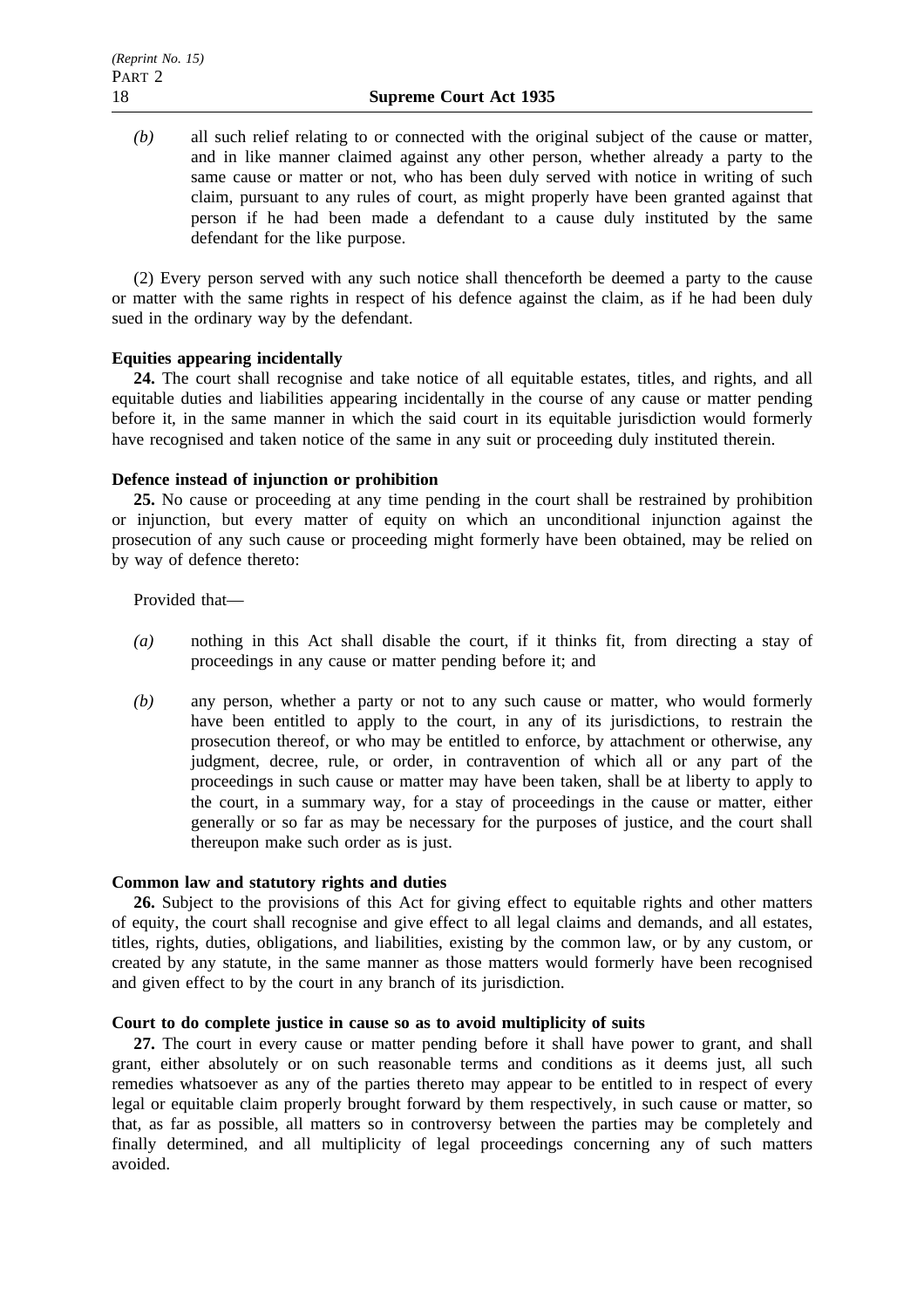### **Rules of equity to prevail where in conflict with common law**

**28.** Subject to the express provisions of any other Act, in questions relating to the custody and education of infants, and generally in all matters not particularly mentioned in this Act in which there was formerly any conflict or variance between the rules of equity and the rules of common law with reference to the same matter, the rules of equity shall prevail in all the courts of the State, so far as the matters to which those rules relate, are cognizable by those courts.

## *Miscellaneous Powers*

**Court may make orders to have effect of mandamus or injunction, and may appoint receivers 29.** (1) The court may grant a mandamus, or an injunction, or appoint a receiver, by an interlocutory order in all cases in which it appears to the court to be just or convenient so to do.

(2) Any such order may be made either unconditionally or upon such terms and conditions as the court thinks just.

(3) If an application is made (whether before, or at, or after the hearing of any cause or matter for an injunction) to prevent any threatened or apprehended waste or trespass, the injunction may be granted, if the court thinks fit, whether the person against whom the order is sought is or is not in possession under any claim of title or otherwise, or (if out of possession) does or does not claim a right to do the act sought to be restrained under any colour of title, and whether the estates claimed by both or by either of the parties are legal or equitable.

#### **Damages in certain cases**

**30.** In any action arising out of the breach of any covenant, contract, or agreement, or instituted to prevent the commission or continuance of any wrongful act or for the specific performance of any covenant, contract, or agreement, the court shall have power to award damages to the party injured either in addition to or substitution for the injunction or specific performance, and those damages may be assessed by the court or in such manner as it directs.

## **Power to direct payment to infant**

**30A.** Where in any action the court determines that a party (being an infant) is entitled to recover damages from another party, the court may by final or declaratory judgment finally determining the question of liability between the parties order payment of any amount or amounts of damages, direct to the plaintiff. Any acknowledgment or receipt in writing of any moneys paid on account of any such amount or amounts pursuant to a judgment under this section shall not if the court so orders be invalid merely on the ground that the person giving the same was under the age of twenty-one years at the time of his signing or giving the same.

## **Power to make interim assessment of damages**

**30B.** (1) Where in any action the court determines that a party is entitled to recover damages from another party, it shall be lawful for the court to enter declaratory judgment finally determining the question of liability between the parties, in favour of the party who is entitled to recover damages as aforesaid, and to adjourn the final assessment thereof.

(2) It shall be lawful for the court when entering declaratory judgment and for any judge of the court at any time or times thereafter—

*(a)* to make orders that the party held liable make such payment or payments on account of the damages to be assessed as to the court seems just; and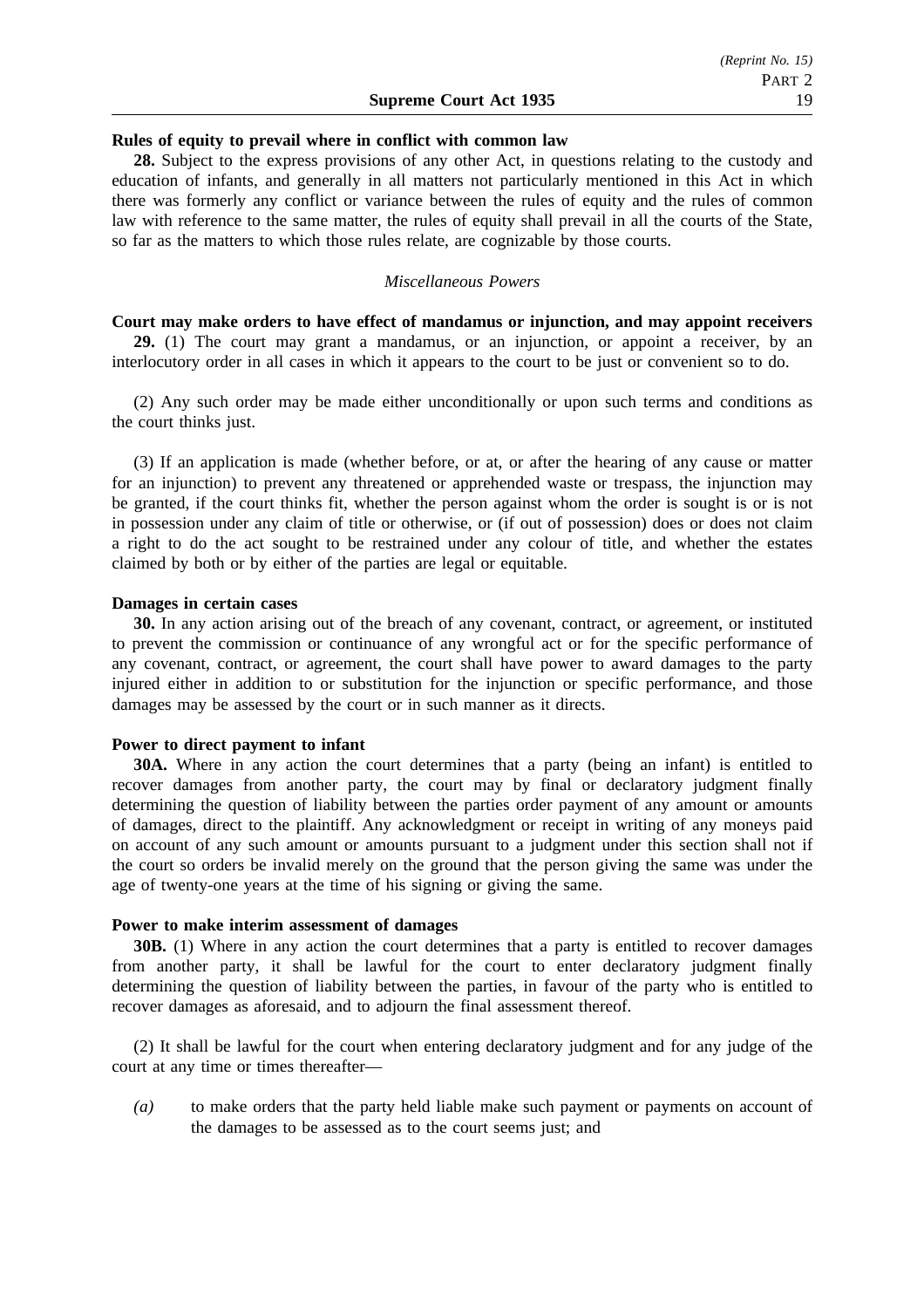*(b)* in addition to any such order or in lieu thereof, to order that the party held liable make periodic payments to the other party on account of the damages to be assessed during a stated period or until further order:

Provided, however, that where the declaratory judgment has been entered in an action for damages for personal injury, such payment or payments shall not include an allowance for pain or suffering or for bodily or mental harm (as distinct from pecuniary loss resulting therefrom) except where serious and continuing illness or disability results from the injury or except that, where the party entitled to recover damages is incapacitated or partially incapacitated for employment and being in part responsible for his injury is not entitled to recover the full amount of his present or continuing loss of earnings, or of any hospital, medical or other expenses resulting from his injury, the court may order payment or payments not to exceed such loss of earnings and expenses and such payment or payments may be derived either wholly or in part from any damages to which the party entitled to recover damages has, but for the operation of this proviso, established a present and immediate right or except where the judge is of opinion that there are special circumstances by reason of which this proviso should not apply.

(3) Any order for payment of moneys on account of damages made hereunder may be enforced as a judgment of the court.

(4) Where the court adjourns assessment of damages under this section, it may order the party held liable to make such payment into court or to give such security for payment of damages when finally assessed as it deems just.

(5) When damages are finally assessed credit shall be given in the final assessment for all payments which have been made under this section and the final judgment shall state the full amount of damages, the total of all amounts already paid pursuant to this section and the amount of damages then remaining payable, and judgment shall be entered for the last-named amount.

(6) Where the court adjourns assessment of damages under this section, any party to the proceedings may apply to any judge of the court at any time and from time to time—

- *(a)* for an order that the court proceed to final assessment of the damages; or
- *(b)* for the variation or termination of any order which may have been made for the making of periodic payments.

On the hearing of any such application the judge shall make such order as he considers just: Provided that, in an action for damages for personal injury, upon an application for an order that the court proceed to final assessment of damages, the Judge to whom such application is made shall not refuse such order if the medical condition of the party entitled to recover damages is such that neither substantial improvement nor substantial deterioration thereof is likely to occur or if a period of four years or more has expired since the date of the declaratory judgment unless the judge is of opinion that there are special circumstances by reason of which such assessment should not then be made.

(7) If it appears to the court that a person in whose favour declaratory judgment has been entered has without reasonable cause failed to undertake such reasonable medical or remedial treatment as his case might have required or require, it shall not award damages for such disability, pain or suffering as would have been remedied but for such failure.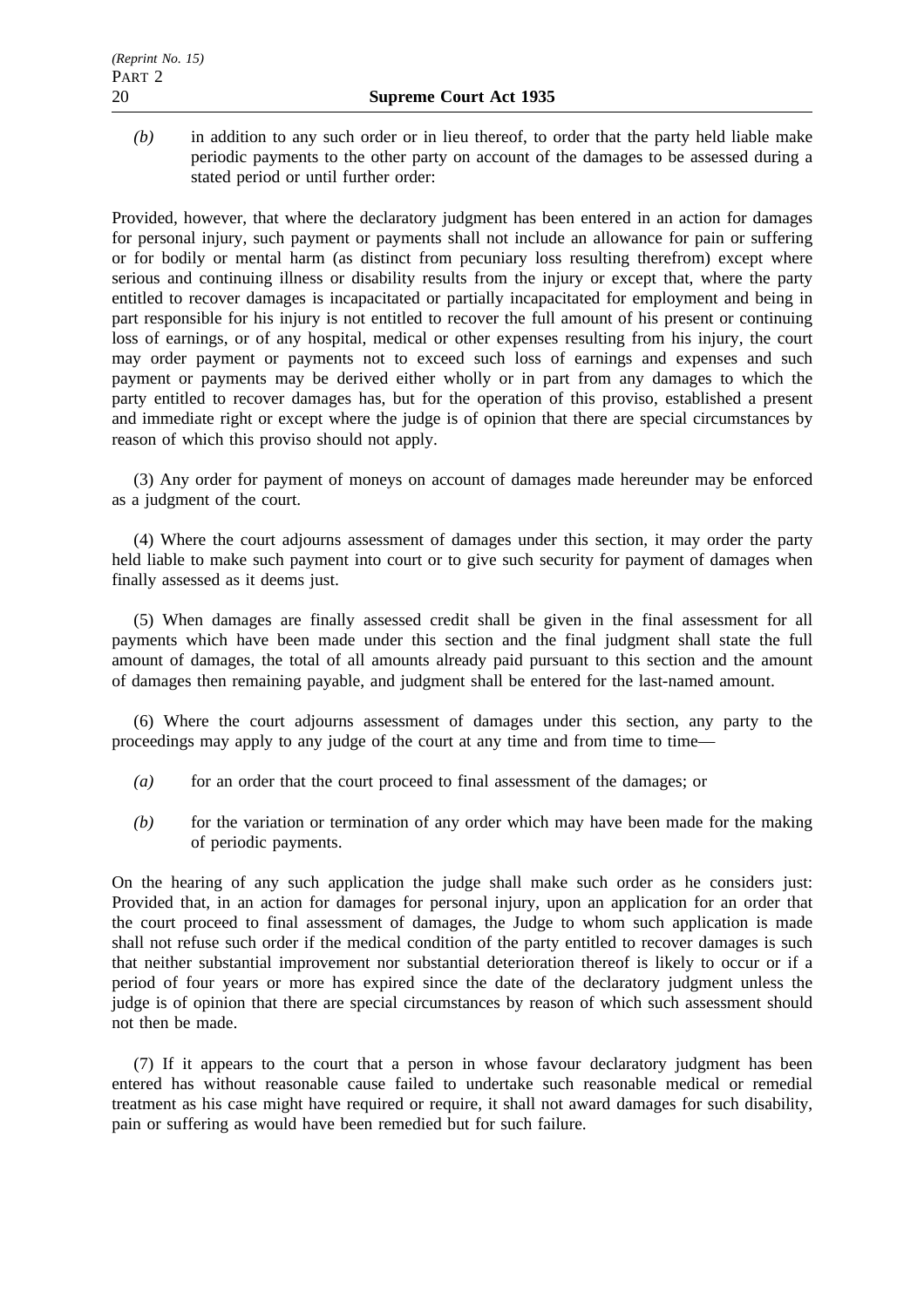(8) If at any time it appears to a judge that a person in whose favour declaratory judgment has been entered and who is incapacitated or partially incapacitated for employment, is not sincerely or with the diligence which should be expected of him in the circumstances of his case, attempting to rehabilitate himself for employment any payment or payments under subsection (2) of this section shall not include by way of allowance for loss of earnings a sum in excess of seventy-five per centum of such person's loss of earnings.

 $(9)$ 

- *(a)* Notwithstanding anything in the *Survival of Causes of Action Act 1940*, when damages are finally assessed under this section for the benefit of the estate of a deceased person where the deceased person died after action brought and declaratory judgment has been entered in favour of such person, the damages finally assessed may include such damages in respect of any of the matters referred to in section 3 of that Act as the court deems proper.
- *(b)* Where a party dies after declaratory judgment has been entered in his favour but before final assessment of his damages in circumstances which would have entitled any person to recover damages, *solatium* or expenses by action pursuant to Part 2 of the *Wrongs Act 1936-1959*, it shall be lawful for the executor or administrator of the deceased to proceed in the same action for the recovery of such damages, *solatium* or expenses for the benefit of such person notwithstanding the declaratory judgment or that the deceased has received moneys thereunder, provided, however, that in any such proceedings all moneys paid to the deceased pursuant to the declaratory judgment in excess of any actual and subsisting pecuniary loss resulting to him from the wrongful act of the party held liable shall be deemed to have been paid towards satisfaction of the damages, *solatium* or expenses awarded pursuant to the *Wrongs Act 1936-1959* and no further damages shall be payable in respect of the injury sustained by the deceased. In any proceedings hereunder, the declaratory judgment and any finding of fact made in the course of proceedings consequent thereupon shall enure as between the party held liable and the executor or administrator of the deceased.
- *(c)* Where a party dies in the circumstances referred to in the preceding paragraph of this subsection except that the death of the deceased is not wholly attributable to the personal injury, the subject of the declaratory judgment, but was accelerated thereby, it shall be lawful for proceedings to be taken and for the court to assess damages, *solatium* or expenses as in the preceding paragraph but such damages, *solatium* or expenses shall be proportioned to the injury to the person for whom and for whose benefit the proceedings are taken resulting from such acceleration of death.
- *(d)* The court may, if the justice of a case so requires, assess damages under paragraph *(a)* of this subsection notwithstanding the commencement or prosecution of proceedings under paragraph *(b)* or *(c)* of this subsection and the damages so assessed shall be for the benefit of the estate of the deceased and no damages shall be awarded under paragraph *(b)* or *(c)* of this subsection.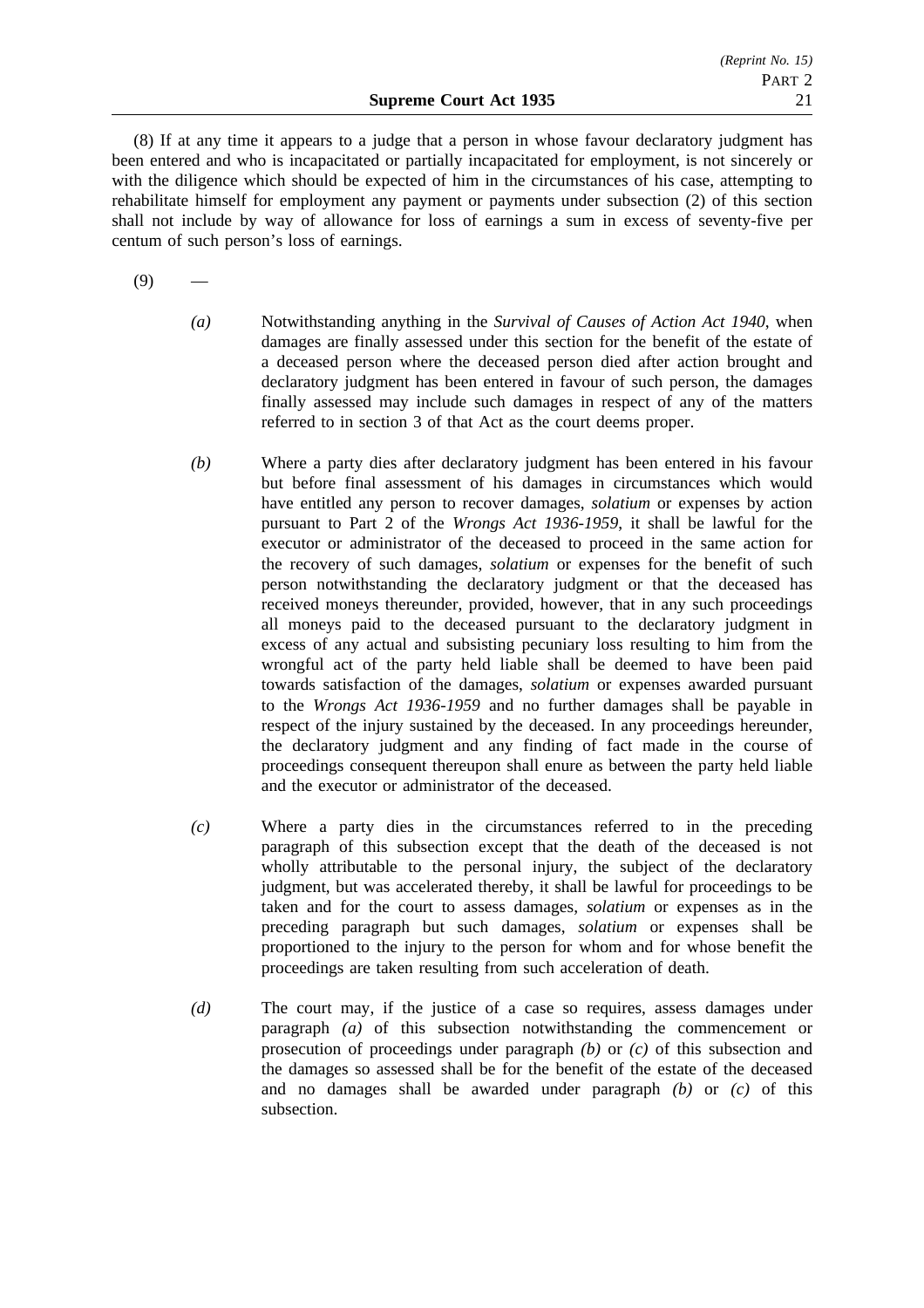(10) In the exercise of the powers conferred by this section the court shall have regard to the facts and circumstances of the particular case, as they exist from time to time, and any allowance, or the final assessment, as the case may be, shall be such as to the court may seem just and reasonable as compensation to the person actually injured or to his or her dependants as the case may be.

## **Consent orders for structured settlements**

**30BA.** In an action for damages for personal injury, the court may, with the consent of the parties, make an order for damages to be paid wholly or in part in the form of periodic payments, by way of an annuity or otherwise, instead of in a lump sum.

## **Power to award interest**

**30C.** (1) Unless good cause is shown to the contrary, the court shall, upon the application of a party in favour of whom a judgment for the payment of damages, compensation or any other pecuniary amount has been, or is to be, pronounced, include in the judgment an award of interest in favour of the judgment creditor in accordance with the provisions of this section.

- (2) The interest—
- *(a)* will be calculated at a rate fixed by the court; and
- *(b)* will be calculated in respect of a period fixed by the court (which must, however, in the case of a judgment given on a liquidated claim, be the period running from when the liability to pay the amount of the claim fell due to the date of judgment unless the court otherwise determines); and
- *(c)* is payable, in accordance with the court's determination, in respect of the whole or part of the amount for which judgment is given.

(3) Where a party to any proceedings before the court is entitled to an award of interest under this section, the court may, in the exercise of its discretion, and without proceeding to calculate the interest to which that party may be entitled in accordance with subsection (2) of this section, award a lump sum in lieu of that interest.

(4) This section does not—

- *(a)* authorise the award of interest upon interest; or
- *(ab)* authorise the award of interest upon exemplary or punitive damages; or
- *(b)* apply in relation to any sum upon which interest is recoverable as of right by virtue of an agreement or otherwise; or
- *(c)* affect the damages recoverable upon the dishonour of a negotiable instrument; or
- *(d)* authorise the award of any interest otherwise than by consent upon any sum for which judgment is pronounced by consent; or
- *(e)* limit the operation of any other enactment or rule of law providing for the award of interest.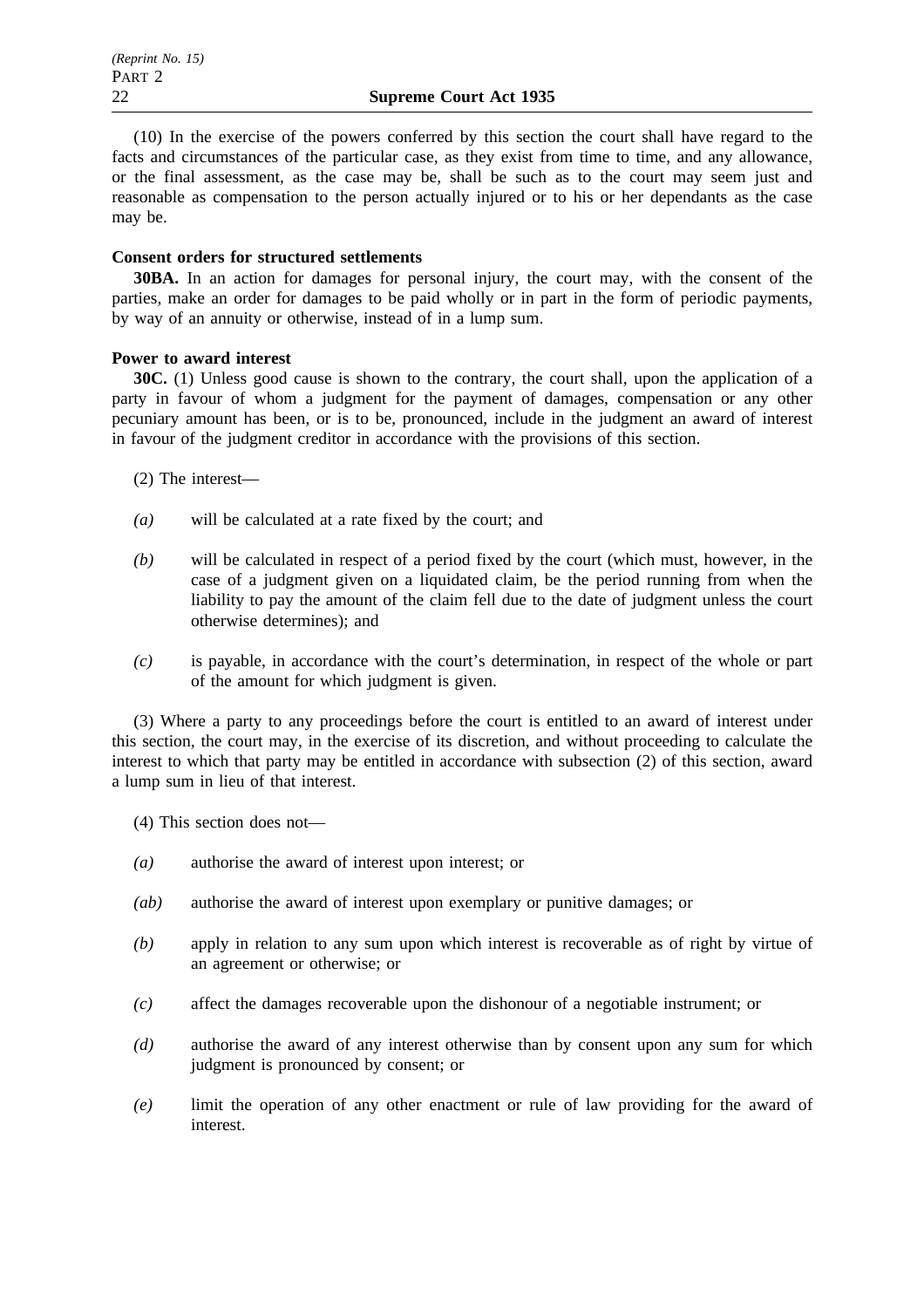### **Declaratory orders**

**31.** No action or proceeding shall be open to objection on the ground that a merely declaratory judgment or order is sought thereby, and the court shall have power to make binding declarations of right whether any consequential relief is or could be claimed or not.

### **Court may order mortgage instead of sale in certain cases**

**32.** In any proceeding in which the court has power to order a sale of any real or personal property, the court shall have power, instead of ordering a sale, to make such order, as is just and convenient, for a mortgage of the property, with power of sale to the mortgagee; and, for the purpose of perfecting such mortgage, to order the execution of all deeds and documents in the same manner as in the case of a sale of property.

\*\*\*\*\*\*\*\*\*\*

### **Court may direct sale of mortgaged property, etc.**

**34.** In any action for the foreclosure of the equity of redemption in any mortgaged property, and upon the request of the mortgagee, or of any subsequent encumbrancer, or of the mortgagor, or any person claiming under any such person, the court may direct a sale of the property, or a transfer of the mortgage debt and security, instead of a foreclosure of the equity of redemption, on such terms as the court thinks fit, and, if the court thinks fit, without previously determining the priorities of encumbrances, or giving the usual or any time to redeem: Provided that if the request is made by any subsequent encumbrancer, or by the mortgagor, or by any person claiming under such encumbrancer or mortgagor, no such sale shall be directed without the consent of the mortgagee or the persons claiming under him, unless the party making such request deposits in court a reasonable sum of money, to be fixed by the court, for the purpose of securing the performance of such terms as may be imposed on the party making such request.

### **Power to require attendance of witnesses and production of evidentiary material**

**35.** (1) The court may, on the application of a party to proceedings or on its own initiative, issue a subpoena requiring a person to appear before the court at a specified time and place to give evidence or to produce evidentiary material (or both).

(2) A subpoena to produce evidentiary material may, instead of providing for production of the material before the court, provide for production of the material to an officer of the court nominated in the subpoena.

 $(3)$  If—

- *(a)* a person fails to comply with a subpoena under subsection (1); or
- *(b)* there are grounds for believing that, if such a subpoena were issued, a person would not comply with it,

the court may issue a warrant to have the person arrested and brought before the court.

## **Appointment of commissioners for taking affidavits**

**36.** (1) Any two or more judges of the court of whom the Chief Justice shall be one, may by commission under the seal of the court from time to time empower such persons as they think fit and necessary, whether within or outside the State, to take all such affidavits as any person desires to make before any person so empowered in or concerning any cause, matter or thing pending in the court.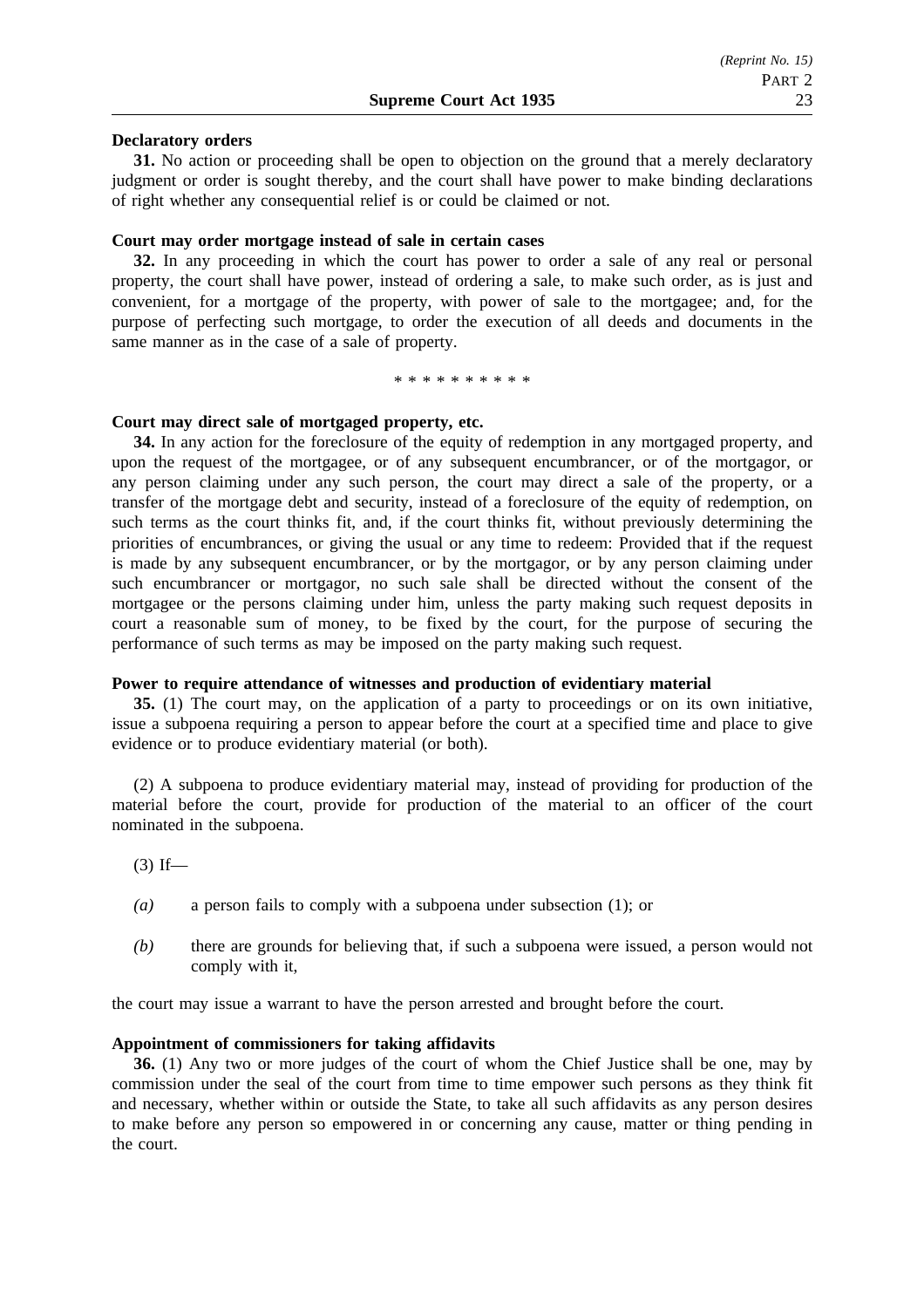(2) Every person so appointed shall be a commissioner for taking oaths in all causes and matters whatsoever in every jurisdiction of the court.

\*\*\*\*\*\*\*\*\*\*

## **Inspection of property in legal proceedings**

**38.** (1) For the purpose of any proceeding therein, the court may order a view or inspection of any land or chattel, and any judge, juryman, or other person authorised by the order, may enter on any land or premises which it is necessary or convenient to enter on for the purpose of such inspection.

(2) Every person in possession of any such land or premises shall allow such entry for the purposes aforesaid, and in case of any obstruction or refusal of such entry, the person or persons so obstructing or refusing such entry, shall be deemed guilty of a contempt of court, and be liable to punishment accordingly.

## **Vexatious proceedings**

**39.** (1) If, on the application of the Attorney-General or any other interested person, the court is satisfied that a person has persistently instituted vexatious proceedings, the court may make either or both of the following orders:

- *(a)* an order prohibiting the person by whom the vexatious proceedings were instituted from instituting further proceedings, or further proceedings of a particular class, without leave of the court;
- *(b)* an order staying proceedings already instituted by that person.

(2) Where it appears to the Supreme Court or any other court of the State that there are proper grounds for an application under this section, it may refer the matter to the Attorney-General for consideration.

(3) An order under this section remains in force (subject to variation by the court)—

- *(a)* if a period for the operation of the order is fixed—until the expiration of that period or the revocation of the order (whichever first occurs);
- *(b)* if no such period is fixed—until revocation of the order.

(4) Where an order is made under this section, a copy of the order must be published in the *Gazette*.

(5) For the purposes of this section, proceedings are vexatious—

- *(a)* if instituted to harass or annoy, to cause delay, or for any other ulterior purpose; or
- *(b)* if instituted without reasonable ground.

(6) A reference in this section to proceedings extends to both civil and criminal proceedings whether instituted in the court or some other court of the State.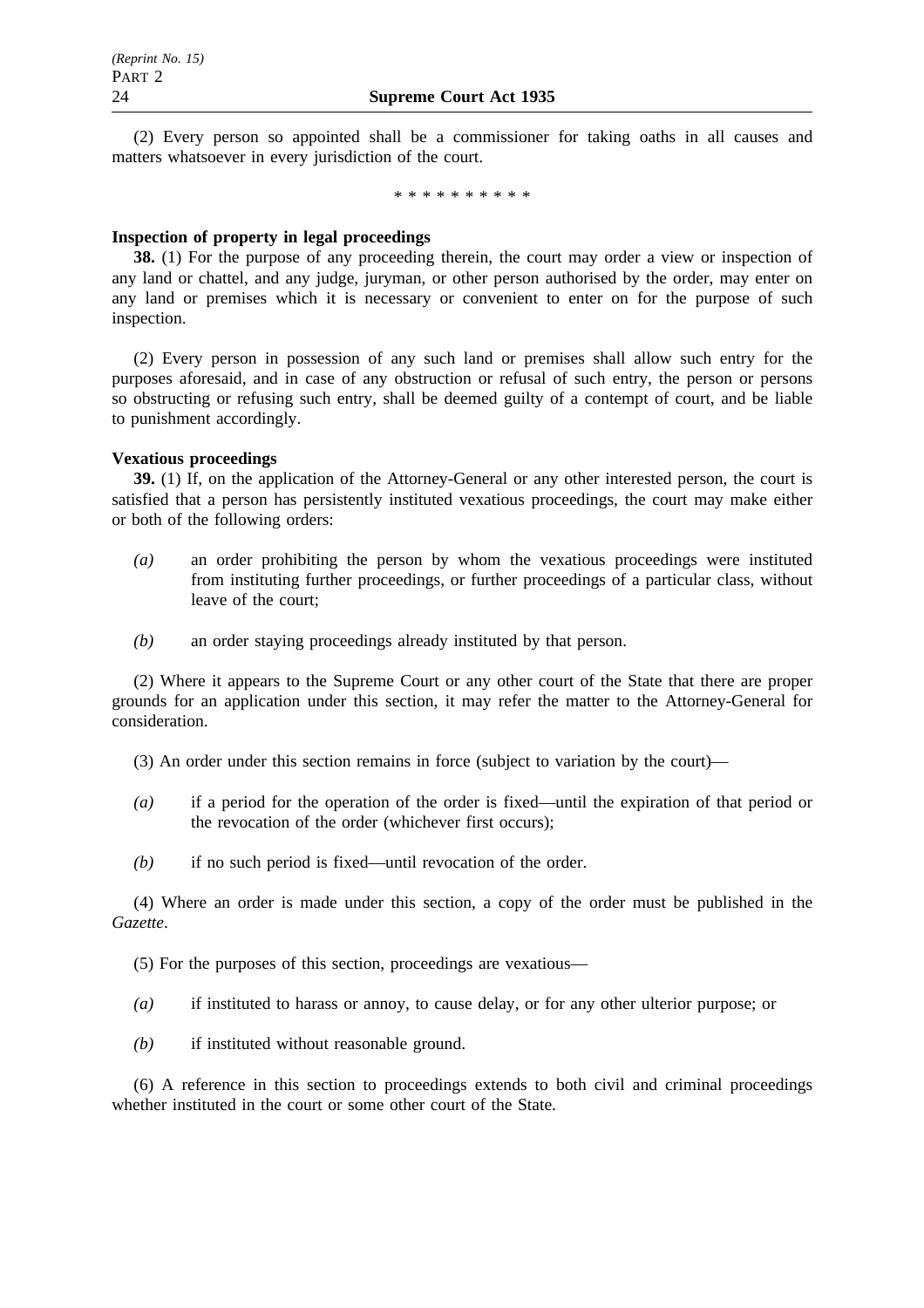## **Power of court with regard to costs**

**40.** Subject to the express provisions of this Act, and to the rules of court, and to the express provisions of any other Act whenever passed, the costs of and incidental to all proceedings in the court, including the administration of estates and trusts, shall be in the discretion of the court or judge, and the court or judge shall have full power to determine by whom and to what extent such costs are to be paid.

 $(2)$  If—

- *(a)* an action for the recovery of damages or any other monetary sum is brought in the court; and
- *(b)* the action might have been brought in the District Court; and
- *(c)* the plaintiff recovers less than an amount fixed by the rules for the purposes of this paragraph,

no order for costs will be made in favour of the plaintiff unless the court is of the opinion that it is just, in the circumstances of the case, that the plaintiff should recover the whole or part of the costs of action.

## **Power to revive orders on abatement of cause**

**41.** When any judgment or order for the payment of any costs or money has been made in any cause or matter, and the suit afterwards becomes abated, it shall be lawful for the court or a judge, upon the application of any person interested under the judgment or order, to make an order reviving the cause or matter, and permitting the applicant to prosecute and enforce the judgment or order, upon such terms (if any) as the court or judge thinks fit.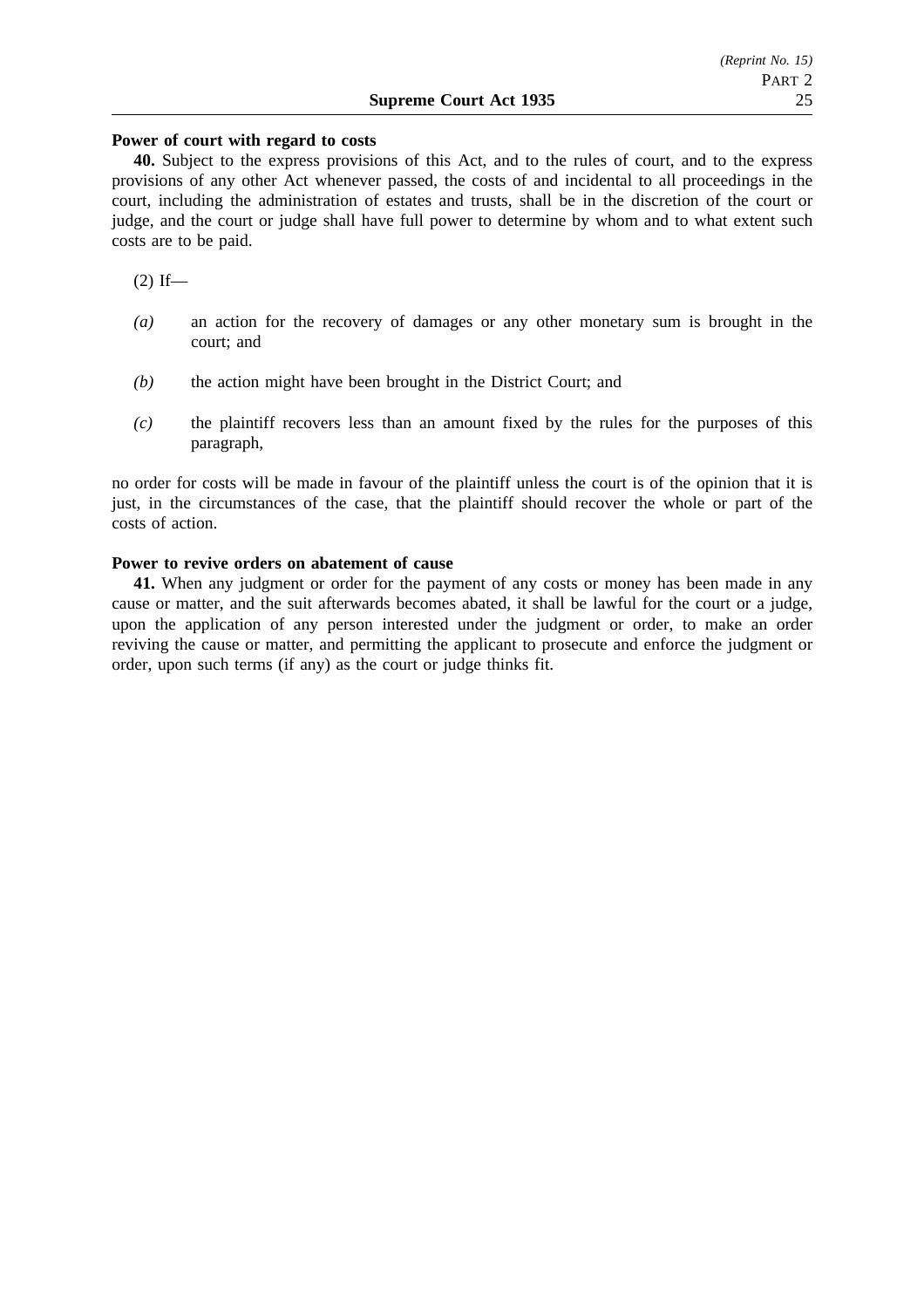## **PART 3**

## **SITTINGS AND DISTRIBUTION OF BUSINESS**

## **Abolition of terms**

**42.** The division of the legal year into terms is abolished as far as relates to the administration of justice, and there shall be no terms applicable to any sitting or business of the court.

#### **Reference to terms for computing time**

**43.** In all cases in which the terms, into which the legal year was formerly divided, are used as a measure for determining the time at or within which any act is required to be done, those terms may continue to be referred to for the same or the like purpose, unless provision is otherwise made by law.

## **Sitting in vacation**

**44.** Provision shall be made by rules of court for the hearing during vacation of all such applications as require to be immediately or promptly heard.

#### **Time and place of sittings**

**45.** (1) The court may sit at any time (including a Sunday).

(2) The court may sit at any place (either within or outside the State).

- (3) The court will sit at such times and places as the Chief Justice may direct.
- (4) Registries of the court will be maintained at such places as the Governor may determine.

#### **Adjournment from time to time and place to place**

**46.** The court may—

- *(a)* adjourn proceedings from time to time and from place to place; or
- *(b)* adjourn proceedings to a time, or a time and place, to be fixed; or
- *(c)* order the transfer of proceedings from place to place.

## **Sittings in open court or in chambers**

**46A.** Subject to any provision of an Act or any rule to the contrary, the court's proceedings must be open to the public.

#### **Sittings required by proclamation**

**46B.** The Governor may, by proclamation, require that sittings of the court (other than civil sittings) be held with a specified frequency in specified parts of the State.

#### **Power to sit in several jurisdictions at one time**

**47.** Any two or more of the judges may sit at the same time, as separate courts or divisions of the court, for the despatch of its business, either in the same jurisdiction or in different jurisdictions, and, in particular, the Full Court may sit in more than one division.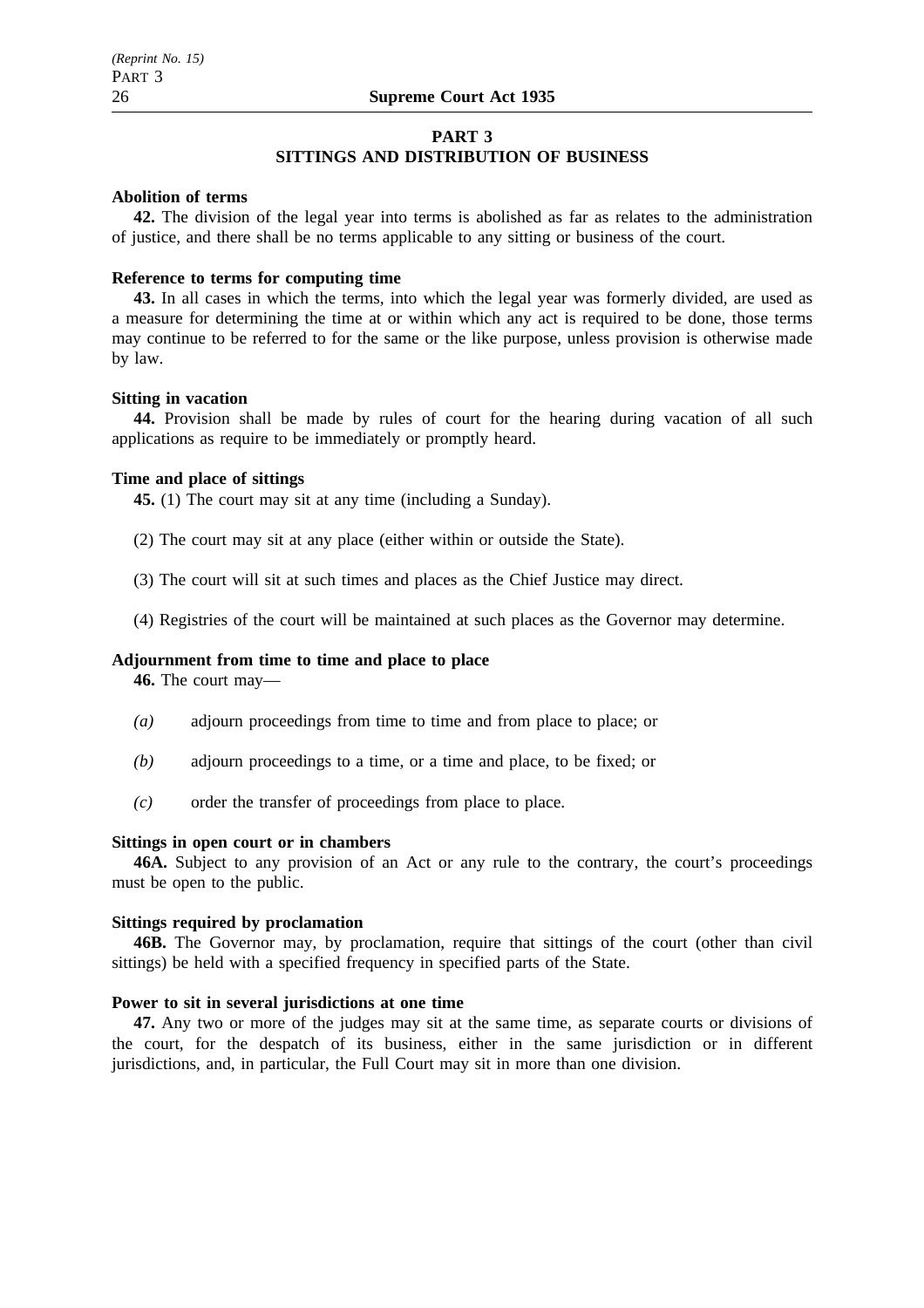## **Jurisdictional of Full Court, single judge and master**

**48.** Subject to any express enactment, and to the rules of court, the jurisdiction vested in, or exercisable by the court, shall be exercisable either by the Full Court or by a single judge sitting in court:

Provided that—

- (1) the Full Court shall hear and determine—
	- *(a)* all motions for new trials:
	- *(b)* all appeals from a single judge whether sitting in court or chambers:
	- *(c)* all rules and orders to show cause returnable before the Full Court:
	- *(d)* all special cases and points and questions of law referred to or reserved for the consideration of, or directed to be argued before the Full Court:
	- *(e)* all trials at bar:
	- *(f)* all causes and matters which are required by the rules of court, or by the express provision of any other Act, to be heard or determined by the Full Court:
- (2) the jurisdiction of the court may be exercised by a judge in chambers in all such causes or matters, and in all such proceedings in any cause or matter, as are authorised by statute or by the rules or practice of the court.
- (3) The jurisdiction of the court may be exercised by a master to the extent authorised by this Act or any other Act, or by rules of court made under this Act or any other Act.

## **Cases or points of law reserved for Full Court**

**49.** (1) Any judge of the court sitting in the exercise of any jurisdiction may reserve any case or any point in a case for the consideration of the Full Court, or may direct any case or point in a case to be argued before the Full Court, and the Full Court may hear and determine any such case or point so reserved or so directed to be argued.

(2) Subject to any express enactment the like powers may be exercised in relation to any appeal or matter whatsoever, which comes before a judge, under any enactment by which a judge of the court is designated as the judge, arbitrator, or person appointed to hear and determine the appeal or matter, notwithstanding that the determination of the judge is expressed to be final or without appeal.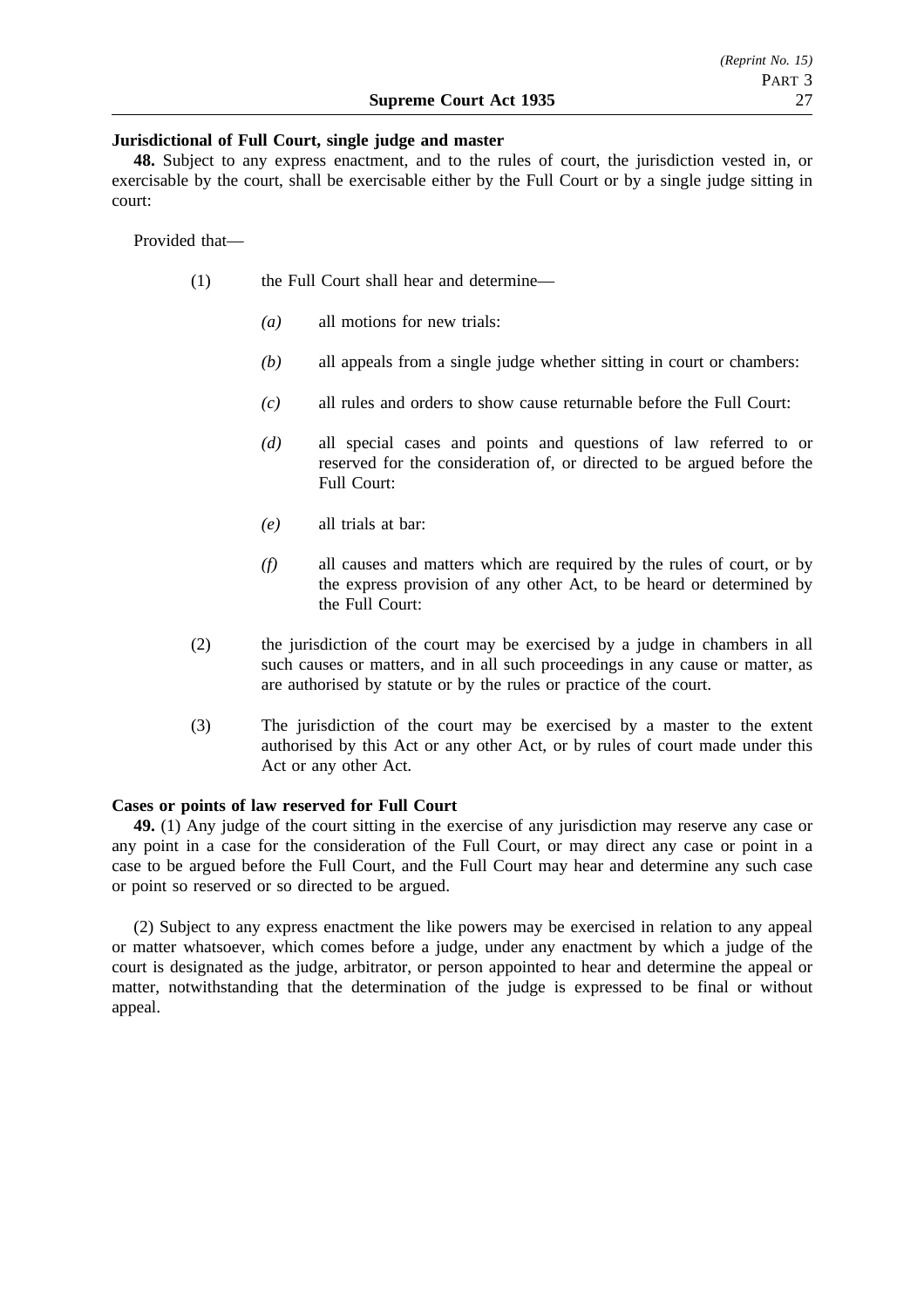## **Appeals against decisions of judges and masters**

**50.** (1) Subject to the rules of court an appeal shall lie to the Full Court against every judgment, including every declaratory judgment entered pursuant to section 30B of this Act and any final assessment made thereon, order, or direction of a judge, whether in court or chambers, and also from the refusal of any judge to make any order:

Provided that—

- (1) No appeal shall lie from—
	- *(a)* an order allowing an extension of time to appeal from a judgment or order:
	- *(b)* an order giving unconditional leave to defend an action:
	- *(c)* any judgment or order which is by statute, or by agreement of the parties, final or without appeal.
- (2) No appeal shall lie without the leave of the judge from any order—
	- *(a)* made by consent of the parties:
	- *(b)* as to costs only which by law are left to the discretion of the judge.
- (3) No appeal shall lie without the leave of the judge or of the Full Court from—
	- *(a)* an order on appeal from the Magistrates Court:
	- *(b)* any interlocutory order or interlocutory judgment except in the following cases, namely:
		- (i) Any order refusing unconditional leave to defend:
		- (ii) Where the liberty of the subject or the custody of infants is concerned:
		- (iii) Where an injunction or the appointment of a receiver is granted or refused:
		- (iv) Any decision determining the claim of any creditor or the liability of any contributory or the liability of any director or other officer under the *Companies Act 1962*, as amended, or under any corresponding previous enactment, in respect of misfeasance or otherwise:
		- (v) The grant or refusal of a decree or order *nisi* in a matrimonial cause:
		- (va) Any assessment of damages not being a final assessment made pursuant to section 30B of this Act: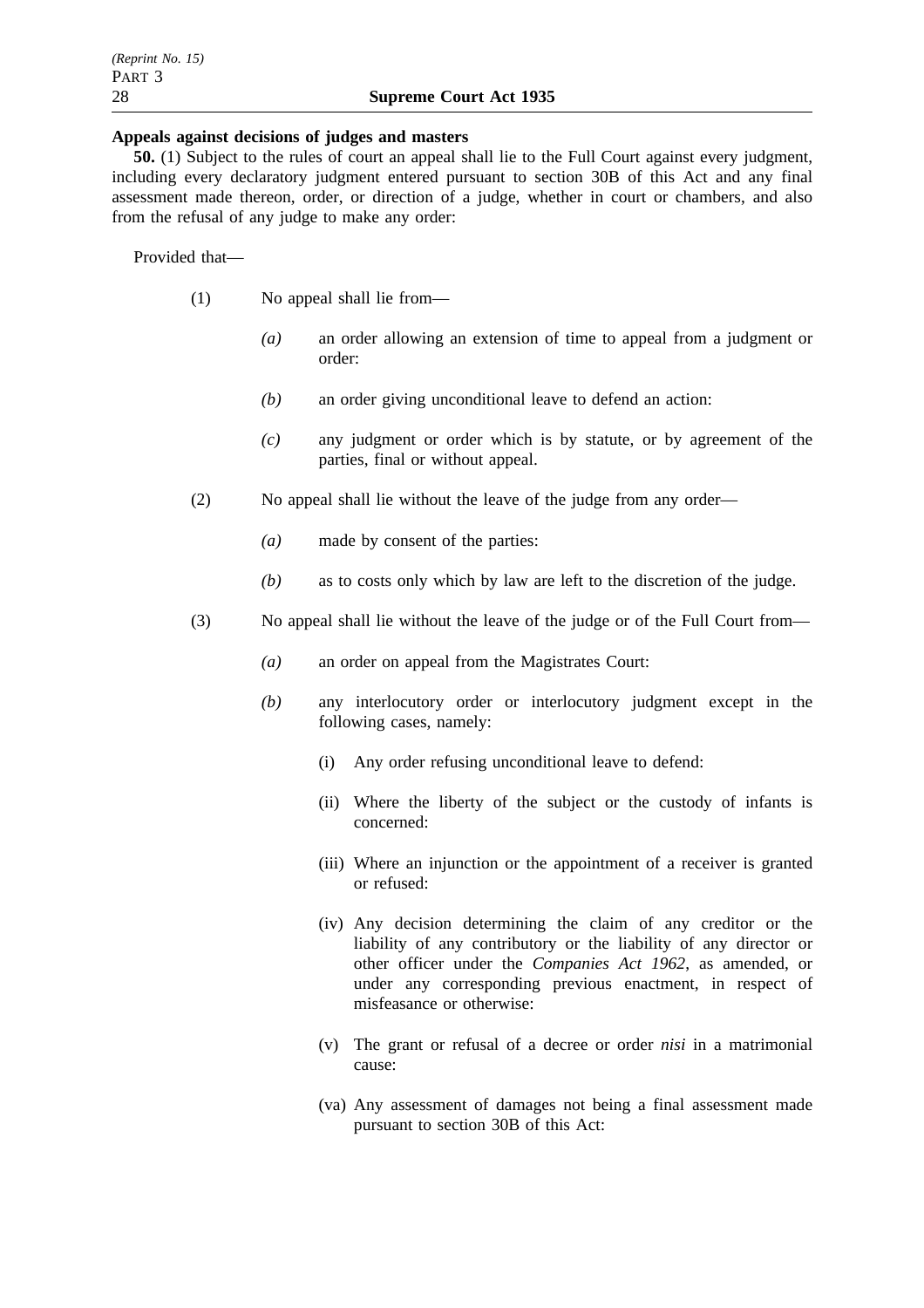(vi) Such other cases to be prescribed by rules of court as are, in the opinion of the authority making such rules, of the nature of final decisions.

(2) Subject to the rules of court, an appeal shall lie to a judge against a judgment, order, direction or decision of a master.

## **Applications for leave to appeal**

**51.** Any application for leave to appeal may be made *ex parte* unless the judge or the Full Court otherwise directs.

\*\*\*\*\*\*\*\*\*\*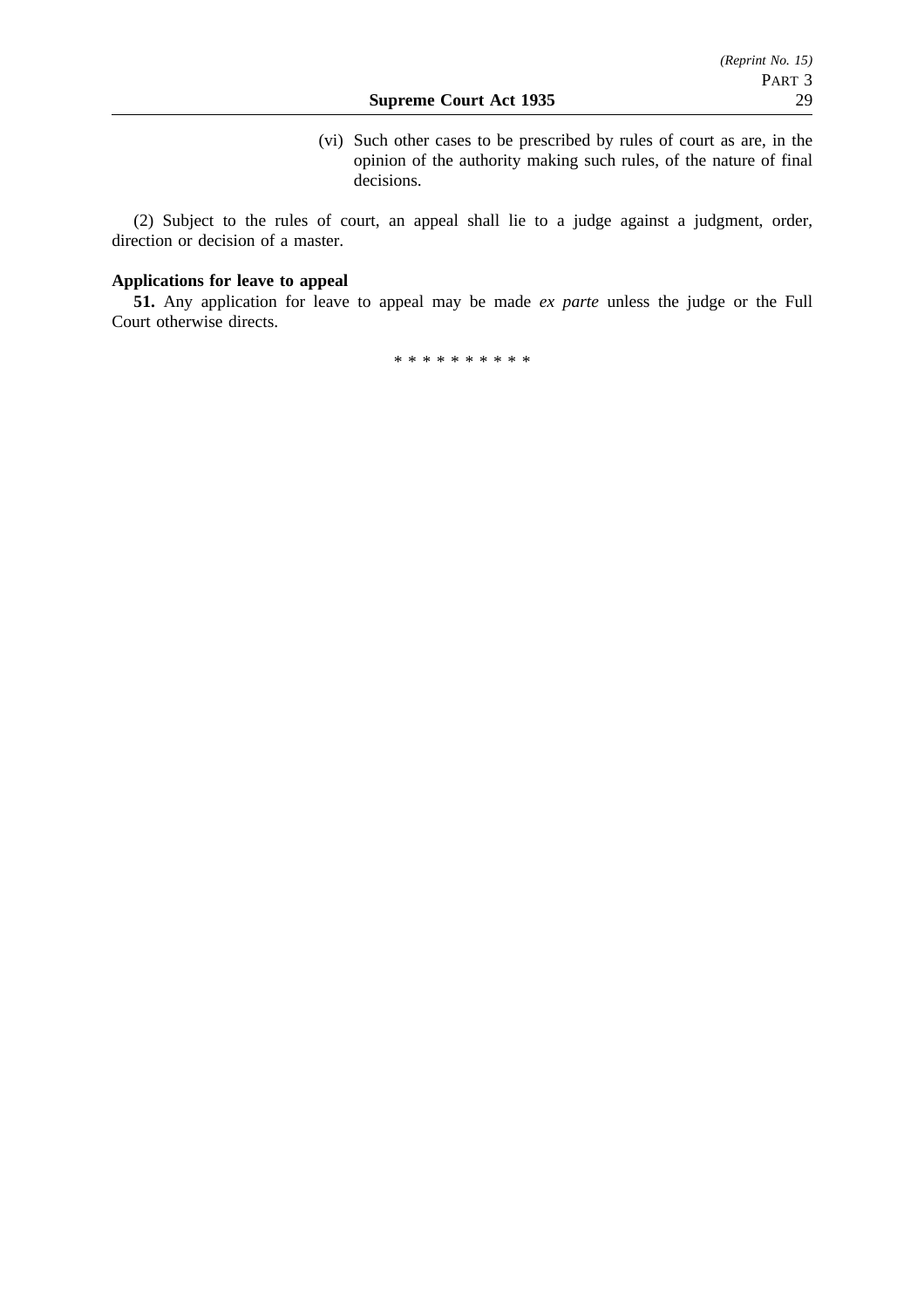## **PART 3A THE LAND AND VALUATION COURT**

#### **Interpretation**

**62A.** In this Part, unless the contrary intention appears—

"**the Court**" means the Land and Valuation Court constituted under this Part;

"**the complementary amending Acts**" means the *Crown Lands Act Amendment Act 1969*, the *Encroachments Act Amendment Act 1969*, the *Highways Act Amendment Act 1969*, the *Land Settlement (Development Leases) Act Amendment Act 1969*, the *Land Tax Act Amendment Act 1969*, the *Law of Property Act Amendment Act 1969*, the *Local Government Act Amendment Act 1969*, the *Pastoral Act Amendment Act 1969*, the *Planning and Development Act Amendment Act 1969*, the *Renmark Irrigation Trust Act Amendment Act 1969*, the *Sewerage Act Amendment Act 1969*, the *South-Eastern Drainage Act Amendment Act 1969*, the *Water Conservation Act Amendment Act 1969* and the *Waterworks Act Amendment Act 1969*.

### **Transitional provisions**

**62B.** (1) Notwithstanding the enactment of this Part and the complementary amending Acts, any appeal, reference, proceeding or other matter instituted or commenced, but not finally disposed of, at the commencement of the *Supreme Court Act Amendment Act (No. 3) 1969*, and the complementary amending Acts, that would, if it had been instituted or commenced after the commencement of those Acts, have proceeded in, and been heard and determined by the Court, shall, subject to this section, proceed in or before, and be heard and determined by, the court, board, tribunal, arbitrator, or other person or authority having cognizance of it, in all respects as if those Acts had not been enacted.

(2) The Court may, upon application by a party to a matter of the kind described in subsection (1) of this section, direct that the matter shall proceed in, and be heard and determined by, the Court, and may give and make all such consequential directions and orders as it deems just for disposing of the matter.

(3) The Court is hereby invested with all powers that are reasonably necessary or expedient to dispose of any such matter according to law.

(4) Subject to this section, the operation of section 16 of the *Acts Interpretation Act 1915-1957* in relation to this Part and the complementary amending Acts is unaffected.

### **Establishment of Land and Valuation Court**

**62C.** (1) There shall be a court entitled the "Land and Valuation Court" which shall be a division of the Supreme Court of South Australia.

(2) The Court shall be constituted of a judge upon whom the jurisdiction of the Court has, in accordance with this section, been conferred.

(3) The Governor may, by proclamation, confer the jurisdiction of the Court upon any judge of the Supreme Court.

(3a) The Governor may, by proclamation, divest any judge of the jurisdiction of the Court and confer that jurisdiction upon any other judge.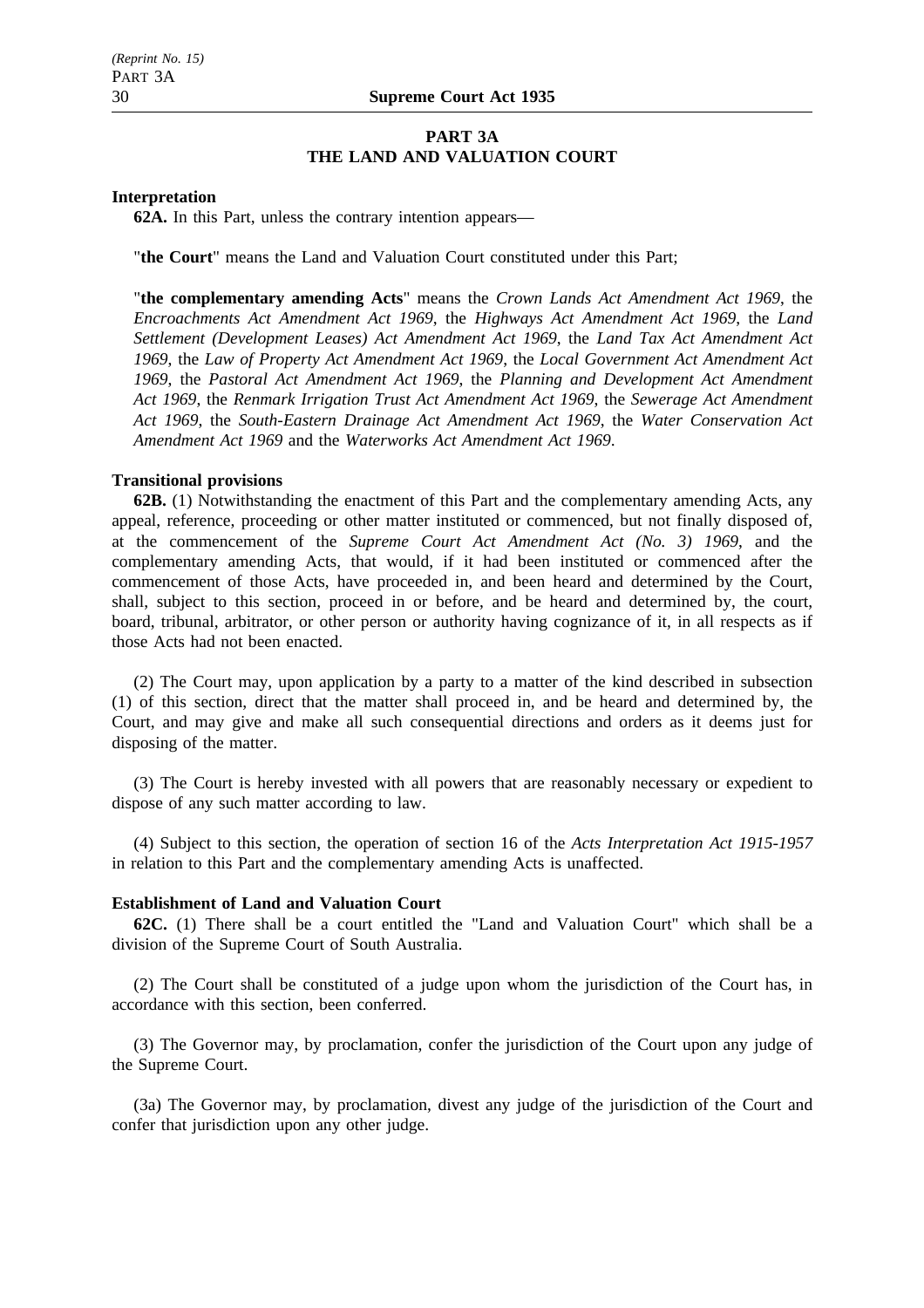(4) Where—

- *(a)* the judge upon whom the jurisdiction of the Court has been conferred deems it improper or undesirable that he should hear and determine any proceeding before the Court, or he is, by reason of ill health or any other cause, unable, wholly or in part, to perform the duties of his office; or
- *(b)* the Governor is of the opinion that it is in the interests of the administration of justice to do so,

the Governor may, by proclamation confer temporarily or permanently the jurisdiction of the Court upon any additional judge.

(5) A judge upon whom the jurisdiction of the Court has been conferred is not thereby precluded from performing and discharging any other functions and duties of a judge of the Supreme Court.

## **Jurisdiction of the Court**

**62D.** (1) The Court has the jurisdiction conferred upon it under the following Acts:

the *Crown Lands Act 1929-1969*;

the *Encroachments Act 1944-1969*;

the *Highways Act 1926-1969*;

the *Land Settlement (Development Leases) Act 1949-1969*;

the *Land Tax Act 1936-1969*;

the *Law of Property Act 1936-1969*;

the *Local Government Act 1934-1969*;

the *Pastoral Act 1936-1969*;

the *Planning and Development Act 1966-1969*;

the *Renmark Irrigation Trust Act 1936-1969*;

the *Sewerage Act 1929-1969*;

the *South-Eastern Drainage Act 1931-1969*;

the *Water Conservation Act 1936-1969*;

the *Waterworks Act 1932-1969*.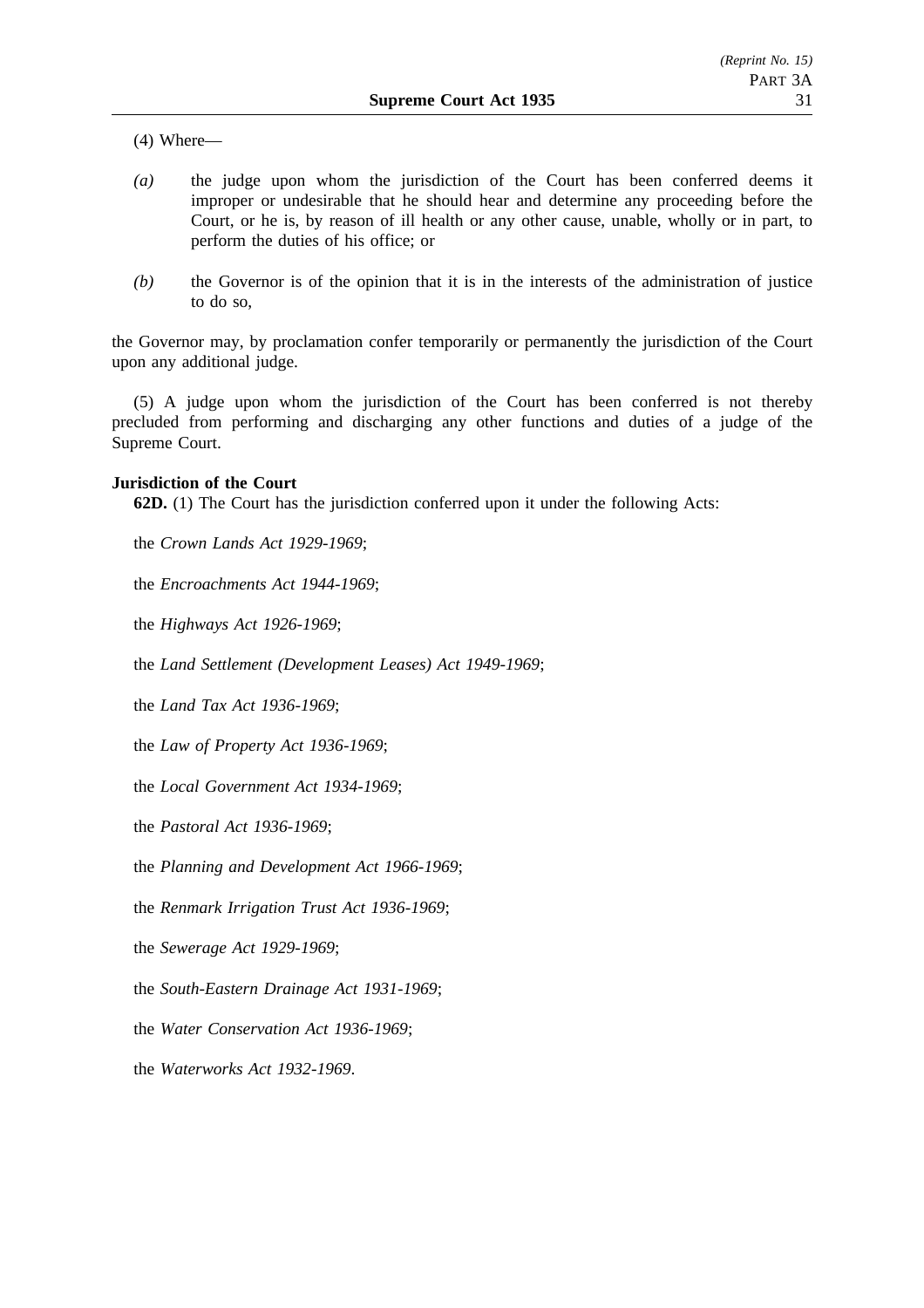(2) The Court shall have jurisdiction to hear and determine all actions, matters and proceedings in which compensation is to be assessed under and pursuant to the *Compulsory Acquisition of Land Act 1925-1966* (as amended from time to time) or under and pursuant to any Act passed in substitution for that Act (as it may be amended from time to time), whether or not that Act is expressly, or impliedly, to be read, or incorporated with another Act or Acts (with or without qualification or modification) and whether or not the action, matter or proceeding would, but for this subsection, have been heard or determined by any other court or by arbitrators, or in any other manner.

(3) The Court shall have such additional jurisdiction as may be conferred upon it by any Act or any regulation under an Act.

(4) The Court shall, in the exercise of its jurisdiction, have all the powers and authority of the Supreme Court of South Australia and a judgment or order of the Court shall be regarded as, and shall have the force and validity of, a judgment or order of the Supreme Court of South Australia.

(5) The Court shall have the full jurisdiction exercisable by a single judge of the Supreme Court, but that jurisdiction shall be exercised by the Court only in respect of any cause, matter or proceeding that is before the Court in pursuance of this Part, or any other Act or any regulation under an Act.

#### **Reference of matters involving question of valuation**

**62E.** (1) Where any judge is of the opinion that in any cause, pending or part-heard, in the Supreme Court, a question has arisen, or is likely to arise, (whether as a preliminary point or in the course of the hearing), as to the value of land, that judge may, on the application of a party to the cause, or of his own motion, refer the cause to the Court for hearing and determination.

(2) The Court shall hear and determine any cause referred to it under subsection (1) of this section.

### **Appeals and cases stated**

**62F.** The provisions of sections 49 and 50 of this Act shall extend and apply to and in relation to the Land and Valuation Court and any judgment, order or direction thereof.

## **Right of crown**

**62G.** The Crown shall be entitled to appear before the Court in any matter or proceeding in which the public interest, or any right or interest of the Crown, may be involved or affected.

## **Rules of Court**

**62H.** (1) Rules of Court may be made under this Act by the judge upon whom the jurisdiction of the Court has been conferred to regulate the practice and procedure of the Court and to provide for any matters necessary or expedient for the purposes of this Part.

(2) The power to make rules under this section includes power to make rules in respect of any jurisdiction conferred on the Court by this or any other Act, whenever passed.

(3) The rules may confer or impose on the registrar such powers, authorities, functions and duties in relation to the administration of the business of the court as may be necessary or expedient for the purposes of this Part.

(3a) A master may exercise such jurisdiction of the court as may be conferred on him by the rules.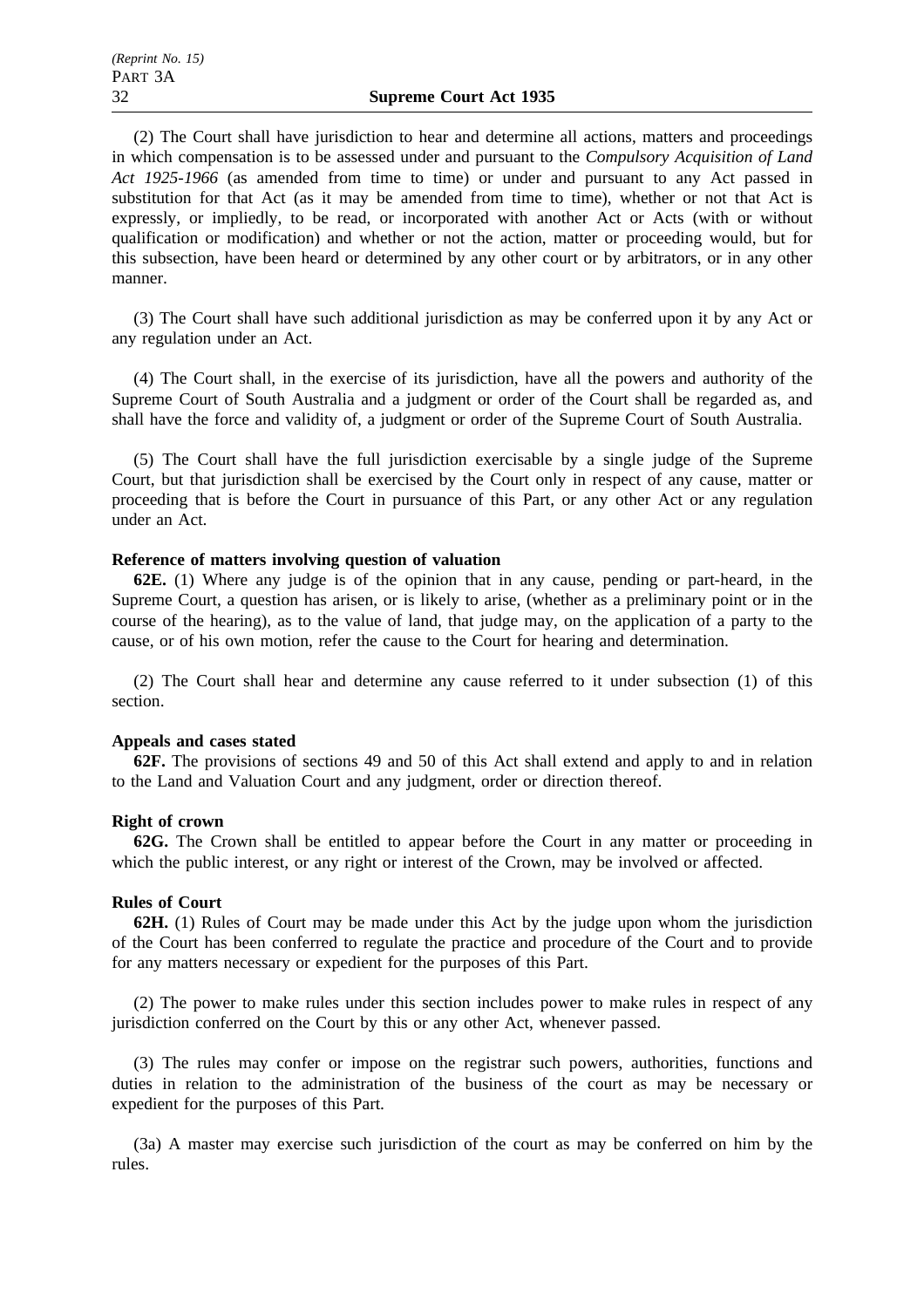(3b) Subject to the rules, an appeal from a judgment, order, direction or decision of a master made in the exercise of a jurisdiction conferred by the rules shall lie to a judge upon whom the jurisdiction of the court has been conferred.

(4) Where provisions in respect of the practice or procedure of the Court are contained in this, or any other Act, or in general orders or rules made under the authority of this or any other Act, rules of Court may be made under this section for modifying those provisions to any extent that may be necessary or expedient.

(5) Rules of Court made under this section take effect from the date of publication in the *Gazette* or some later date specified in the rules.

\*\*\*\*\*\*\*\*\*\*

### **Sittings of Court**

**62I.** The Court shall sit at such times and places as the judge exercising the jurisdiction of the Court directs.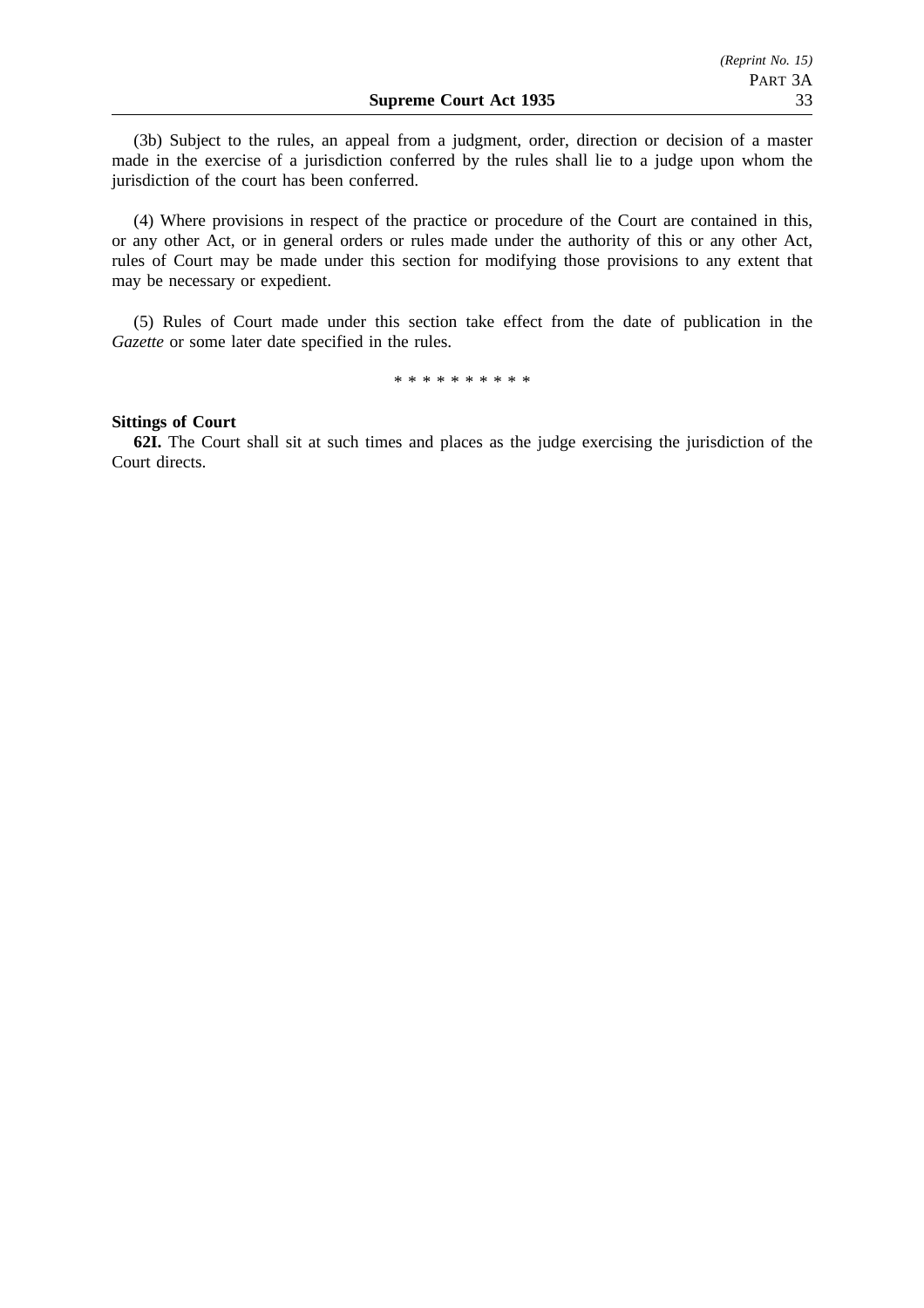## **PART 4 PROCEDURE GENERALLY**

### **Criminal procedure**

**63.** (1) The practice and procedure in all criminal causes and matters, including the practice and procedure upon appeal, except as expressly altered by this Act, shall be the same as the practice and procedure in similar causes and matters before the passing of this Act.

(2) Proceedings in *quo warranto* shall be deemed to be civil proceedings whether for the purposes of appeal or otherwise.

#### **Saving of existing procedure**

**64.** Save as is otherwise provided in this or any other Act, the practice and procedure of the court shall be as prescribed in the existing rules, and in all matters, for which no other provision is made, all forms and methods of procedure, which, under or by virtue of any law, general order or rules whatsoever, were formerly in force in the court, may continue to be used in the like cases and for the like purposes:

Provided that nothing in this section shall be deemed to affect the power of the judges to make rules of court repealing or altering the existing rules.

### *Mediation, Arbitration and Referral for Report*

#### **Mediation and conciliation**

**65.** (1) Subject to and in accordance with the rules of court, the court constituted of a judge may, with or without the consent of the parties, and a master or the registrar may, with the consent of the parties, appoint a mediator and refer a civil proceeding or any issues arising in a civil proceeding for mediation by the mediator.

(2) A mediator appointed under this section has the privileges and immunities of a judge and such of the powers of the court as the court may delegate.

(3) A mediator appointed under this section must not, except as required or authorised to do so by law, disclose to another person any information obtained in the course or for the purposes of the mediation.

(4) The court may itself endeavour to achieve a negotiated settlement of a civil proceeding or resolution of any issues arising in a civil proceeding.

(5) A judge or master who attempts to settle a proceeding or to resolve any issues arising in a proceeding is not disqualified from taking further part in the proceeding but will be so disqualified if he or she is appointed as a mediator in relation to the proceeding.

(6) Evidence of anything said or done in an attempt to settle a proceeding by mediation under this section is not subsequently admissible in the proceeding or in related proceedings.

(7) If a case is settled under this section, the terms of the settlement may be embodied in a judgment.

## **Trial of issues by arbitrator**

**66.** (1) The court may refer a civil proceeding or any issues arising in a civil proceeding for trial by an arbitrator.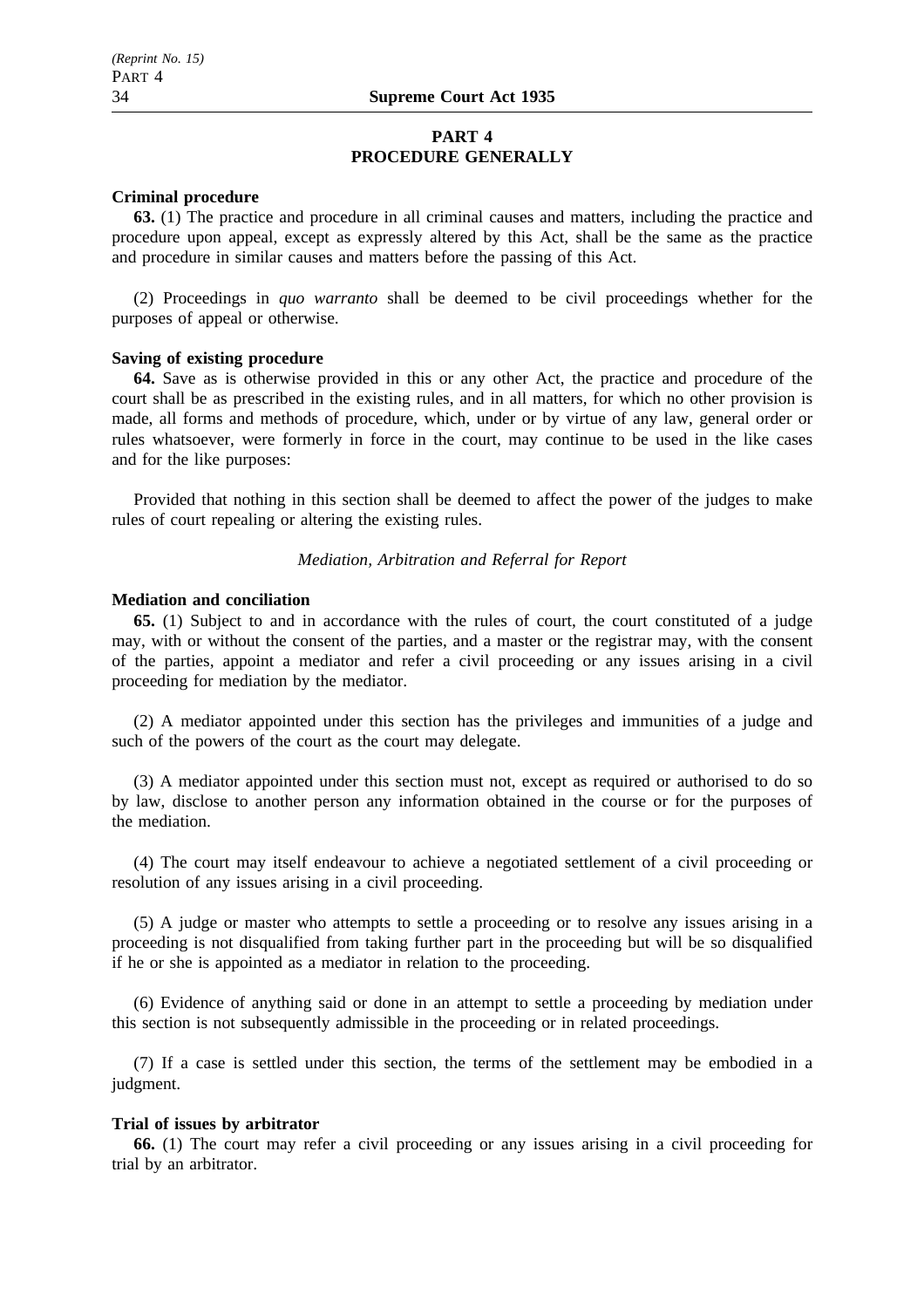(2) The arbitrator may be appointed either by the parties to the proceeding or by the court.

(3) The arbitrator becomes for the purposes of the reference an officer of the court and may exercise such of the powers of the court as the court delegates to the arbitrator.

(4) The court will, unless good reason is shown to the contrary, adopt the award of the arbitrator as its judgment on the action or issues referred.

(5) The costs of the arbitrator will be borne, in the first instance, equally by the parties or in such other proportions as the court may direct, but the court may subsequently order that a party be reimbursed wholly or in part by another party for costs incurred under this subsection.

#### **Expert reports**

**67.** (1) The court may refer any question arising in a civil proceeding for investigation and report by a referee who is an expert in the relevant field.

(2) A person to whom a question is referred under this section becomes for the purposes of the investigation an officer of the court and may exercise such of the powers of the court as the court delegates.

(3) The court may adopt a report obtained under this section in whole or part.

(4) The costs of the expert's investigation and report will be borne, in the first instance, equally by the parties or in such other proportions as the court may direct, but the court may subsequently order that a party be reimbursed wholly or in part by another party for costs incurred under this subsection.

#### \*\*\*\*\*\*\*\*\*\*

## *Assessors*

### **Assessors**

**71.** (1) Subject to any rules of court, and to the right of having cases submitted to the verdict of a jury in accordance with the *Juries Act 1927*, the court may in any cause or matter before the court, in which it thinks it expedient so to do, call in the aid of one or more assessors, specially qualified, and try and hear such cause or matter wholly or partially, with the assistance of such assessors.

(2) The remuneration, if any, to be paid to such assessors shall be determined by the court, and the sum so fixed shall be paid by the sheriff in the same manner as jury fees are paid.

### *Rules of Court*

#### **Rules of court**

**72.** (1) Rules of court may be made under this Act by any three or more judges of the Supreme Court for any of the following purposes:

- I. For regulating the sittings of the court, and of the judges sitting in chambers and the vacations to be observed by the court and the officers of the court:
- II. For regulating the pleading practice and procedure of the court in any jurisdiction, and the initiating of actions and proceedings therein: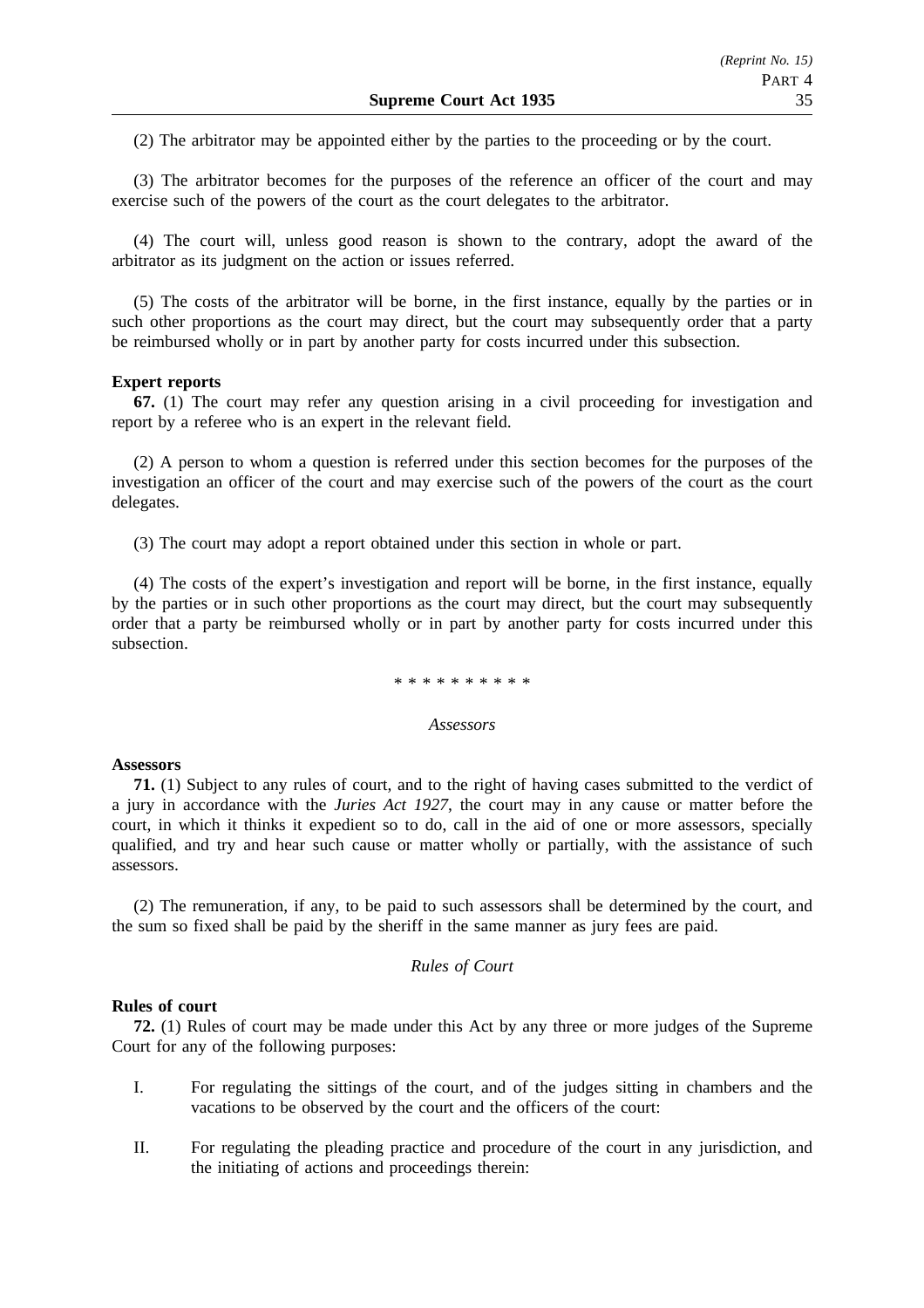- IIaa. For imposing mutual obligations on parties to proceedings in the court to disclose to each other the contents of expert reports or other material of relevance to the proceedings before the proceedings are brought to trial:
- IIa. For regulating any matters relating to the referral of a proceeding or issues arising in a proceeding to a mediator or arbitrator, the conduct of mediations or arbitrations or the referral of questions for investigation and report by an expert (whether appointed under section 67 or otherwise):
- III. For regulating and directing the means by which particular facts may be proved, and the mode in which evidence thereof may be given in any proceedings, or at any stage of the proceedings, and in relation to the purposes aforesaid for allowing examinations, affidavits, or depositions to be read at any trial or hearing, or in any cause or matter, or allowing secondary evidence to be given, and for providing that the court or a judge may give special directions or make special orders in relation to any of the matters aforesaid:
- IV. For empowering a master to do any such thing and to transact any such business and to exercise any such authority and jurisdiction in respect of the same, including the jurisdiction to refer a bill of costs for taxation, or to refer any other matter to a master, as by virtue of any statute, custom, or rule or practice of court may be done, transacted, or exercised by a judge:
- IVa. For regulating any matters relating to the business, authority and jurisdiction that may be transacted or exercised by the master:
- V. For regulating the duties of the officers of the court and the costs of proceedings therein (including the costs to be allowed to practitioners of the court in respect of business transacted in the court or the offices thereof), and the conduct of any business coming within the cognizance of the court, for which provision is not expressly made by any Act:
- VI. For conferring on the registrar or other member of the non-judicial staff of the court the power to tax costs:
- VIa. For regulating the admission of barristers, solicitors, attorneys, and proctors of the court:
- VII. And generally for any purpose mentioned in this Act or for carrying its provisions into effect.

(2) The power to make rules conferred by this section shall be deemed to include power to make rules in respect of any jurisdiction conferred upon the court or a judge thereof by any Act whenever passed.

(3) Where any provisions in respect of the practice or procedure of the court are contained in this or any other Act of Parliament, or in general orders or rules made under the authority of any Act, rules of court may be made for modifying such provision to any extent that may be deemed necessary.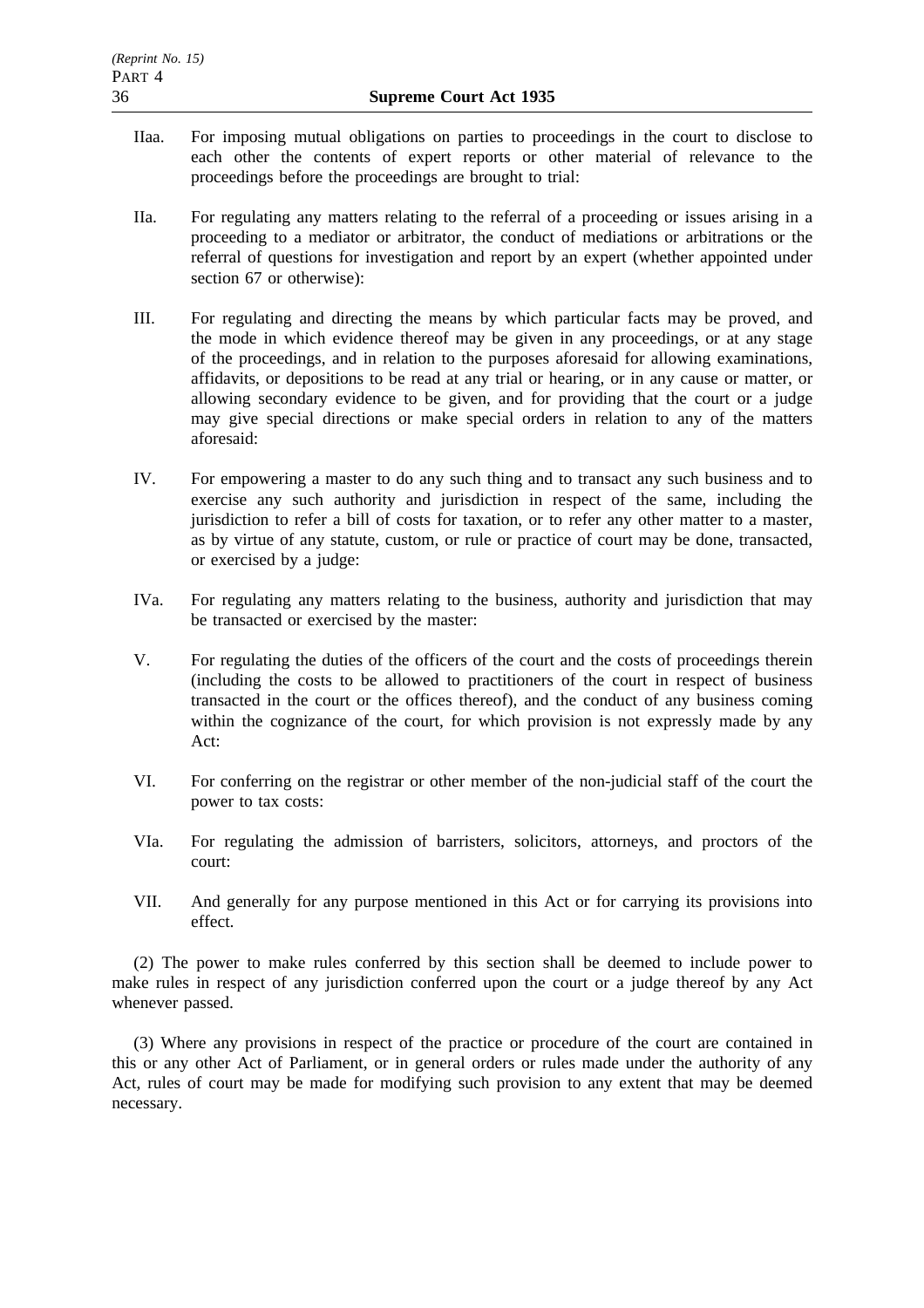(4) Rules of Court made under this section take effect from the date of publication in the *Gazette* or some later date specified in the rules.

\*\*\*\*\*\*\*\*\*\*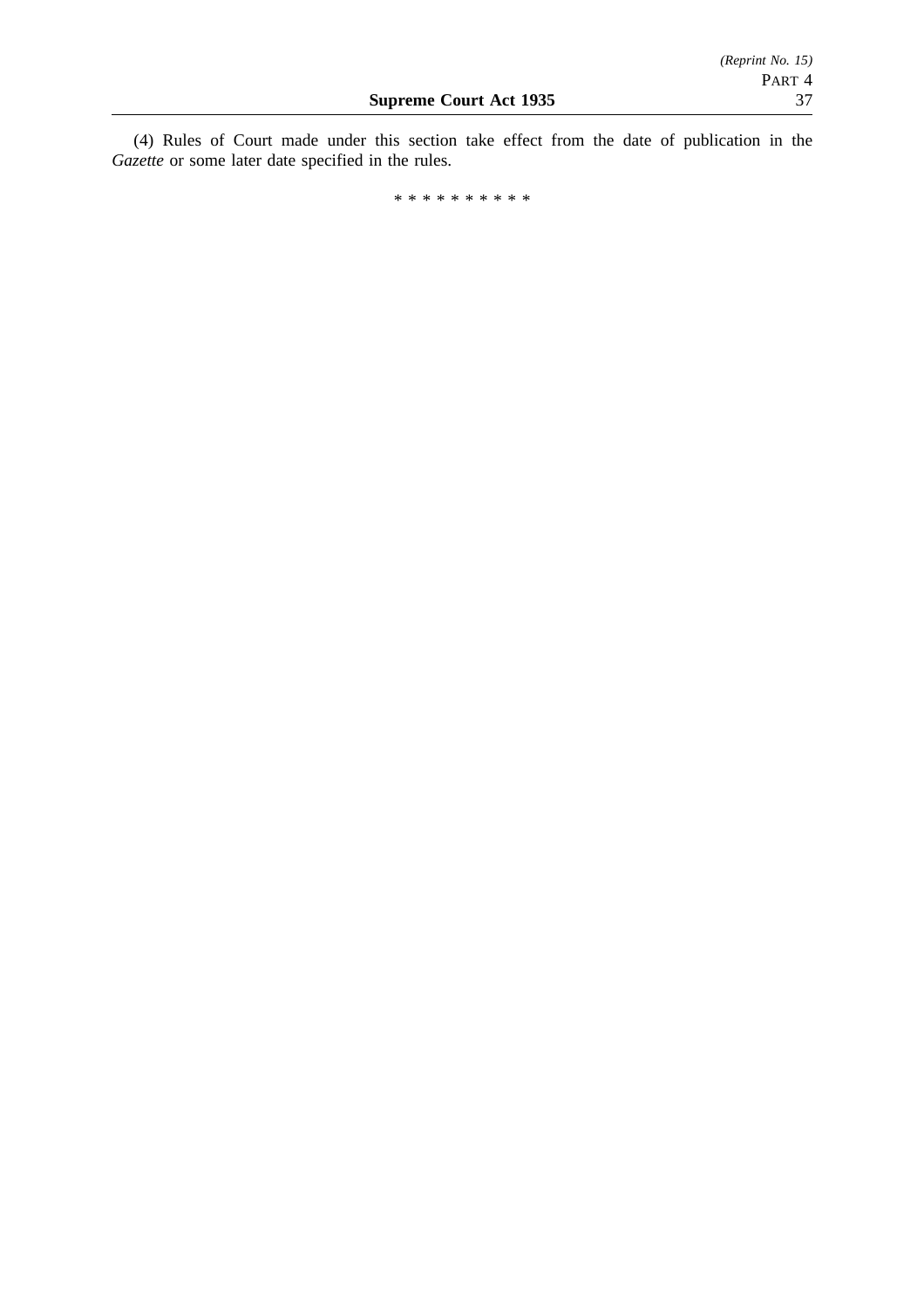## **PART 6 OFFICERS OF THE COURT**

#### *The Registrar*

#### **The registrar**

**82.** (1) There shall be a registrar of the court.

(2) No registrar shall be appointed, dismissed or reduced in status, nor shall the office of registrar be abolished, except upon the recommendation, or with the concurrence, of the Chief Justice.

(3) The registrar is the court's principal administrative officer.

(3a) The registrar may, in addition to exercising the functions and duties assigned to him or her by this Act or any other Act, exercise any procedural or non-judicial powers of the court assigned by the Chief Justice or by rules of court under this or any other Act.

(4) The registrar shall, in relation to the performance and discharge of his functions and duties (so far as they relate to the business of the court), be subject to the control and direction of the Chief Justice.

\*\*\*\*\*\*\*\*\*\*

#### *Tipstaves*

#### **Appointment of tipstaves**

**106.** (1) There will be such tipstaves of the court as are necessary.

(2) No tipstaff will be appointed except on the recommendation of the Chief Justice.

#### **Duty of tipstaves**

**107.** The tipstaves of the court shall be in attendance on the sittings of the court, and any tipstaff may, without warrant, apprehend and lodge in prison all persons who, by the court or any judge, are ordered to be apprehended or committed into prison for contempt of court or otherwise.

#### **Other duties**

**108.** Every tipstaff shall perform all such other duties as from time to time are by the court or a judge or rules of court directed to be performed by him.

#### *Further Provisions as to Officers*

#### **Appointment of other officers**

**109.** (1) The court shall have such other officers as are necessary for the administration of justice therein, and for the due execution of the judgments, decrees, orders, and processes thereof.

(2) Subject to subsection (3), no such other officer will be appointed except on the recommendation of the Chief Justice.

(3) The associates to the judges will be appointed and may be removed from office by the Chief Justice, but otherwise will be subject to the *Courts Administration Act 1993* in the same way as other staff of the court appointed under that Act.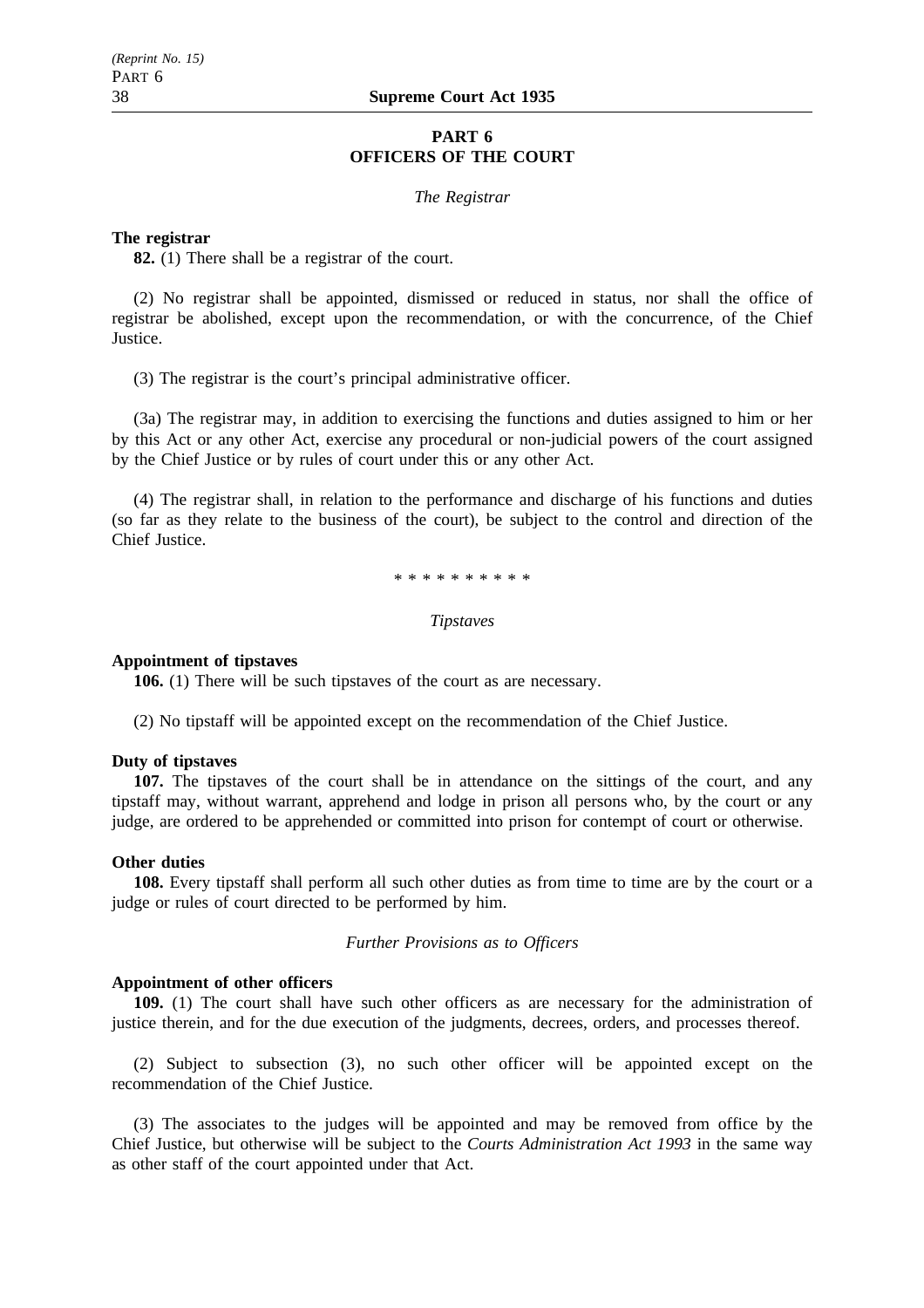### **Supreme Court Act 1935** 39

## **Duties of officers**

**110.** Subject to this Act, the business to be performed in the court, or in the chambers of any judge, other than that performed by the judges, shall be distributed among the officers of the court, in such manner as is directed by rules of court, or, in any cases not provided for by rules of court, as the court or any judge thereof may direct, and such officers shall perform such duties in relation to such business as is directed by this Act or by rules of court, or by such court or any judge thereof; and, subject to this Act and such rules of court, all such officers respectively shall continue to perform the same duties as nearly as may be in the same manner as if this Act had not passed.

## **Administrative and ancillary staff**

**110A.** (1) The court's administrative and ancillary staff consists of—

- *(a)* the registrar; and
- *(b)* any other persons appointed to the non-judicial staff of the Court.

\*\*\*\*\*\*\*\*\*\*

(2) The Court's administrative and ancillary staff (other than judges' associates) will be appointed under the *Courts Administration Act 1993*.

## **Responsibilities of non-judicial staff**

**110B.** A member of the court's administrative or ancillary staff is responsible to the Chief Justice (through any properly constituted administrative superior) for the proper and efficient discharge or his or her duties.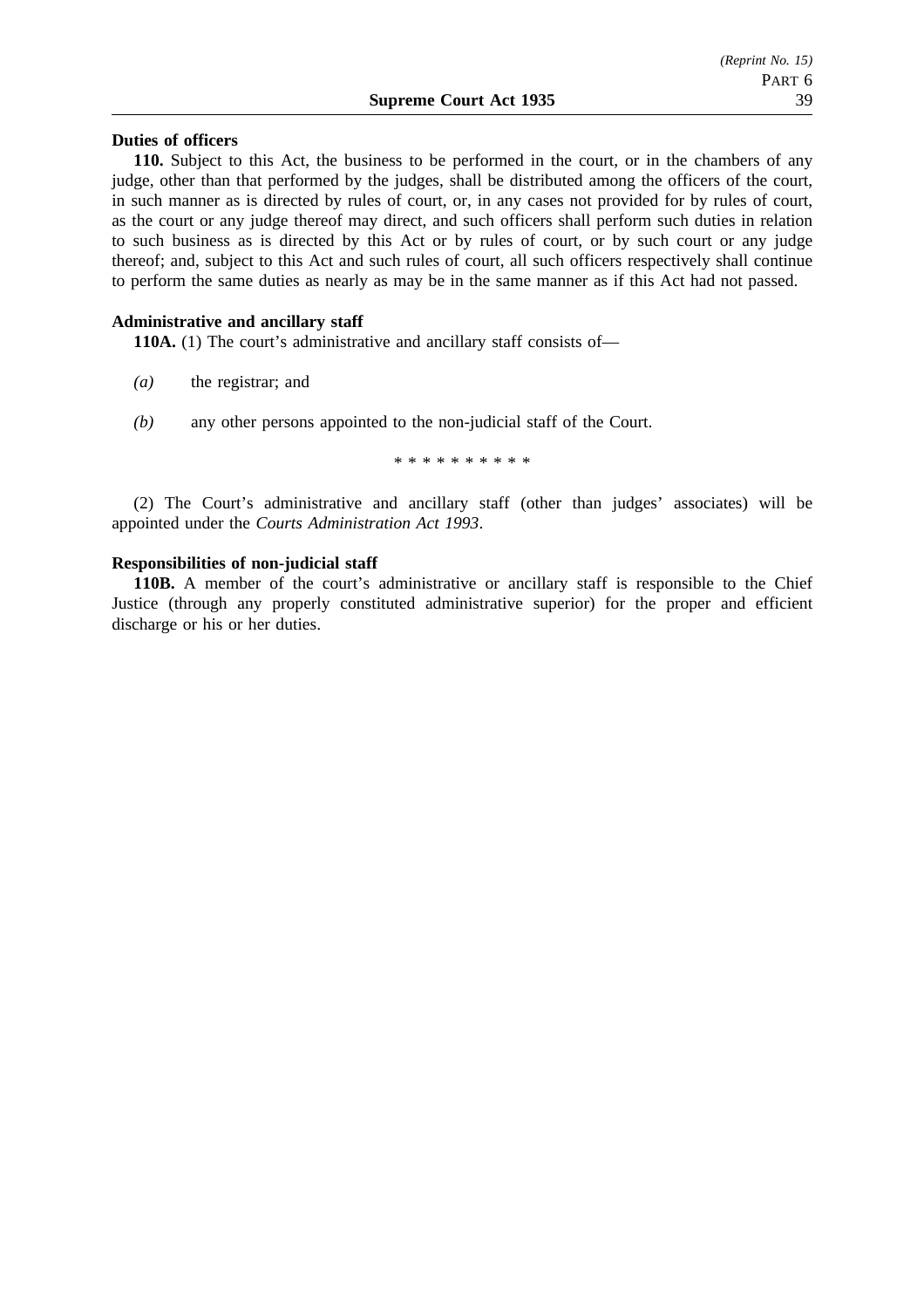## **PART 7 MISCELLANEOUS PROVISIONS**

#### **Rules as to division of loss upon collision at sea**

**111.** (1) Where, by fault of two or more vessels, damage or loss is caused to one or more vessels, to their cargoes or freight, or to any property on board, the liability to make good the damage or loss shall be in proportion to the degree in which each vessel was in fault:

Provided that, if, having regard to all the circumstances of the case, it is not possible to establish different degrees of fault, the liability shall be apportioned equally.

(2) Nothing in this section shall operate so as to render any vessel liable for any loss or damage to which her fault has not contributed.

(3) Nothing in this section shall affect the liability of any person under a contract of carriage or any contract, or shall be construed as imposing any liability upon any person from which he is exempted by any contract or by any provision of law or as affecting the right of any person to limit his liability in manner provided by law.

(4) For the purposes of this section, the expression "**freight**" includes passage money and hire, and references to damage or loss caused by the fault of a vessel shall be construed as including references to any salvage or other expenses consequent upon that fault, recoverable at law by way of damages.

## **Damages for personal injuries**

**112.** (1) Where loss of life or personal injuries are suffered by any person on board a vessel owing to the fault of that vessel and of any other vessel or vessels, the liability of the owners of the vessels shall be joint and several.

(2) Nothing in this section shall be construed as depriving any person of any right of defence on which, independently of this section, he might have relied in an action brought against him by the person injured or any person or persons entitled to sue in respect of such loss of life, or shall affect the right of any person to limit his liability in cases to which this section relates in the manner provided by law.

#### **Right of contribution**

**113.** (1) Where loss of life or personal injuries are suffered by any person on board a vessel owing to the fault of that vessel, and any other vessel or vessels, and a proportion of the damages is recovered against the owner of one of the vessels which exceeds the proportion in which she was in fault, he may recover by way of contribution the amount of the excess from the owners of the other vessels to the extent to which those vessels were respectively in fault:

Provided that no amount shall be so recovered which could not, by reason of any statutory or contractual limitation of, or exemption from, liability, or which could not for any other reason, have been recovered in the first instance as damages by the persons entitled to sue therefor.

(2) In addition to any other remedy provided by law, the persons entitled to any contribution as provided by subsection (1) of this section shall, for the purpose of recovering the contribution, have subject to the provisions of this Act, the same rights and powers as the persons entitled to sue for damages in the first instance.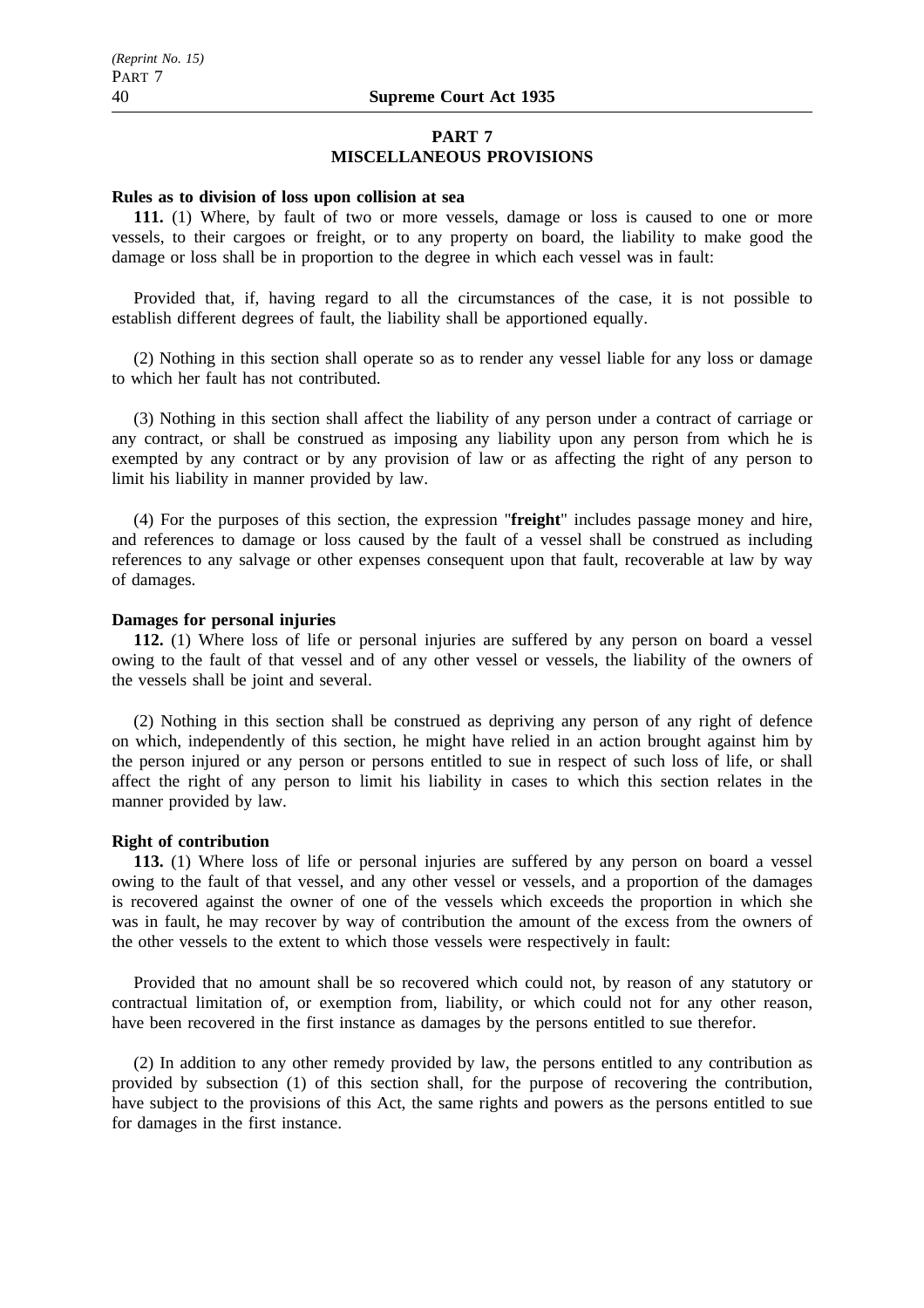## **Interest on judgement debts**

**114.** (1) All money, including costs, payable under any judgment or order shall bear interest at the rate from time to time prescribed by the rules of court.

(2) The interest shall be computed from the following times:

- *(a)* in the case of money other than taxed costs, from the time specified in the judgment or order, and if no time is so specified from the date of the judgment or order:
- *(b)* in the case of taxed costs, from the date of the certificate of the taxing officer by whom the costs were taxed or an earlier date specified by the taxing officer in the certificate.

\*\*\*\*\*\*\*\*\*\*

#### **Orders to bring prisoners for examination**

**117.** (1) Any sheriff, gaoler, or other officer, having the custody of any prisoner, whose evidence is required in any action, trial, or proceeding, civil or criminal, shall upon receiving an order of a judge for that purpose, take such prisoner for examination before the court, or any judge thereof, or before any official or special referee or arbitrator or other person appointed to take any examination.

(2) Such an order may be obtained upon affidavit by the party requiring the attendance of such prisoner, and shall set forth the time when and place where such prisoner is to be taken for the purpose of the examination.

(3) The officer so ordered as aforesaid shall be entitled to be paid the like travelling and other expenses, and compensation for loss of time, as upon attendance at a trial.

#### **Legal process**

**118.** (1) Any process of the court may be issued, served or executed on a Sunday as well as any other day.

(2) The validity of process is not affected by the fact that the person who issued it dies or ceases to hold office.

#### **Service**

**118A.** (1) If it is not practicable to serve any process, notice or other document relating to civil or criminal proceedings in the manner otherwise prescribed or contemplated by law, the court may, by order—

- *(a)* provide for service by post; or
- *(b)* make any other provision that may be necessary or desirable for service.

(2) Any process, notice or other document served in accordance with an order under subsection (1) will, despite any other law, be taken to have been duly served.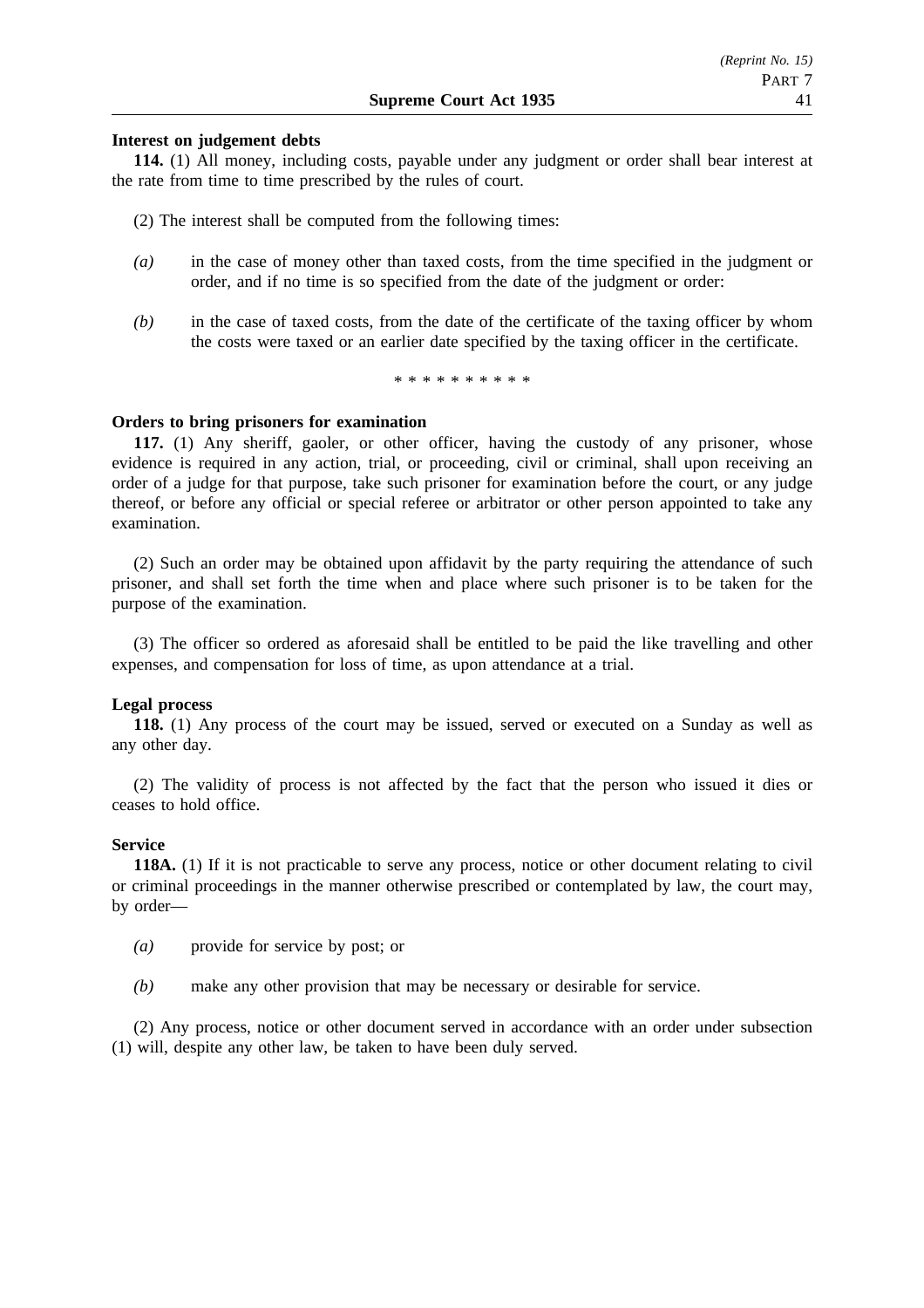#### *Suitors' Funds*

## **Suitors' funds to vest in master**

**119.** All suitors' funds shall be vested in the registrar on behalf of the court and shall be dealt with by him in accordance with this Act and the rules of court, and any order of the court or a judge.

## **Securities in court**

**120.** All securities standing in court or at any time deposited in court shall be held by the registrar in trust to apply the same in accordance with law.

## **Liability of Treasurer for default of master**

**121.** (1) The Treasurer shall be liable to make good to the suitors of the court all suitors' funds and securities in court, and for that purpose may by authority of this Act, and without any further appropriation, make any necessary payments out of the general revenue of the State.

(2) If the Chief Justice certifies to the Treasurer in writing that the registrar has failed to pay any money in court or to transfer or deliver any securities in court required by law or by any order of the court to be paid, transferred, or delivered by him, or has been guilty of any default with respect to any such money or securities, the Treasurer shall pay out of the general revenue to such persons as are named by the Chief Justice in the certificate, such sums as the Chief Justice certifies in writing to be required for the purpose of paying the money so required to be paid or of replacing the securities so required to be transferred or delivered, or of making good such default.

## **Banking and investment of suitors' funds**

**122.** (1) All suitors' funds shall, as soon as practicable after payment into, or deposit in court, be paid into the Treasury or an ADI in Adelaide.

(2) Such funds or such part thereof as the rules direct shall be invested in such manner and at such times as the rules of court prescribe.

(3) The interest or other income from such investment shall be dealt with as prescribed by rules of court.

(4) Until rules of court are made under this section the law and practice relating to the deposit, payment, delivery and transfer in into and out of court of suitors' funds and securities which belong to suitors, shall continue as at the commencement of this Act.

#### **Investments made under order of the court**

**123.** Any money in court which under the rules of court or under the order of the court is required to be laid out in any particular investment shall be so laid out notwithstanding anything in this Act.

#### **Validity of payments, etc., pursuant to rules of court**

**124.** All acts done by the registrar with reference to funds in court pursuant to and in accordance with rules of court shall be as valid and effectual as if they had been done in pursuance of an order of the court.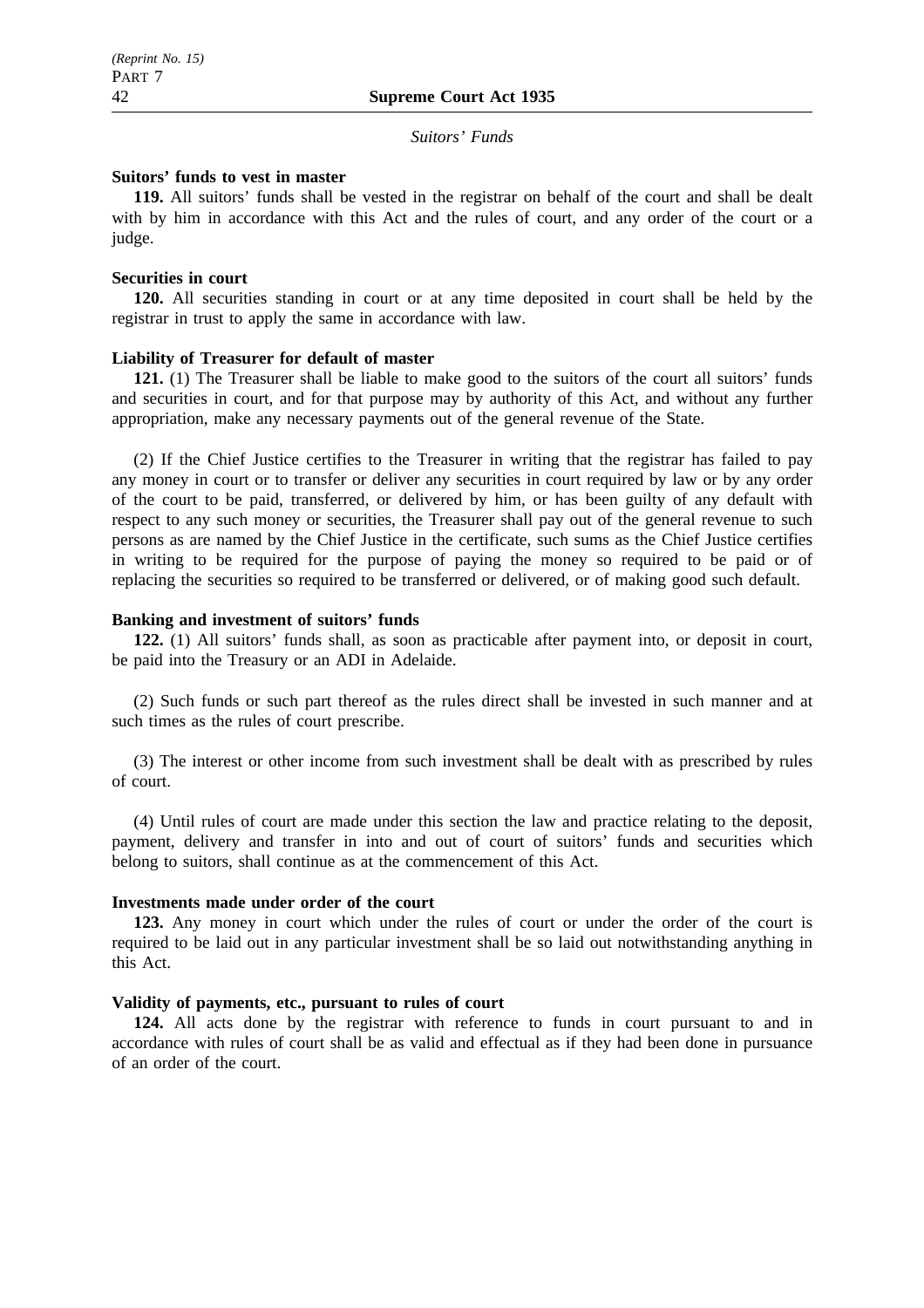## **Remittances by post**

**125.** Where by rules of court the registrar is authorised to make payments of money to persons entitled thereto upon their request by transmitting to them by post crossed cheques or other documents intended to enable them to obtain payment of the sums expressed therein, the posting of a letter containing the cheque or document and addressed to the person entitled thereto at the address given by him in his request shall, as respects the liability of the registrar and of the Treasurer respectively, be equivalent to the delivery of the cheque or document to that person himself.

## **Power to appoint deputies**

**126.** In sections 120 to 126, inclusive, the term registrar shall not include an acting registrar, but the registrar may do any act, sign or execute any instrument and exercise any authority required or authorised to be done, signed, executed, or exercised by him in relation to suitors' funds, by a deputy of the registrar appointed by the Chief Justice.

## **Rules of Court**

**127.** The judges may make rules of court in accordance with the provisions for making rules of court contained in this Act for regulating—

- *(a)* the deposit, payment, delivery and transfer in, into, and out of court of money and securities which belong to suitors or are otherwise capable of being deposited in or paid or transferred into court or under the custody of the court;
- *(b)* the investment of and other dealings with money and securities in court;
- *(c)* the disposal of the interest or other income from such investments;
- *(d)* the execution of the orders of the court and the powers and duties of the registrar with reference to such money and securities; and
- *(e)* any other matters incidental to or connected with the matters previously mentioned in this section.

## **Payment to the Treasurer of unclaimed suitors' funds**

**128.** (1) In the month of July in every year the registrar shall pay to the Treasurer, as part of the general revenue of the State, all suitors' funds which, on the first day of that month, have been unclaimed for the period of six years next preceding.

(2) Such moneys shall not be afterwards claimable from the Treasurer unless the court otherwise orders.

## **Party subsequently claiming may petition the Supreme Court, etc.**

**129.** (1) If at any time after any such money has been so paid to the Treasurer, any person applies to the court, by summons, for the payment to him of that money or any part thereof, and the court is satisfied upon affidavit or other sufficient evidence adduced that the applicant is entitled to the whole or any part of the money claimed by him, the court shall make an order for payment of the sum to which the applicant is entitled, with or without such additional amount as would have accrued (whether as interest or otherwise) had that sum been retained by the court from the time when it was paid to the Treasurer to the time of the court order.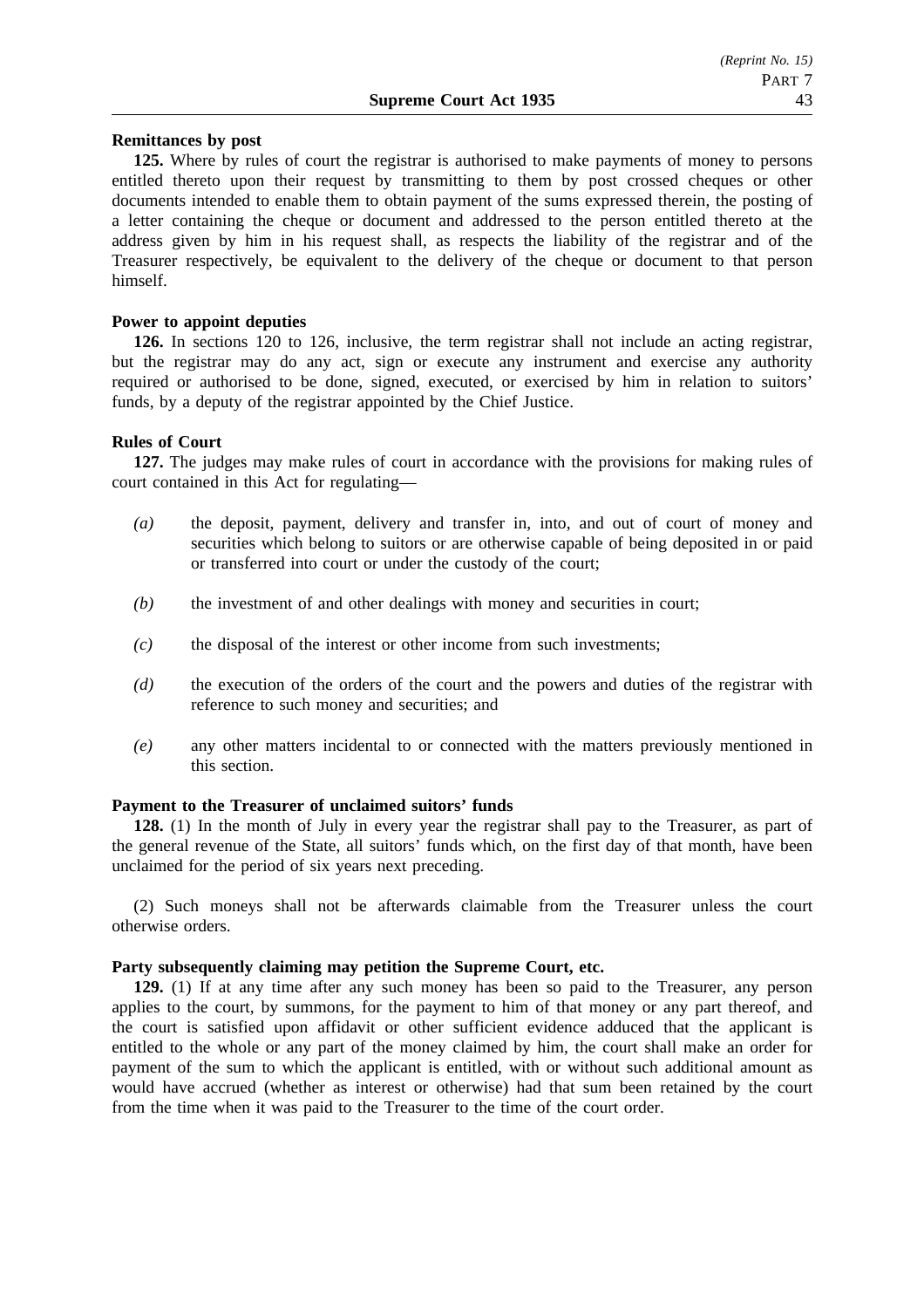(2) On any such order being served on the Treasurer he shall issue and pay the money mentioned in the order to the persons to whom it is payable by virtue of the order, and the receipt of any person to whom any such money is so paid shall be a full and valid discharge for the sum stated in the receipt to have been received.

## **Court fees**

**130.** (1) The Governor may, by regulation, prescribe and provide for the payment of fees in respect of proceedings in the court, or any step in such proceedings.

(2) The court may remit or reduce a fee on account of the poverty of the party by whom the fee is payable or for any other proper reason.

\*\*\*\*\*\*\*\*\*\*

## **Accessibility of evidence, etc.**

**131.** (1) Subject to this section, the court must, on application by any member of the public, allow the applicant to inspect or obtain a copy of—

- *(aa)* any process relating to proceedings and forming part of the court's records;
- *(a)* a transcript of evidence taken by the court in any proceedings;
- *(b)* any documentary material admitted into evidence in any proceedings;
- *(c)* a transcript of submissions by counsel;
- *(d)* a transcript of the judge's summing up or directions to the jury, in a trial by jury;
- *(e)* a transcript of reasons for judgment (including remarks made by the court on passing sentence);
- *(f)* a judgment or order given or made by the court.

(2) A member of the public may inspect or obtain a copy of the following material only with the permission of the court:

- *(a)* material that was not taken or received in open court;
- *(b)* material that the court has suppressed from publication;
- *(c)* material placed before the court during sentencing proceedings (including material furnished under section 7 of the *Criminal Law (Sentencing) Act 1988*);
- *(d)* documentary material filed in connection with a preliminary examination;
- *(e)* a transcript of any oral evidence taken at a preliminary examination;
- *(f)* a photograph, slide, film, video tape, audio tape or other form of recording from which a visual image or sound can be produced;
- *(g)* material of a class prescribed by the regulations.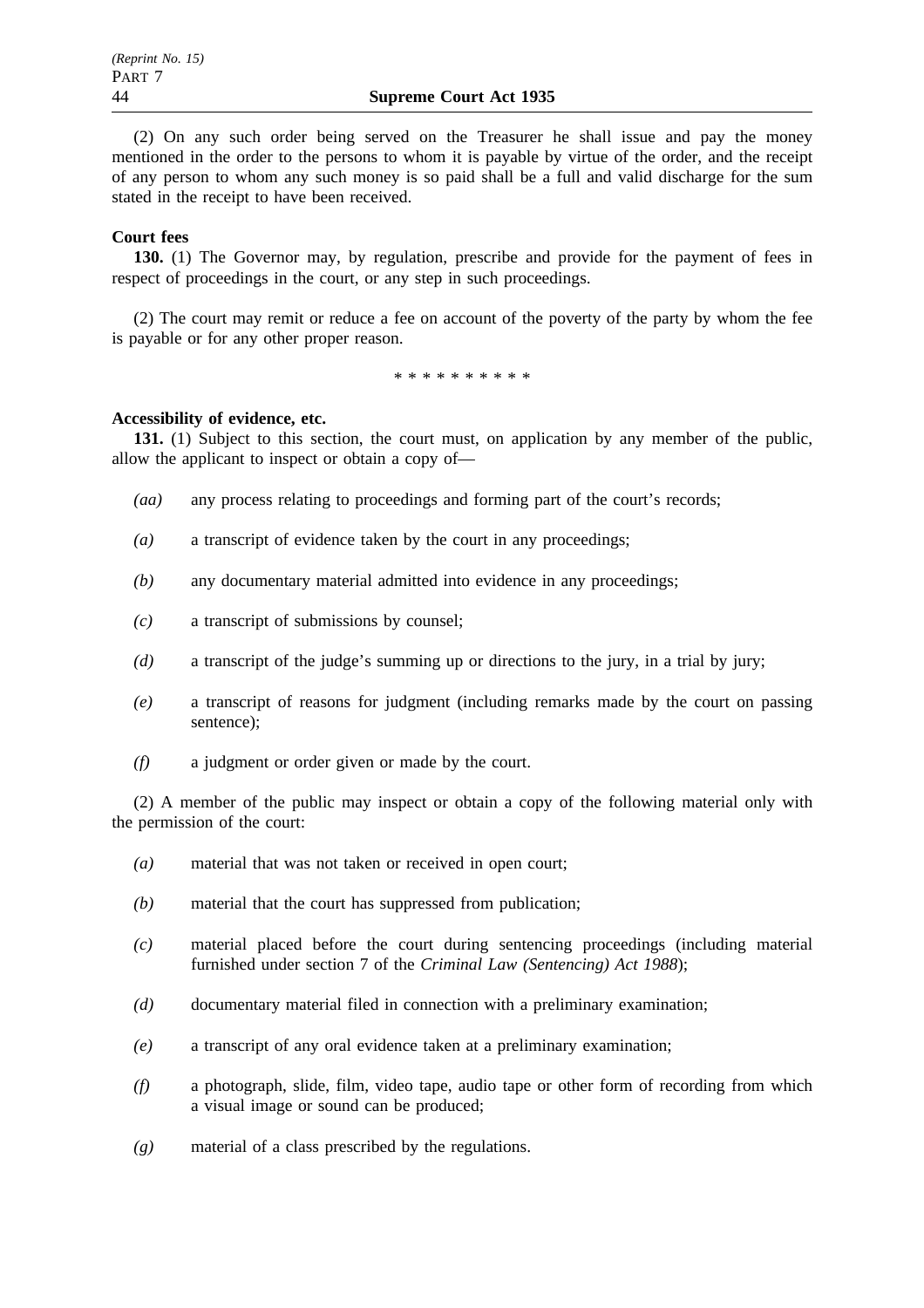(3) The court may permit inspection or copying of material referred to in subsection (2) subject to any condition it considers appropriate, including a condition limiting the publication or use of the material.

(4) A decision by the court on an application under this section is administrative and is final and not subject to any form of review.

(5) The court may charge a fee, fixed by regulation, for inspection or copying of material under this section.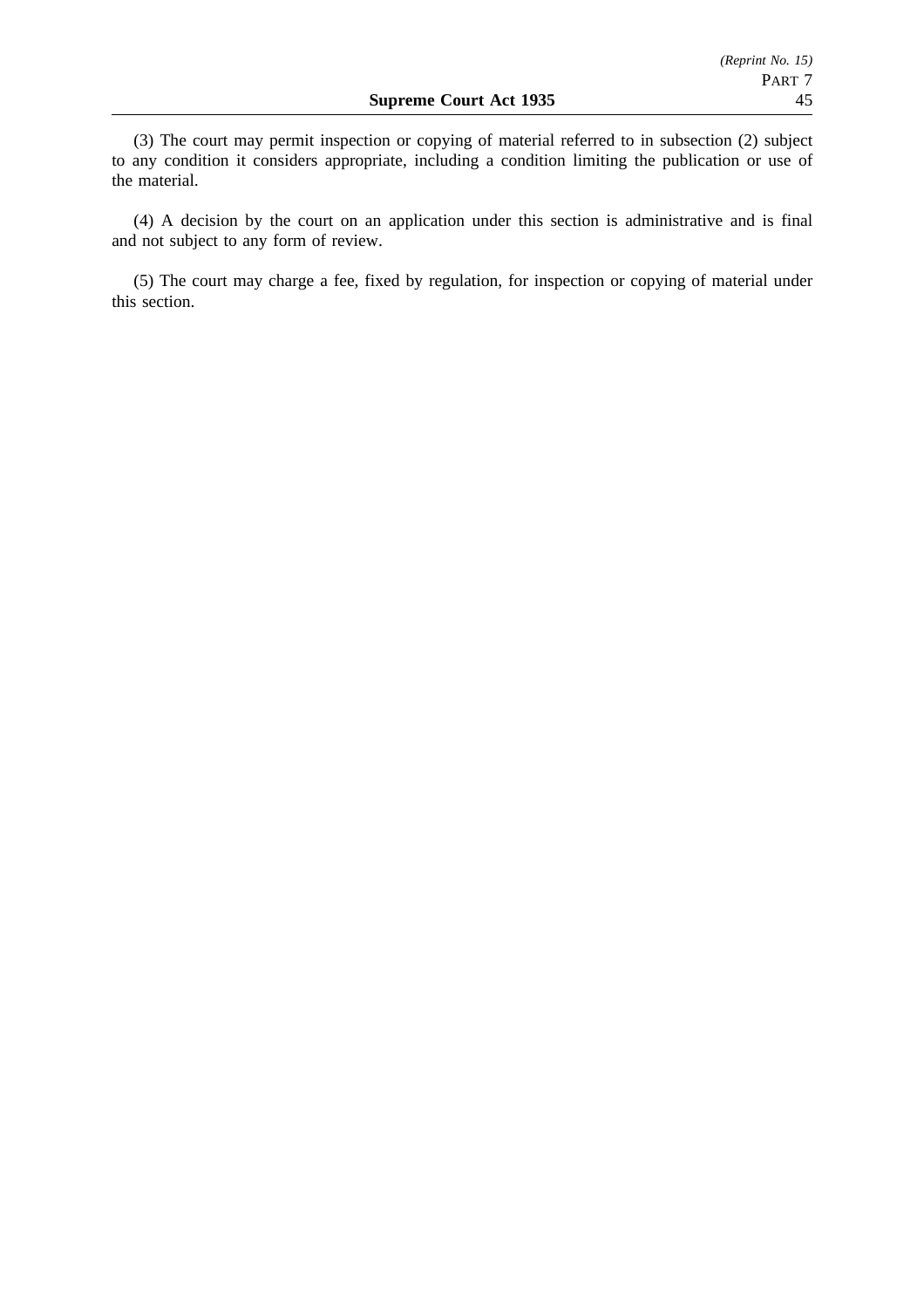## **SCHEDULE**

# *Supreme Court Act 1935*

# *Acts Repealed*

| Number and<br>Year of Act | Short or Long Title of Act                                                                                                                                                                                                                                                                                                                                                                                                                                               | Extent of Repeal                             |
|---------------------------|--------------------------------------------------------------------------------------------------------------------------------------------------------------------------------------------------------------------------------------------------------------------------------------------------------------------------------------------------------------------------------------------------------------------------------------------------------------------------|----------------------------------------------|
| 15 of 1842                | An Act to regulate the Appointment and the Duties of the Sheriff of<br>the Province of South Australia                                                                                                                                                                                                                                                                                                                                                                   | The whole                                    |
| 3 of 1843                 | An Ordinance to amend an Ordinance intituled "An Act to regulate the<br>Appointment and Duties of the Sheriff of the Province of South<br>Australia                                                                                                                                                                                                                                                                                                                      | The whole                                    |
| 9 of 1845                 | An Ordinance for adopting in South Australia certain parts of an Act<br>made and passed in the Imperial Parliament which was held in the<br>First and Second Years of the Reign of Her present Majesty intituled<br>"An Act for abolishing Arrest on mesne Process in Civil Actions,<br>except in certain cases; for extending the remedies of Creditors against<br>the property of Debtors; and for amending the laws for the relief of<br>Insolvent Debtors in England | The whole                                    |
| 14 of 1845                | An Ordinance to provide for the performance of certain matters in the<br>Supreme Court during the occasional absence of the Judge at a<br>distance from Adelaide                                                                                                                                                                                                                                                                                                         | The whole                                    |
| 20 of 1852                | An Act to enable the Sheriff to appoint a Deputy to perform the Duties<br>of his Office, and to abolish the Poundage now payable on taking the<br>body in execution                                                                                                                                                                                                                                                                                                      | The whole                                    |
| 5 of 1853                 | Supreme Court Procedure Amendment Act                                                                                                                                                                                                                                                                                                                                                                                                                                    | The whole except secs.<br>162-172, inclusive |
| 6 of 1853                 | An Act to give relief to Persons having Claims against the Local<br>Government of South Australia by authorising them to try the validity<br>of such Claims in a Court of Law or Equity                                                                                                                                                                                                                                                                                  | The whole                                    |
| 24 of 1855-6              | The Supreme Court Procedure Act 1855                                                                                                                                                                                                                                                                                                                                                                                                                                     | The whole                                    |
| 30 of 1855-6              | An Act to facilitate Actions against Persons absent from the colony<br>and against persons sued as Joint Contractors                                                                                                                                                                                                                                                                                                                                                     |                                              |
| 31 of 1855-6              | An Act to consolidate the several Ordinances relating to the<br>establishment of the Supreme Court of the Province of South Australia                                                                                                                                                                                                                                                                                                                                    | The whole                                    |
| 4 of 1858                 | The Summary Procedure on Bills of Exchange Act 1858                                                                                                                                                                                                                                                                                                                                                                                                                      | The whole                                    |
| 5 of 1858                 | Supreme Court Procedure Further Amendment Act of 1858                                                                                                                                                                                                                                                                                                                                                                                                                    | The whole                                    |
| 13 of 1858                | The Third Judge and District Courts Act                                                                                                                                                                                                                                                                                                                                                                                                                                  | The whole                                    |
| 23 of 1859                | An Act to provide for the appointment of Commissioners to take<br>Affidavits as well in South Australia as elsewhere, to be made use of<br>in the Supreme Court of South Australia and for the more easy<br>Administration of Oaths to persons appointed to act as Justices of the<br>Peace in South Australia                                                                                                                                                           | The whole                                    |
| 5 of 1861                 | An Act to amend the Laws regulating the Court of Appeals of the<br>Province of South Australia, and to extend the Powers thereof                                                                                                                                                                                                                                                                                                                                         | The whole                                    |
| 3 of 1862                 | The Common Law Procedure Act 1862                                                                                                                                                                                                                                                                                                                                                                                                                                        | The whole, except<br>sections 1, 2, and 3    |
| 15 of 1865                | The Court of Appeals Amendment Act 1865                                                                                                                                                                                                                                                                                                                                                                                                                                  | The whole                                    |
| 12 of 1865-6              | An Act to provide for the more speedy administration of justice by<br>means of the Supreme Court                                                                                                                                                                                                                                                                                                                                                                         | The whole                                    |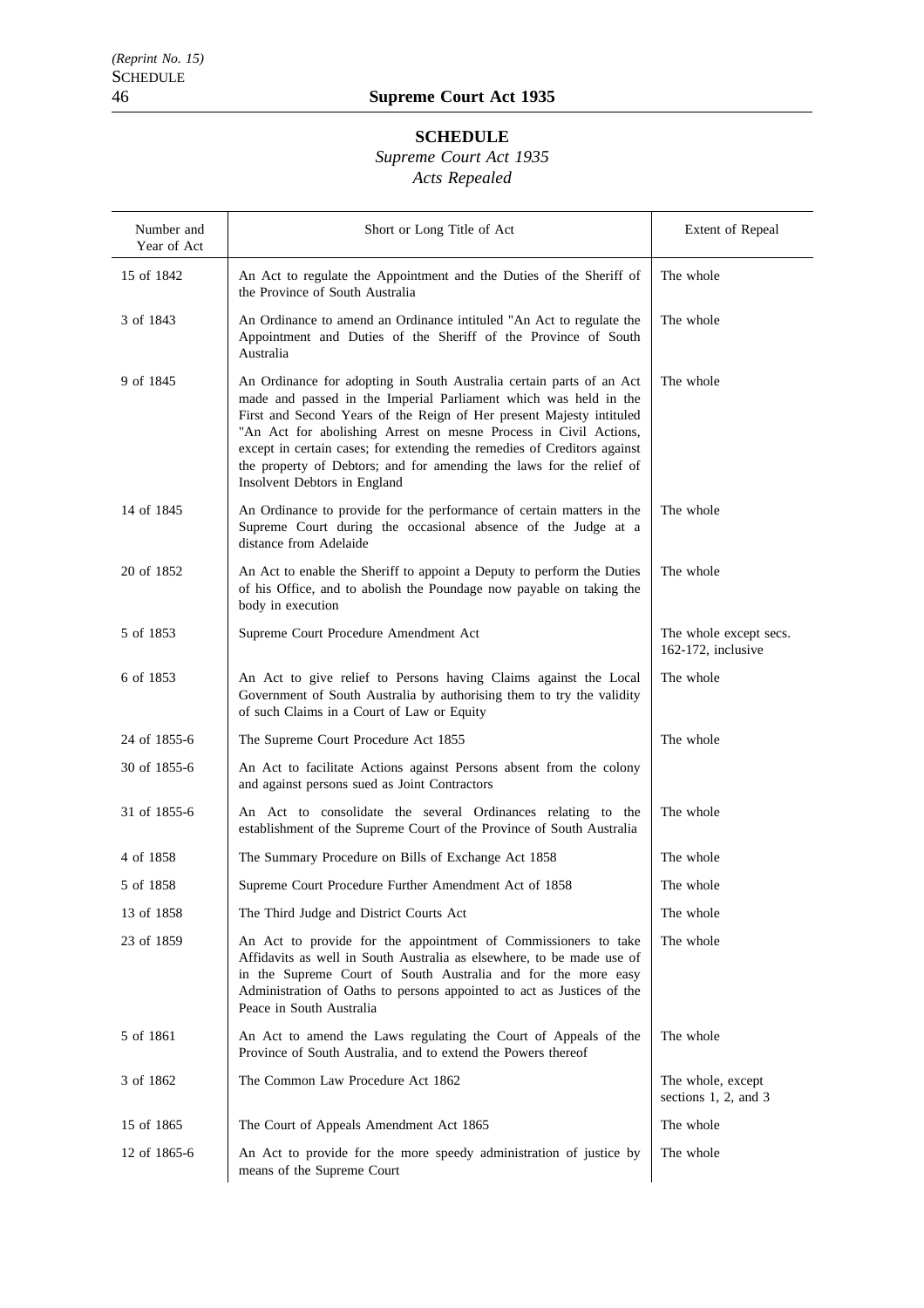| 2 of 1866     | An Act to protect certain persons from actions by reason of their being<br>elected to Parliament while members of the Court of Appeals                                                                                                                           |                                                                   |
|---------------|------------------------------------------------------------------------------------------------------------------------------------------------------------------------------------------------------------------------------------------------------------------|-------------------------------------------------------------------|
| 7 of 1866     | An Act to regulate and amend the Practice and Procedure of the<br>Supreme Court of the Province of South Australia in its Revenue<br>Jurisdiction                                                                                                                | The whole, except<br>sections 15 and 26                           |
| 20 of 1866-7  | The Equity Act 1866                                                                                                                                                                                                                                              | The whole, except<br>sections 150 and 151                         |
| 8 of 1867     | Supreme Court Act 1867                                                                                                                                                                                                                                           | The whole                                                         |
| 6 of 1868-9   | An Act to repeal Act No. 11 of 1866-7 intituled "An Act to amend<br>The Third Judge and Districts Courts Act, and for other purposes" and<br>to make further provision for the trial of Causes, and trial of Offences<br>at places remote from the Supreme Court | The whole                                                         |
| 7 of 1868-9   | An Act to amend the "Supreme Court Act 1867"                                                                                                                                                                                                                     | The whole                                                         |
| 23 of 1870-71 | An Act to fix the tenure of office of the Primary Judge in Equity, and<br>to provide for the performance of the duties of the office of Primary<br>Judge in Equity in certain cases                                                                              | The whole                                                         |
| 28 of 1873    | An Act to increase the salaries of the Judges of the Supreme Court,<br>and of certain officers of the Civil Service of the Province of South<br>Australia                                                                                                        | The whole                                                         |
| 116 of 1878   | Supreme Court Act 1878                                                                                                                                                                                                                                           | The whole, except<br>paragraphs I-VII,<br>inclusive, of section 6 |
| 120 of 1878   | An Act to amend "The Equity Act 1866"                                                                                                                                                                                                                            | The whole                                                         |
| 286 of 1883   | An Act to amend "The Third Judge and District Courts Act" and the<br>Act No. 6 of 1868-9                                                                                                                                                                         | The whole                                                         |
| 514 of 1891   | The Suitors Unclaimed Funds Act 1891                                                                                                                                                                                                                             | The whole                                                         |
| 1358 of 1919  | Fourth Judge Act 1919                                                                                                                                                                                                                                            | The whole                                                         |
| 1564 of 1923  | Acts Interpretation Act Amendment Act 1923                                                                                                                                                                                                                       | The whole                                                         |
| 1739 of 1926  | Supreme Court Act Amendment Act 1926                                                                                                                                                                                                                             | The whole                                                         |
| 1761 of 1926  | Fifth Judge Act 1926                                                                                                                                                                                                                                             | The whole                                                         |
| 1864 of 1928  | Supreme Court Act 1928                                                                                                                                                                                                                                           | The whole                                                         |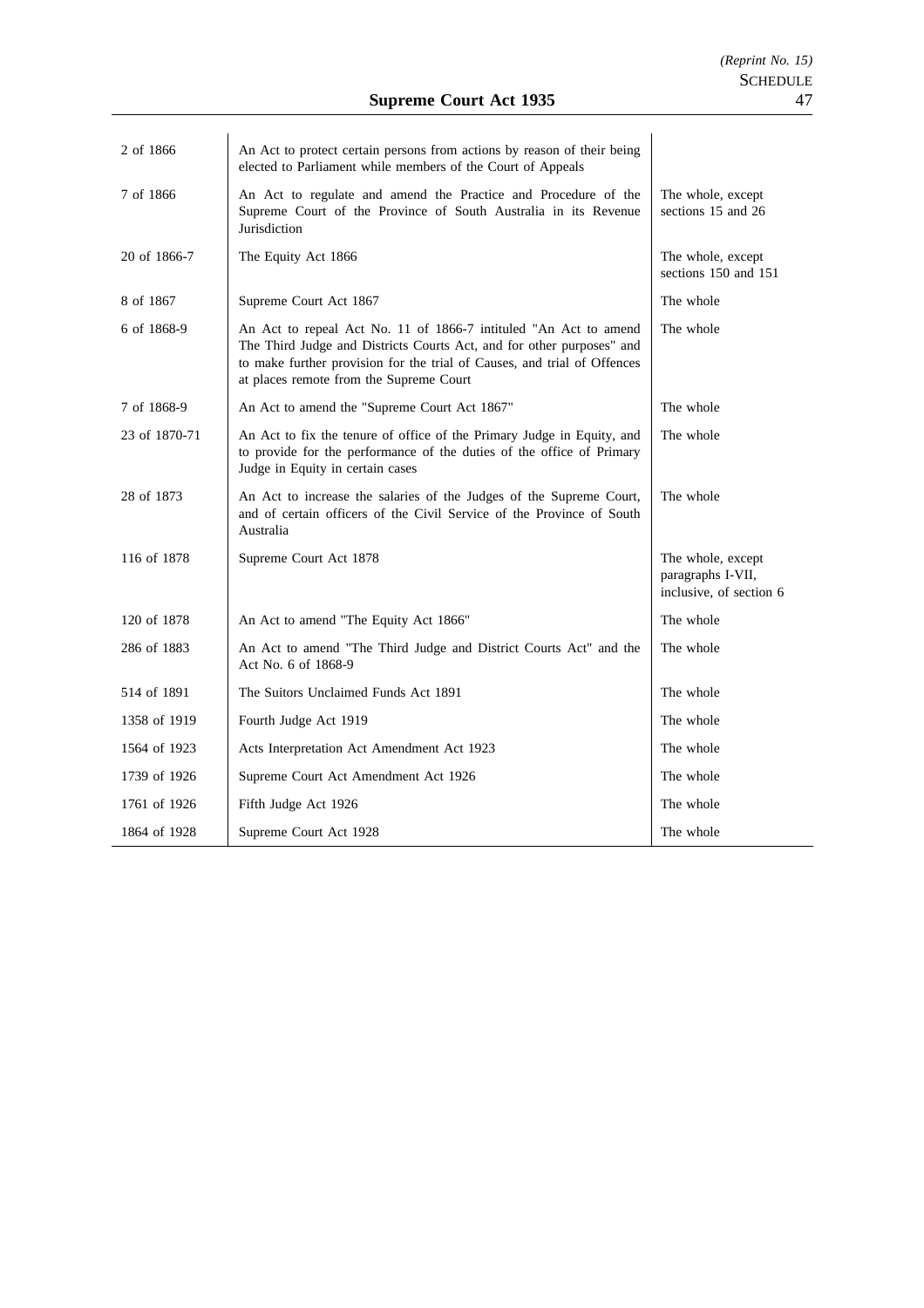## **APPENDIX**

#### **LEGISLATIVE HISTORY**

#### **Transitional Provisions**

(*Transitional provision from Statutes Amendment (Courts Administration Staff) Act 1995, s. 20*)

20. (1) An appointment to a non-judicial office or position made or purportedly made before the commencement of this Act in accordance with an Act that is amended by this Act will be taken to have been duly made under the statutory provisions that, as amended by this Act, provide for the making of such an appointment as if this Act had been enacted and in force at the relevant time.

#### **Legislative History**

- $\ddot{\phantom{0}}$ Legislative history prior to 3 February 1976 appears in marginal notes and footnotes included in the consolidation of this Act contained in Volume 10 of The Public General Acts of South Australia 1837-1975 at page 718.
- Legislative history since 3 February 1976 (**entries in bold type indicate amendments incorporated since the last**  $\ddot{\phantom{a}}$ **reprint**) is as follows:

| Section 2:               | amended by 34, 1981, s. 5                                                 |
|--------------------------|---------------------------------------------------------------------------|
| Section 5:               | redesignated as s. $5(1)$ by 34, 1981, s. $6(e)$                          |
|                          | definition of "evidentiary material" inserted by 84, 1995, s. 19          |
|                          | definition of "jurisdiction" substituted by $34$ , $1981$ , s. $6(a)$     |
|                          | definition of "master" substituted by 34, 1981, s. 6(b)                   |
|                          | definition of "registrar" inserted by 34, 1981, s. $6(c)$                 |
|                          | definition of "suitors' funds" substituted by 34, 1981, s. 6(d)           |
| Section $5(2)$ :         | inserted by 34, 1981, s. $6(e)$                                           |
| Section 7:               | substituted by 34, 1981, s. 7                                             |
| Section $7(4)$ :         | inserted by 69, 1991, s. 9(a)                                             |
| Section $8(3)$ :         | inserted by 34, 1981, s. 8                                                |
| Section $8(4)$ :         | inserted by 95, 1988, Sched. 1                                            |
| Section 9:               | substituted by 34, 1981, s. 9                                             |
| Section 9A:              | inserted by 67, 1996, s. 34                                               |
| Section 11:              | substituted by 34, 1981, s. 10                                            |
| Section $11(1)$ :        | substituted by 70, 1985, s. $3(a)$                                        |
| Section $11(1a)$ :       | inserted by 70, 1985, s. $3(a)$ ; substituted by 95, 1988, Sched. 1       |
| Section $11(1b)$ :       | inserted by 95, 1988, Sched. 1                                            |
| Section $11(4)$ :        | repealed by 70, 1985, s. 3(b)                                             |
| Section $11(6)$ :        | inserted by 70, 1985, s. $3(c)$                                           |
| Section 12:              | substituted by 34, 1981, s. 11; 92, 1982, s. 3(1); amended by 59, 1985,   |
|                          | s. 21; substituted by 95, 1988, Sched. 1                                  |
| Section 13A:             | amended by 53, 1980, s. 2; substituted by 34, 1981, s. 12                 |
| Section 13B:             | inserted by 34, 1981, s. 12; repealed by 75, 1993, s. 27; inserted by 43, |
|                          | 1994, s. 22                                                               |
| Section $13H(1)$ :       | amended by 82, 1982, s. 2(a)                                              |
| Section $13H(2)$ :       | amended by 82, 1982, s. 2(b), (c)                                         |
| Section $13H(3) - (5)$ : | amended by 82, 1982, s. 2(a)                                              |
| Section $13H(6)$ :       | inserted by 82, 1982, s. $2(d)$                                           |
| Section 14:              | amended by 34, 1981, s. 13                                                |
| Section $15(1)$ :        | amended by 34, 1981, s. 14                                                |
| <b>Section 30BA:</b>     | inserted by 16, 2002, s. 6                                                |
| Section $30C(2)$ :       | substituted by $62$ , 1993, s. 4                                          |
| Section 33:              | repealed by 67, 1978, s. 3                                                |
| Section 35:              | repealed by 69, 1991, s. 9(b); inserted by 43, 1994, s. 23                |
| Section 37:              | repealed by 56, 1984, s. 8                                                |
| Section 39:              | substituted by 80, 1987, s. 2                                             |
| Section $39(1)$ :        | amended by 84, 1995, s. 20                                                |
| Section $40(2)$ :        | inserted by $69$ , 1991, s. $9(c)$                                        |
| Sections 45 and 46:      | substituted by 67, 1996, s. 35                                            |
| Sections 46A and 46B:    | inserted by 67, 1996, s. 35                                               |
|                          |                                                                           |